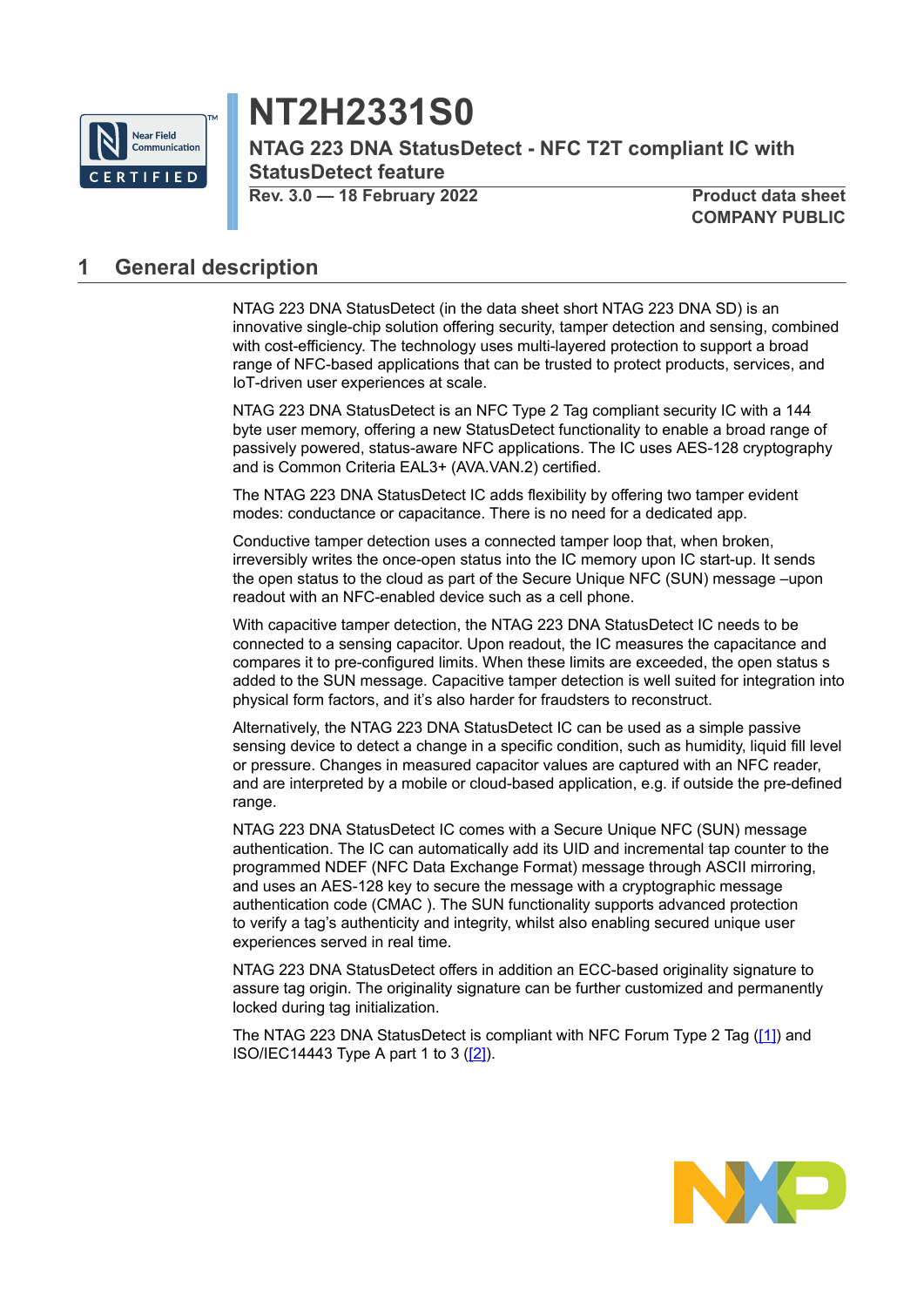### **1.1 Contactless energy and data transfer**

<span id="page-1-2"></span>Communication to NTAG 223 DNA SD can be established only when the IC is connected to an antenna. Form and specification of the coil is out of scope of this document, general recommendations can be found in the NTAG antenna design guide (see [\[4\]](#page-60-2)).

When NTAG 223 DNA SD is positioned in the RF field, the high-speed RF communication interface allows the transmission of the data with a baud rate of 106 kbit/ s.

<span id="page-1-0"></span>

<span id="page-1-1"></span>

## <span id="page-1-3"></span>**1.2 Simple deployment and better user experience**

NTAG 223 DNA SD offers specific features designed to improve integration into physical objects and enhance user experience:

- **•** The fast read capability allows scanning the complete NDEF message with only one FAST\_READ command, therefore reducing the overhead in high throughput production environments
- **•** The RF performance allows for more flexibility in the choice of shape, dimension and material of form factors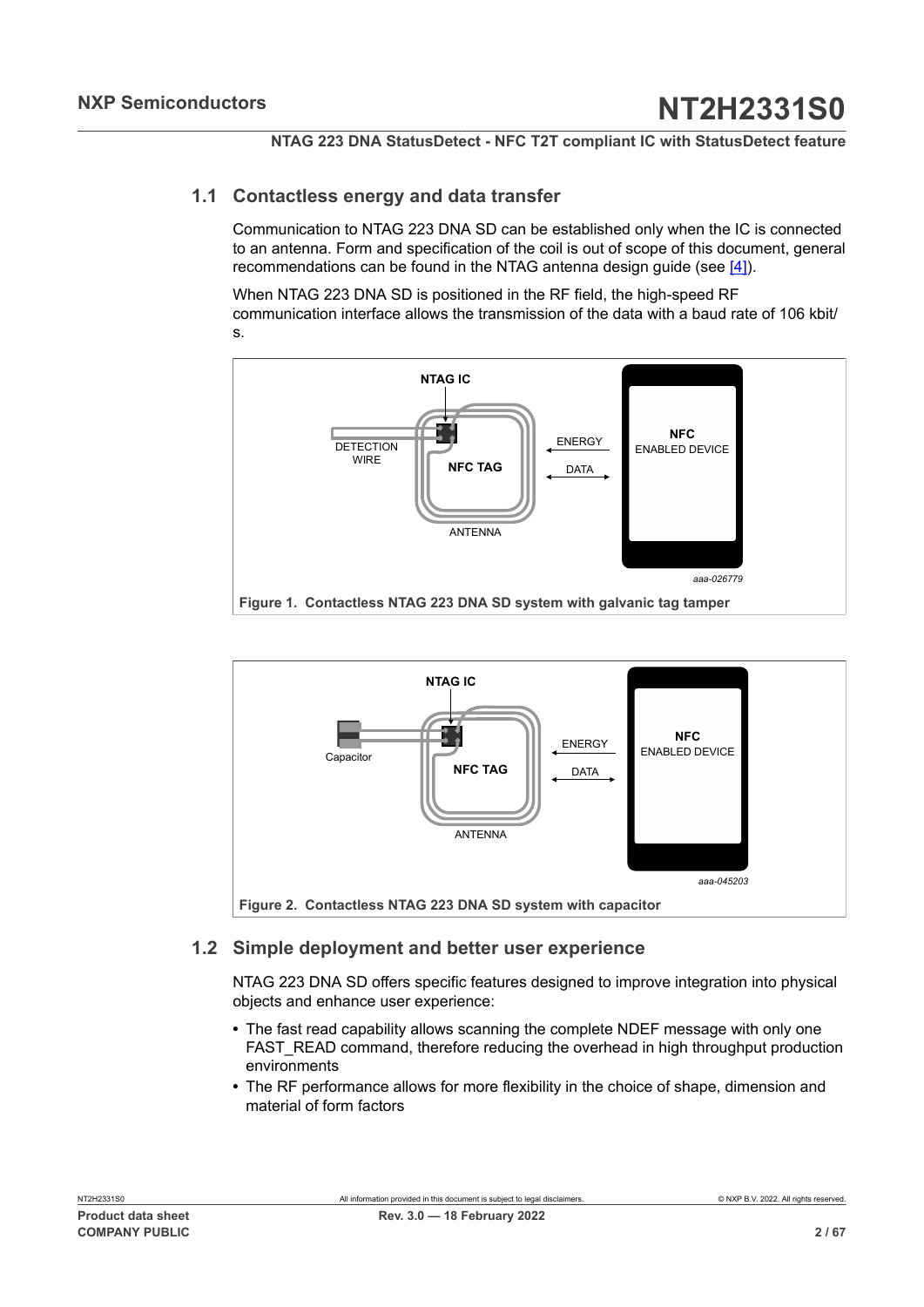### **1.3 Security**

- <span id="page-2-0"></span>**•** EAL3+ AVA.VAN.2 Common Criteria certification
- **•** Secure Unique NFC (SUN) message authentication for data authenticity and integrity protection
- **•** Automatic NFC Tap Counter, which counts each tap
- **•** NXP programmed 7-byte UID for each device
- **•** Pre-programmed Capability Container with one time programmable bits
- **•** Field programmable read-only locking function
- **•** Pre-programmed ECC-based originality signature with an option to customize and permanently lock
- **•** 32-bit password protection to prevent unauthorized memory access

**Note:** NTAG 223 DNA SD comes with an external CC EAL3+ certification targeting basic attack potential (AVA\_VAN.2). Hence, the contactless IC does not claim to be completely resistant. In case of broader protection is required, products with a higher security certification should be considered.

## **1.4 NFC Forum Tag 2 Type compliance**

<span id="page-2-1"></span>NTAG 223 DNA SD IC provides full compliance with the NFC Forum Tag 2 Type technical specification (see [\[2\]](#page-60-1)) and enables NDEF data structure (see [\[3\]\)](#page-60-3).

### <span id="page-2-2"></span>**1.5 Anti-collision**

An anti-collision function allows operating more than one tag in the field simultaneously. The anti-collision algorithm selects each tag individually. It ensures that the execution of a transaction with a selected tag is performed correctly without interference from another tag in the field.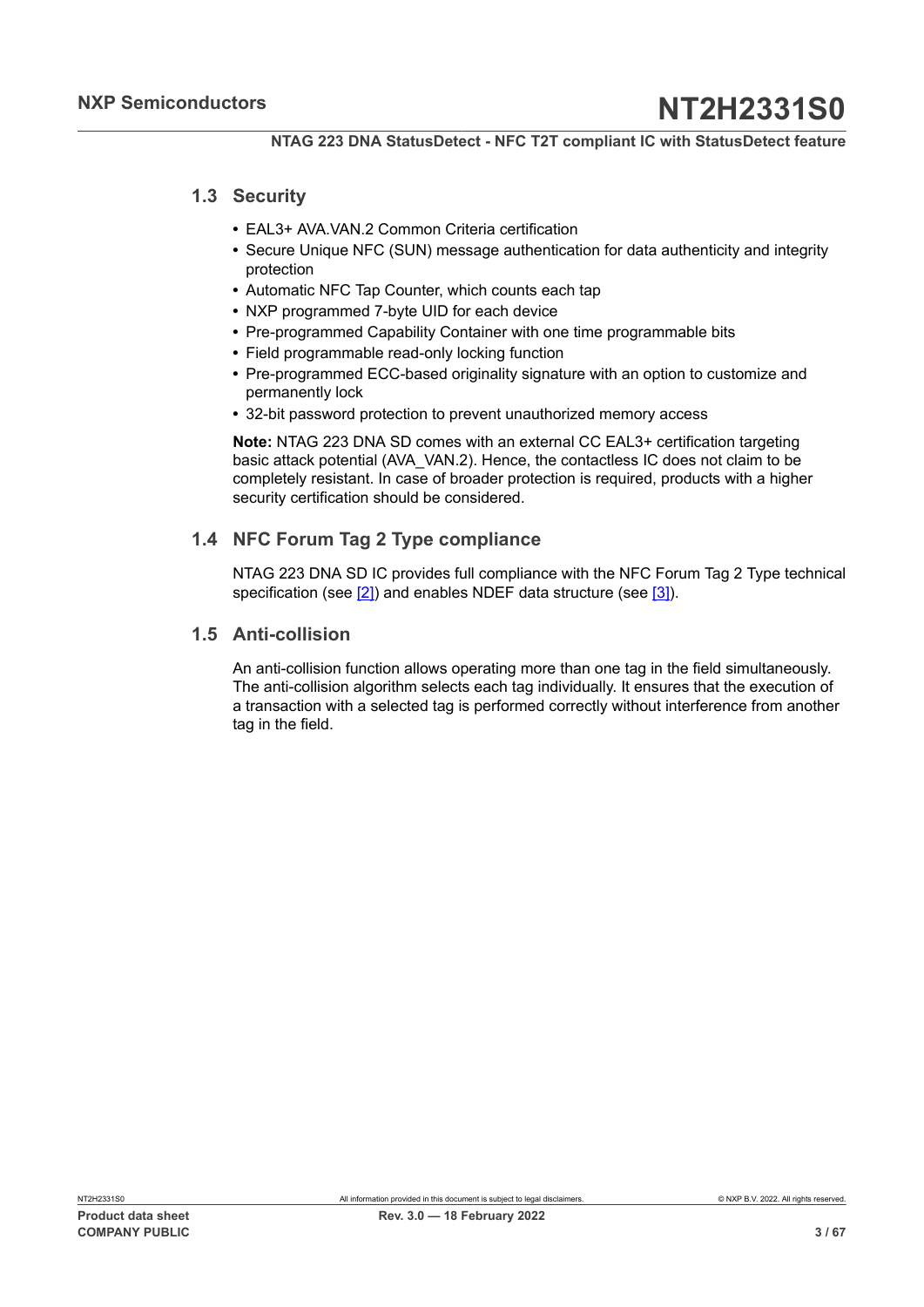## <span id="page-3-0"></span>**2 Features and benefits**

- **•** Contactless transmission of data and supply energy
- **•** Operating frequency of 13.56 MHz
- **•** Data transfer of 106 kbit/s
- **•** Data integrity of 16-bit CRC, parity, bit coding, bit counting
- **•** Operating distance up to 100 mm (depending on various parameters as e.g. field strength and antenna geometry)
- **•** 7-byte serial number (cascade level 2 according to ISO/IEC 14443-3)
- **•** Automatic NFC counter triggered at the first read command after a reset
- **•** StatusDetect feature which can be used in different modes
	- **–** Conductive Tag Tamper, detecting if the tamper loop is open at startup
	- **–** Capacitive Tag Tamper, detecting if the connected capacitance is outside the userdefined value range at start-up
	- **–** Capacitive measurement, providing parameters to calculate the connected capacitance out of the measured values
- **•** Secure Unique NFC (SUN) message authentication feature implemented via ASCII mirroring of the UID, NFC counter, Tag Tamper information and CMAC into the NDEF message in the user memory, which changes on every readout after a reset
- **•** ECC-based originality signature, offering the option to customize and permanently lock the signature
- **•** Fast read command
- **•** True anti-collision
- <span id="page-3-1"></span>**•** 50 pF input capacitance

## **2.1 EEPROM**

- **•** 240 bytes organized in 60 pages with 4 bytes per page
- **•** 144 bytes freely available user Read/Write area (36 pages)
- **•** 4 bytes initialized capability container with one time programmable access bits
- **•** Field programmable read-only locking function per page for the first 16 pages
- **•** Field programmable read-only locking function above the first 16 pages per double page
- **•** Configurable memory access password protection with optional limit of unsuccessful attempts
- **•** Anti-tearing support for capability container (CC), lock bits and NFC counter
- **•** Pre-programmed ECC-based originality signature, offering the possibility for customizing and permanently locking the signature
- **•** Data retention time of 10 years
- **•** Write endurance 100.000 cycles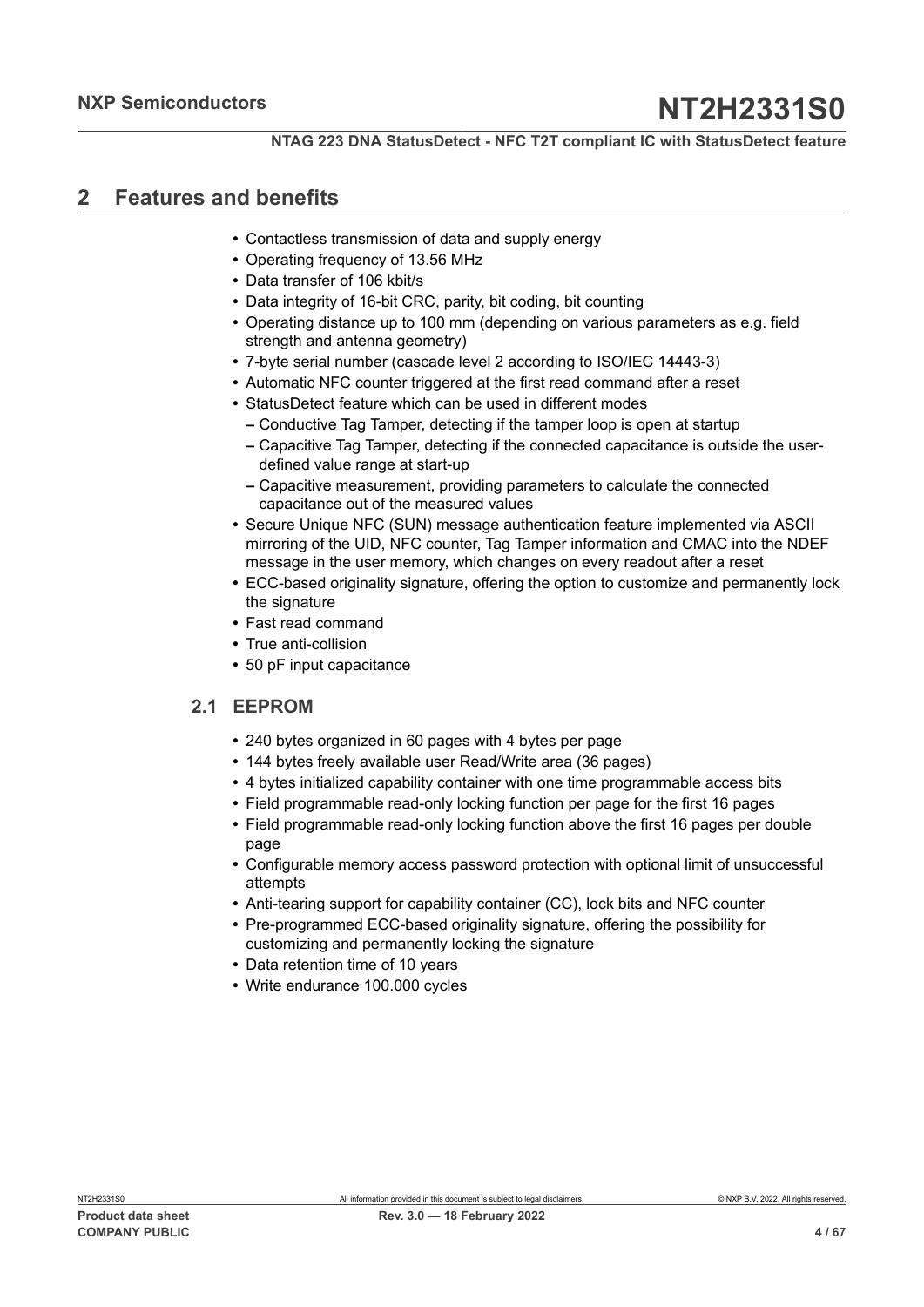## <span id="page-4-0"></span>**3 Applications**

NTAG 223 DNA StatusDetect tag ICs offer multi-layered protection to expand the reach of smart, trusted IoT objects.

**• Advanced anti-counterfeiting protection**

Reliably verify authenticity of physical goods, anytime, anywhere using an NFC enabled phone. Also consider automated authentication of NFC tagged consumables and parts in embedded devices.

- **• Improved supply chain visibility and control** Visibly help track products along the supply chain, and reduce grey market diversion and other fraud. Enable more transparent and secure supply chains.
- **• Enhanced tamper detection** Detect whether a product has been interfered or opened prior to sales or usage. While conductive tamper evidence can protect labels or seals affixed to products, capacitive tamper evidence is better suited for integration into physical form factors e.g., closures.
- **• Quality assurance through simple battery-free sensing** Ensure product quality remains intact, or capture and interpret digital sensing data, such as moisture or fill level, for varied healthcare, retail, and industrial applications.
- **• Augmented user experiences** Use status awareness to prompt targeted messages, e.g. pre-/post-retail. Evolve the user experience by engaging with greater personalization, e.g. with tap-unique content and exclusive loyalty rewards.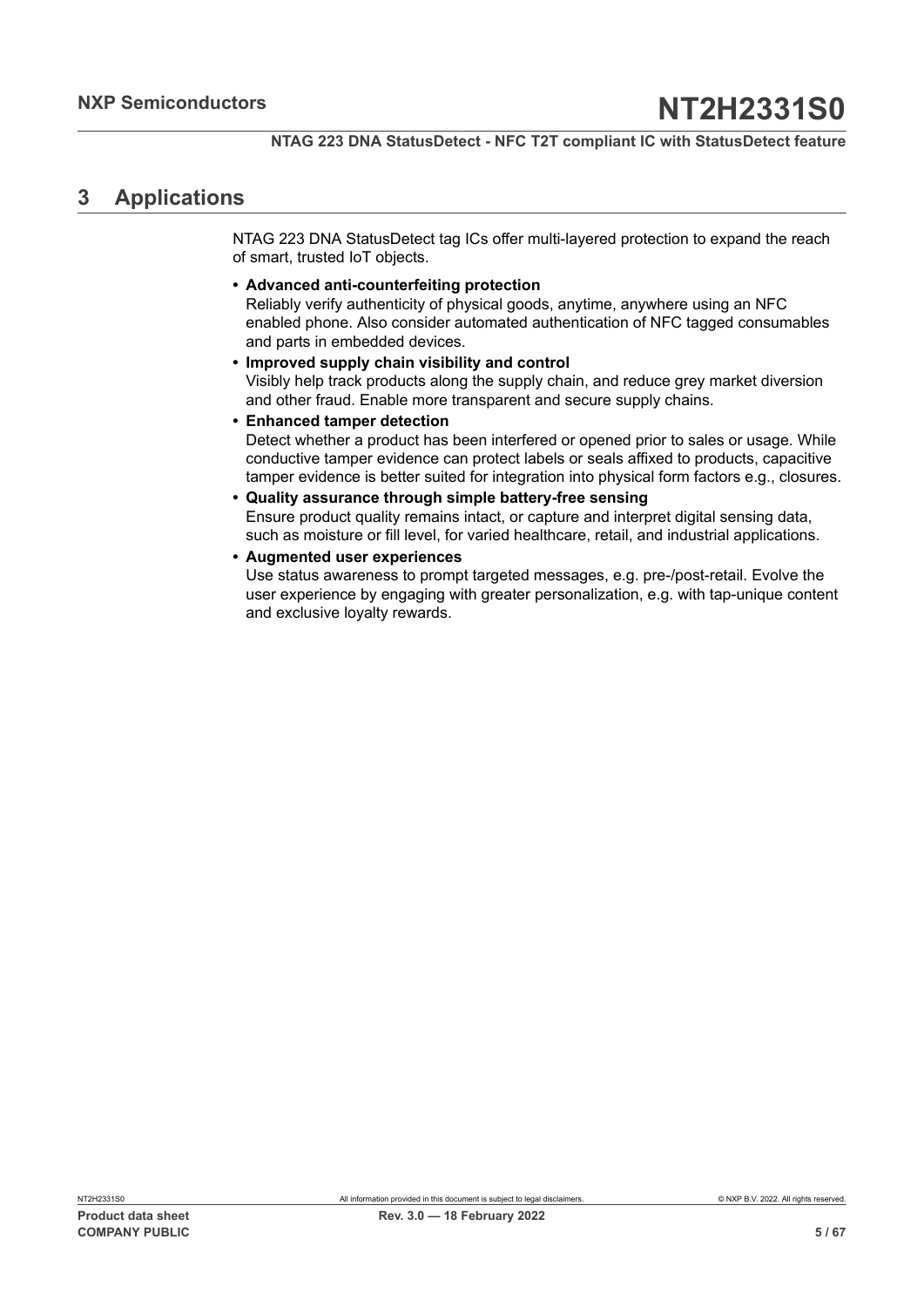## <span id="page-5-1"></span>**4 Quick reference data**

<span id="page-5-0"></span>

| <b>Symbol</b>                 | <b>Parameter</b>  | <b>Conditions</b>                                     | <b>Min</b> | <b>Typ</b> | <b>Max</b> | <b>Unit</b> |
|-------------------------------|-------------------|-------------------------------------------------------|------------|------------|------------|-------------|
| $f_i$                         | input frequency   |                                                       |            | 13.56      |            | <b>MHz</b>  |
| $C_i$                         | input capacitance | $T_{amb}$ = 22 °C,<br>$f_i = 13.56$ MHz,<br>2.2 V RMS |            | 50.0       |            | pF          |
| <b>EEPROM</b> characteristics |                   |                                                       |            |            |            |             |
| $t_{\rm ret}$                 | retention time    | $T_{amb}$ = 22 °C                                     | 10         |            |            | year        |
| $N_{\mathsf{endu}(W)}$        | write endurance   | $T_{amb}$ = 22 °C                                     | 100000     | -          |            | cycle       |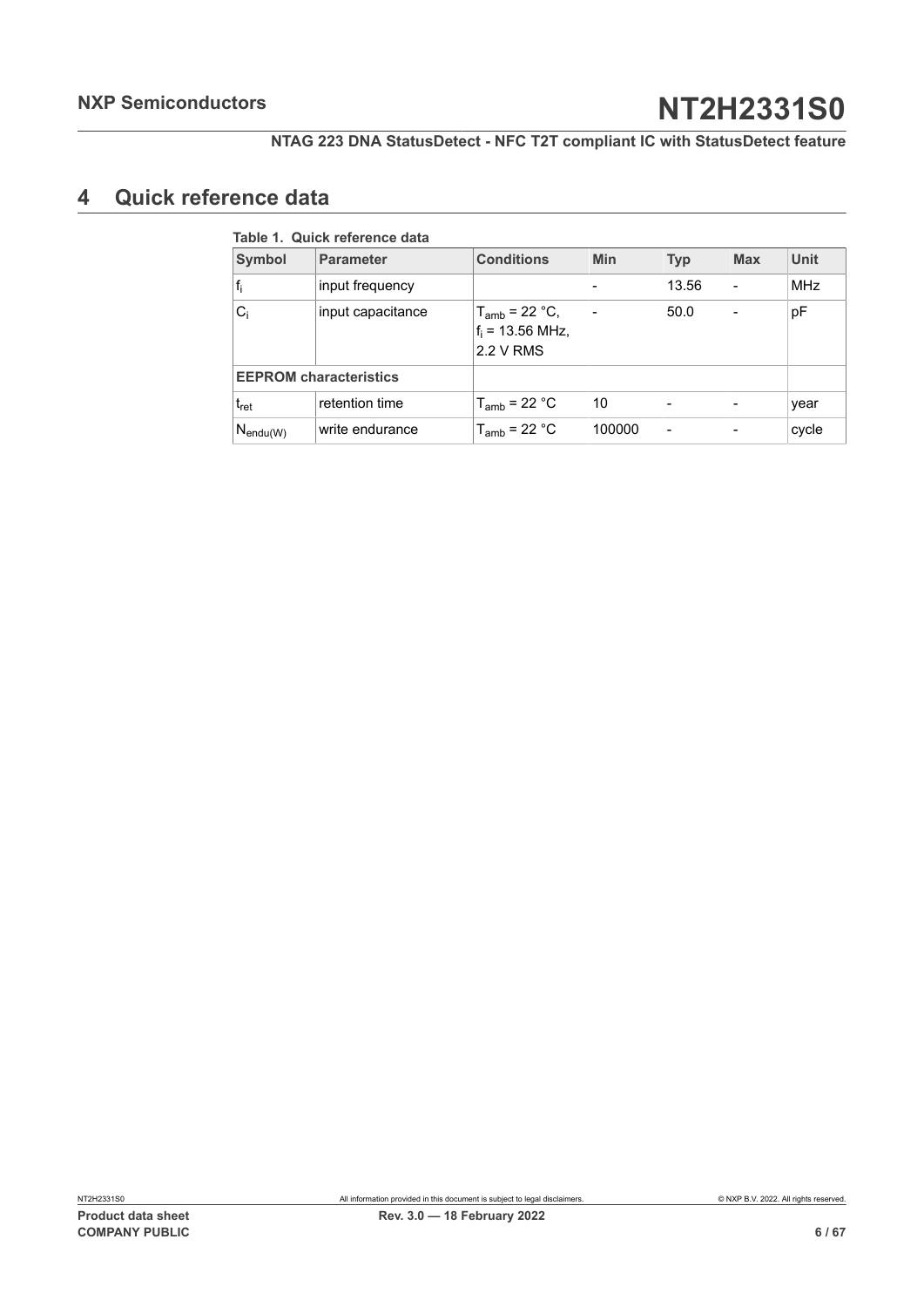## <span id="page-6-0"></span>**5 Ordering information**

#### **Table 2. Ordering information**

<span id="page-6-1"></span>

| Type number   | Package         |                                                                                                                                                                               |                          |  |  |
|---------------|-----------------|-------------------------------------------------------------------------------------------------------------------------------------------------------------------------------|--------------------------|--|--|
|               | <b>Name</b>     | <b>Description</b>                                                                                                                                                            | <b>Version</b>           |  |  |
| NT2H2331S0DUD | <b>FFC Bump</b> | 8 inch wafer, 120um thickness, on film frame carrier, electronic fail die<br>marking according to SECS-II format, Au bumps,<br>144 bytes user memory, 50 pF input capacitance | $\overline{\phantom{a}}$ |  |  |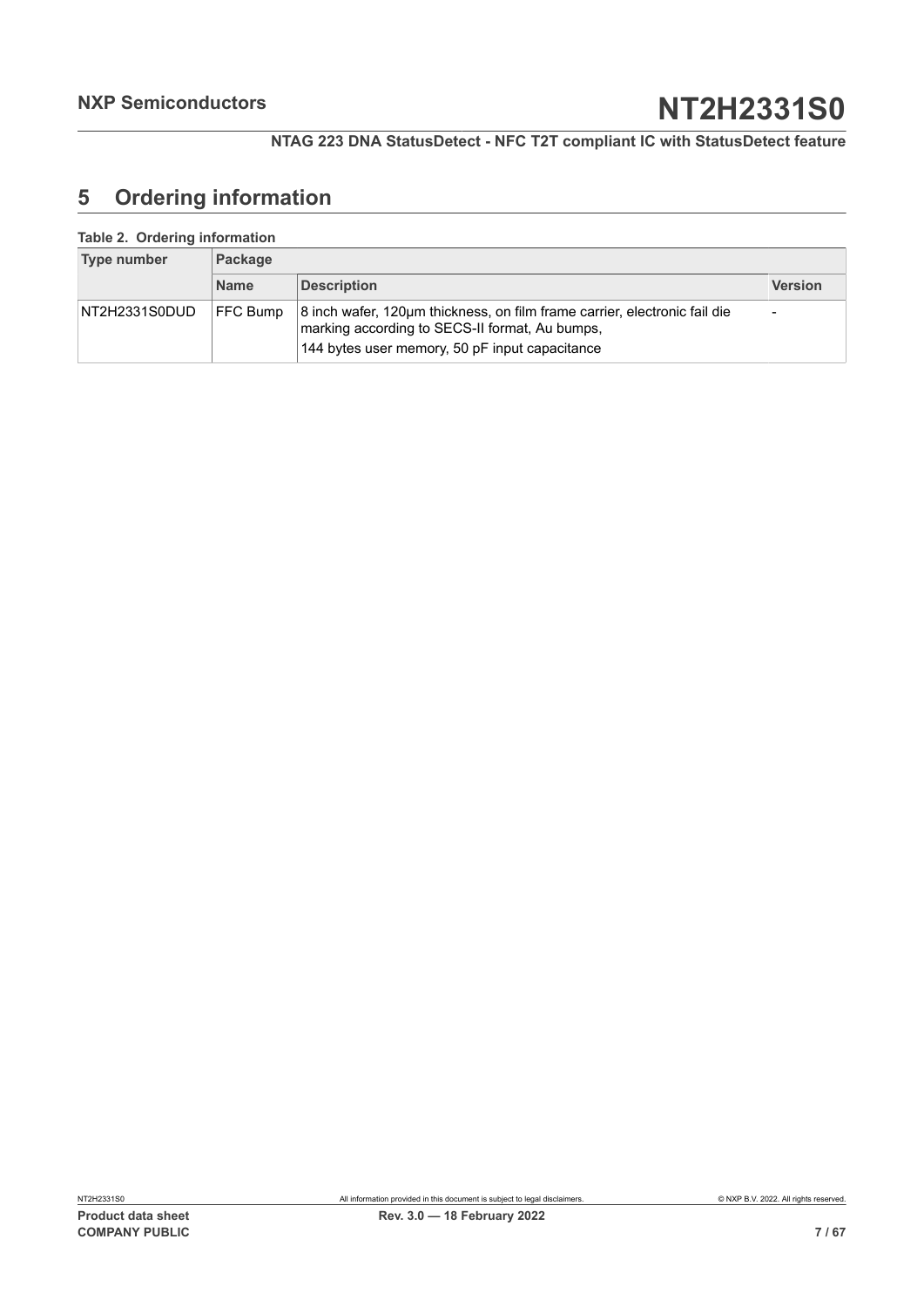**NTAG 223 DNA StatusDetect - NFC T2T compliant IC with StatusDetect feature**

## <span id="page-7-2"></span>**6 Block diagram**

<span id="page-7-0"></span>

<span id="page-7-1"></span>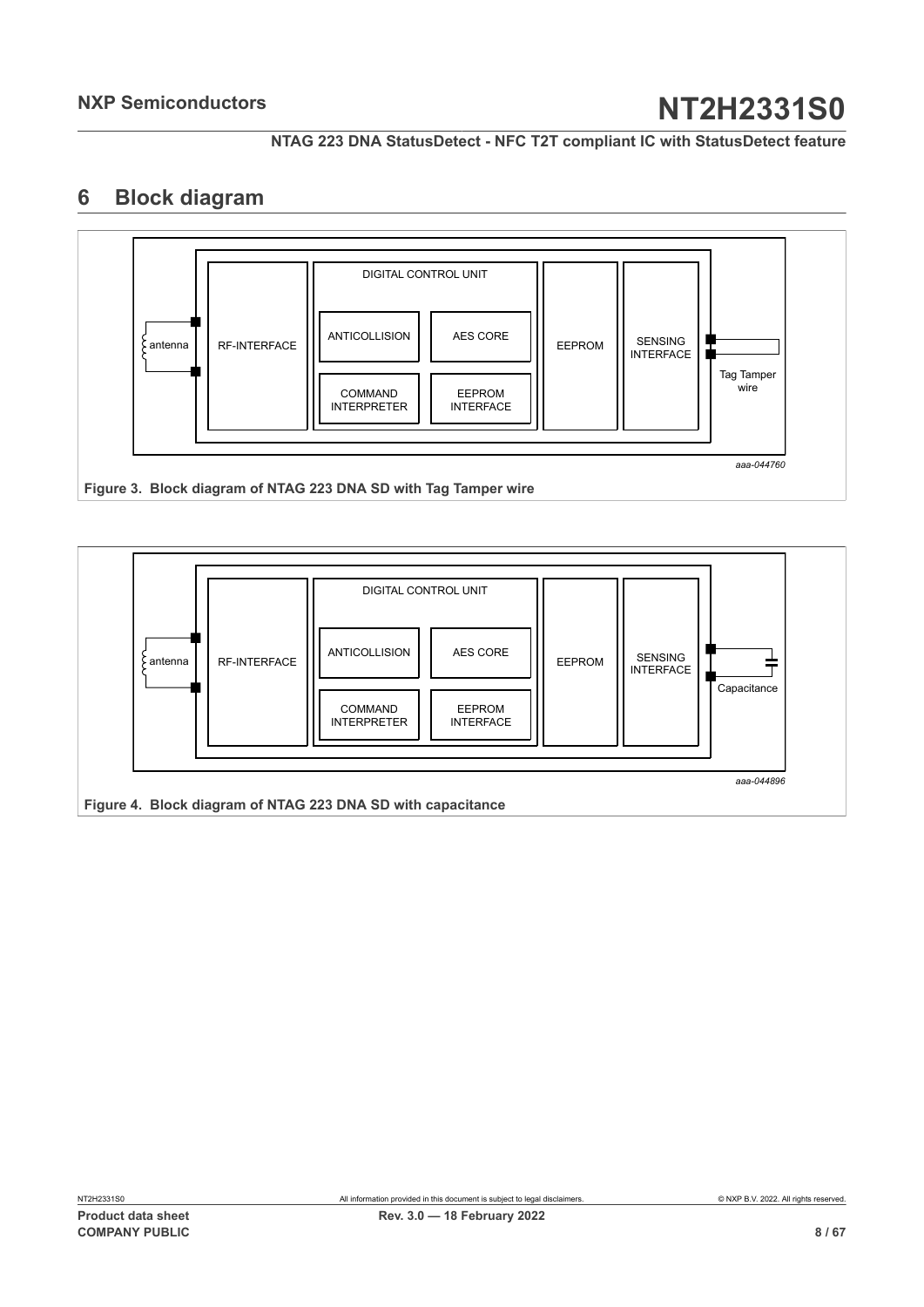## <span id="page-8-1"></span>**7 Pinning information**

## **7.1 Pinning**

<span id="page-8-2"></span>The pinning of the NTAG 223 DNA SD wafer delivery is shown in section "Bare die outline" (see [Section 14](#page-58-0)).

<span id="page-8-0"></span>

| Pin        | Symbol     |                       |
|------------|------------|-----------------------|
| LA         | LA         | Antenna connection LA |
| LB         | LВ         | Antenna connection LB |
| <b>DP</b>  | DP         | Detection Pin         |
| <b>GND</b> | <b>GND</b> | Ground                |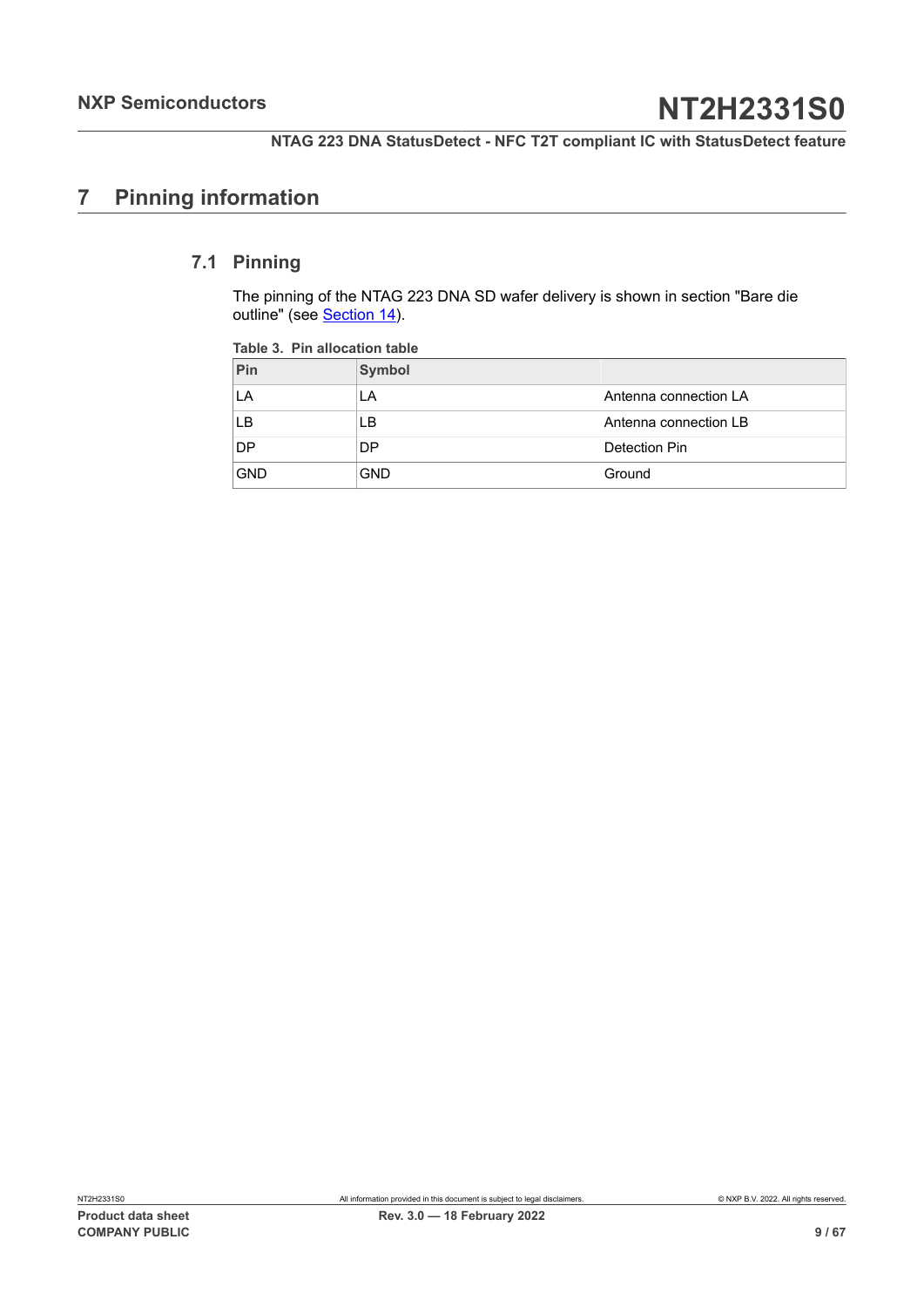## <span id="page-9-0"></span>**8 Functional description**

### **8.1 Block description**

<span id="page-9-1"></span>NTAG 223 DNA SD ICs consist of a 240 bytes EEPROM, RF interface, Digital Control Unit (DCU) and sensing interface. Energy and data are transferred via an antenna consisting of a coil with a few turns which is directly connected to NTAG 223 DNA SD.

For tag tamper feature, a wire or capacitance needs to be connected to DP and GND pin.

No further external components are necessary. Refer to [\[4\]](#page-60-2) for details on antenna design.

- **•** RF interface:
	- **–** modulator/demodulator
	- **–** rectifier
	- **–** clock regenerator
	- **–** Power-On Reset (POR)
	- **–** voltage regulator
- **•** Anti-collision
- **•** Command interpreter: processes memory access commands supported by the NTAG 223 DNA SD
- **•** Crypto coprocessor: Advanced Encryption Standard (AES)
- **•** EEPROM interface
- **•** NTAG 223 DNA SD EEPROM : 240 bytes, organized in 60 pages of 4 bytes per page.
	- **–** 10 bytes reserved for manufacturer data
	- **–** 6 bytes used for the read-only locking mechanism and RFUI
	- **–** 4 bytes available as capability container
	- **–** 144 bytes user programmable read/write memory
	- **–** 16 byte AES key
	- **–** 60 bytes of configuration data and RFUI
- **•** Sensing interface detection of open/closed status based on tag tamper wire or measurement of parameters to calculate the connected capacitance.

## <span id="page-9-2"></span>**8.2 RF interface**

The RF-interface is based on the ISO/IEC 14443 Type A standard.

During operation, the NFC device generates an RF field. The RF field must always be present with short pauses for data communication. It is used for both communication and as power supply for the tag.

For both directions of data communication, there is one start bit at the beginning of each frame. Each byte is transmitted with an odd parity bit at the end except for REQA and WUPA commands. The LSB of the byte with the lowest address of the selected block is transmitted first.

For a multi-byte parameter, the least significant byte is always transmitted first. As an example, when reading from the memory using the READ command, byte 0 from the addressed block is transmitted first. It is then followed by bytes 1 to byte 3 out of this block. The same sequence continues for the next block and all subsequent blocks.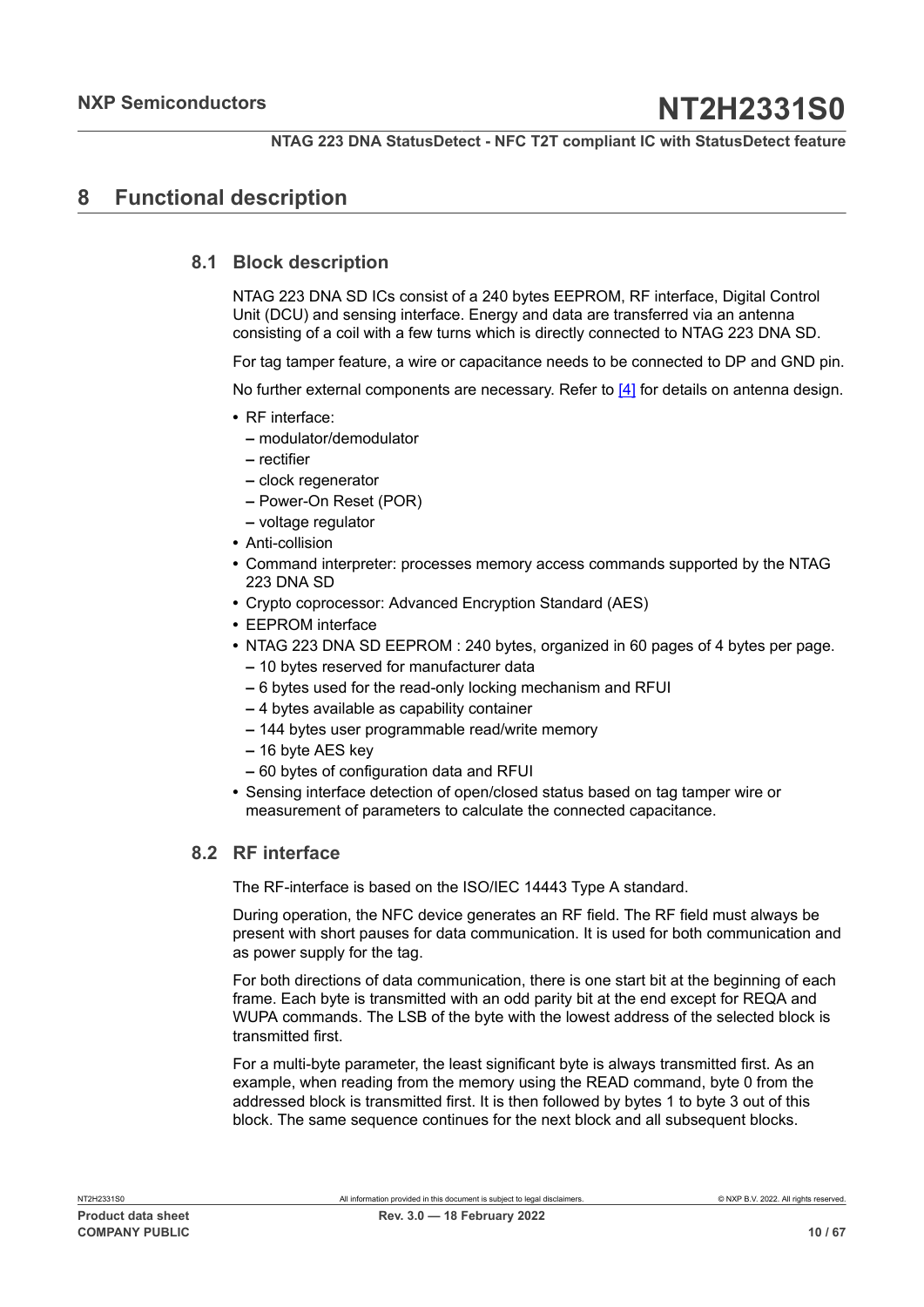## **8.3 Data integrity**

<span id="page-10-0"></span>Following mechanisms are implemented in the contactless communication link between NFC device and NTAG to ensure very reliable data transmission:

- **•** Bit count checking and bit coding to distinguish between "1", "0" and no information
- **•** NAK1 response on user commands in case of parity or CRS error
- **•** Parity bits for each byte
- **•** 16-bit Cyclic Redundancy Check (CRC) according to ISO/IEC 14443-3, see [\[1\],](#page-60-0) calculated over all preceding bytes in the same communication frame
- **•** Channel monitoring (protocol sequence and bit stream analysis)
- **•** Secure Unique NFC (SUN) CMAC mirror to protect the data integrity of the mirrored UID, NFC counter and Tag Tamper information

### <span id="page-10-1"></span>**8.4 Communication principle**

The NFC device initiates the commands and the Digital Control Unit of the NTAG 223 DNA SD decodes them. The command response is depending on the state of the IC and for memory operations also on the access conditions valid for the corresponding page.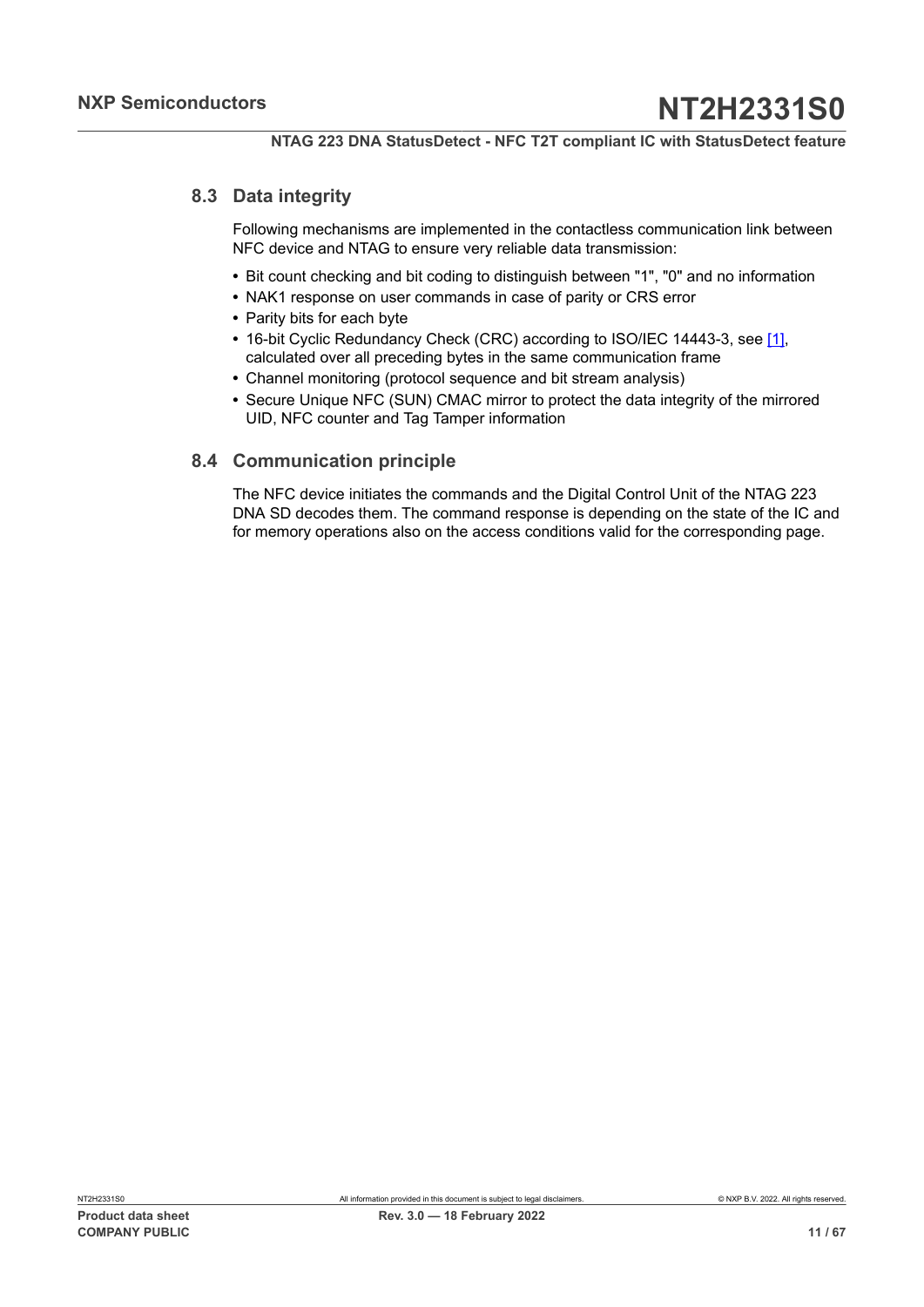<span id="page-11-0"></span>

#### **NTAG 223 DNA StatusDetect - NFC T2T compliant IC with StatusDetect feature**

## **8.4.1 IDLE state**

<span id="page-11-1"></span>After a reset, NTAG 223 DNA SD switches to the IDLE state. It only exits this state when a REQA or a WUPA command is received from the NFC device. Any other data received in this state is interpreted as an error and NTAG 223 DNA SD remains in the IDLE state.

After correctly executed HLTA command out of the ACTIVE or AUTHENTICATED state, the default waiting state changes from the IDLE state to the HALT state. This state can then be exited with a WUPA command or by a reset only.

## **8.4.2 READY1 state**

<span id="page-11-2"></span>In this state, the NFC device resolves the first part of the UID (3 bytes) using the ANTICOLLISION or SELECT commands in cascade level 1. This state is correctly exited after execution of either of the following commands: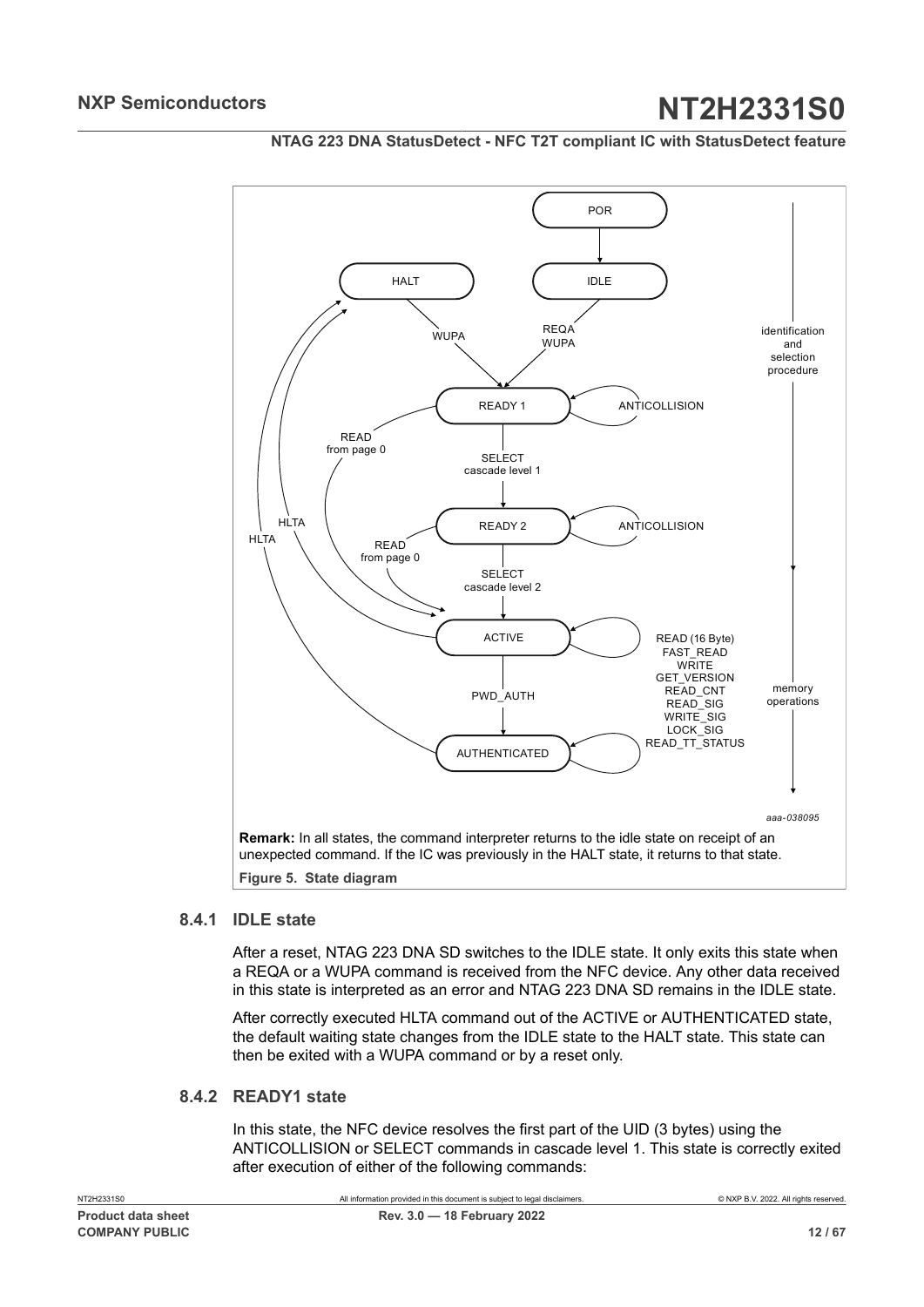- **•** SELECT command from cascade level 1: the NFC device switches NTAG 223 DNA SD into READY2 state where the second part of the UID is resolved.
- **•** READ command (from address 0): all anti-collision mechanisms are bypassed and the NTAG 223 DNA SD switches directly to the ACTIVE state.

**Remark:** The response of NTAG 223 DNA SD to the cascade level 1 SELECT command is a byte with b3 set to 1. In accordance with ISO/IEC 14443, this bit indicates that the anti-collision cascade procedure has not yet finished.

If more than one NTAG is in the NFC device field, a READ command from address 0 selects all NTAG 223 DNA SD devices. In this case, a collision occurs due to different serial numbers. Any other data received in the READY1 state is interpreted as an error and depending on its previous state NTAG 223 DNA SD returns to the IDLE or the HALT state.

#### **8.4.3 READY2 state**

<span id="page-12-0"></span>In this state, NTAG 223 DNA SD supports the NFC device in resolving the second part of its UID (4 bytes) with the cascade level 2 ANTICOLLISION command. This state is usually exited using the cascade level 2 SELECT command.

Alternatively, READY2 state can be skipped using a READ command (from address 0) as described for the READY1 state.

**Remark:** The response of NTAG 223 DNA SD to the cascade level 2 SELECT command is the Select Acknowledge (SAK) byte. In accordance with ISO/IEC 14443, this byte indicates if the anti-collision cascade procedure has finished. NTAG 223 DNA SD is now uniquely selected and only this device communicates with the NFC device even when other contactless devices are present in the NFC device field.

If more than one NTAG 223 DNA TT is in the NFC device field, a READ command from address 0 selects all NTAG 223 DNA SD devices. In this case, a collision occurs due to the different serial numbers.

Any other data received when the device is in state READY2 is interpreted as an error. Depending on its previous state, the NTAG 223 DNA SD returns to either the IDLE state or the HALT state.

#### **8.4.4 ACTIVE state**

<span id="page-12-1"></span>Some memory operations and other functions like the originality signature read-out can be operated in the ACTIVE state.

The ACTIVE state is exited with the HLTA command. Upon reception of an HLTA command, the NTAG 223 DNA SD transits to the HALT state. An invalid command received when the device is in this state is interpreted as an error. Depending on its previous state, NTAG 223 DNA SD returns to either the IDLE state or the HALT state.

NTAG 223 DNA SD transits to the AUTHENTICATED state after successful password verification using the PWD\_AUTH command.

#### **8.4.5 AUTHENTICATED state**

<span id="page-12-2"></span>In this state, also operations on memory pages, which are configured as password protected, can be accessed on top of the operation that is allowed in ACTIVE state on pages that are not access protected.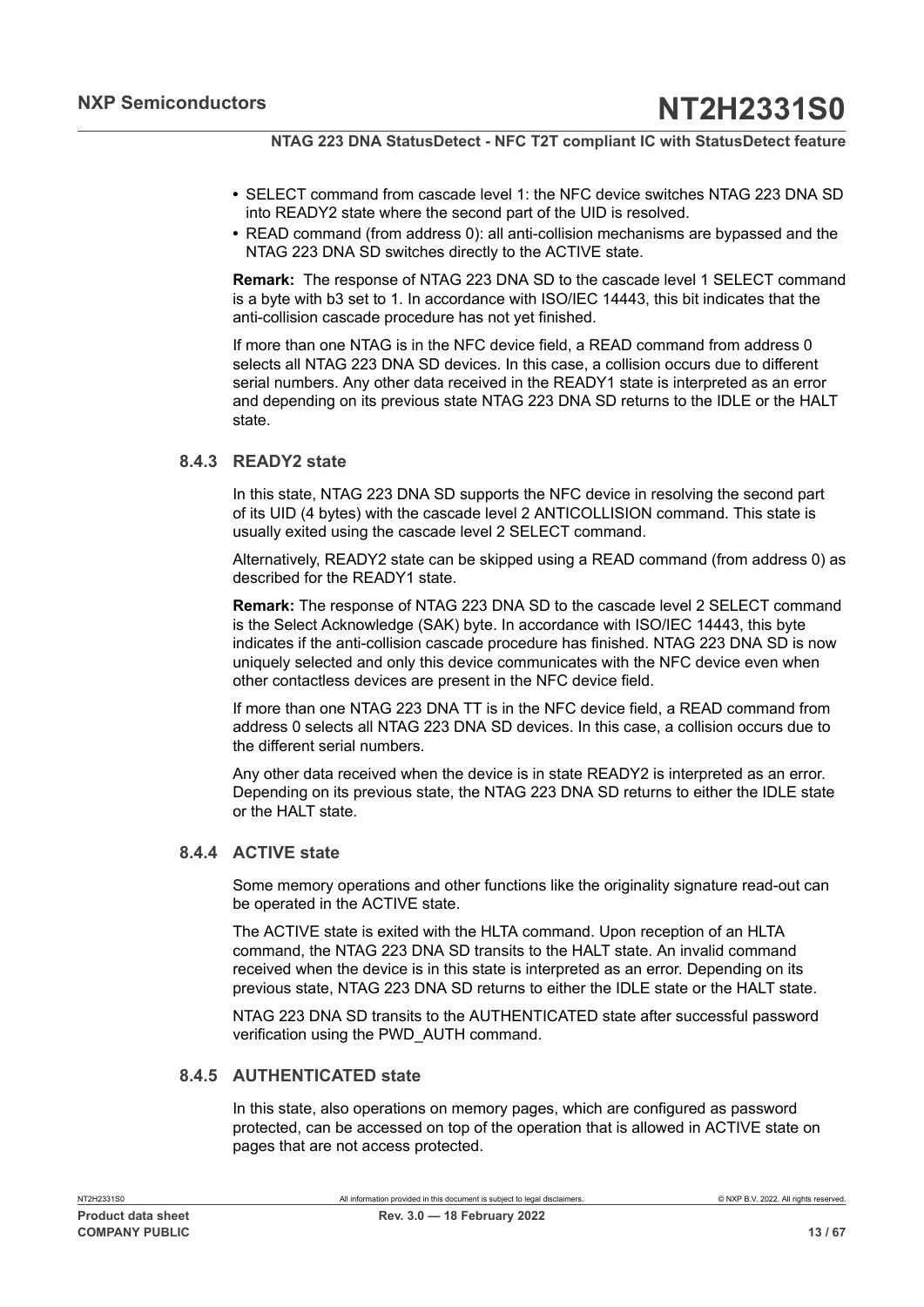The AUTHENTICATED state is exited with the HLTA command and upon reception NTAG 223 DNA SD transits to the HALT state. An invalid command received when the device is in this state is interpreted as an error. Depending on its previous state, NTAG 223 DNA SD returns to either the IDLE state or the HALT state.

### **8.4.6 HALT state**

<span id="page-13-1"></span>HALT and IDLE states constitute the two wait states implemented in NTAG 223 DNA SD. An already processed NTAG 223 DNA SD can be set into the HALT state using the HLTA command. In the anti-collision phase, this state helps the NFC device to distinguish between processed tags and tags yet to be selected. NTAG 223 DNA SD can only exit this state on execution of the WUPA command or reset. Any other data received when the device is in this state is interpreted as an error and NTAG 223 DNA TT state remains unchanged.

### **8.5 Memory organization**

<span id="page-13-2"></span><span id="page-13-0"></span>The EEPROM memory is organized in pages with 4 bytes per page. NTAG 223 DNA SD has 60 pages in total. The memory organization can be seen in [Table](#page-13-0) 4, and the functionality of the different memory sections is described in the following sections.

|             | Page<br>Adr    | Byte number within a page                |                   |                                |                | <b>Description</b>          |
|-------------|----------------|------------------------------------------|-------------------|--------------------------------|----------------|-----------------------------|
|             | Dec Hex        | $\pmb{0}$                                | $\mathbf{1}$      | $\overline{2}$                 | $\overline{3}$ |                             |
| $\mathbf 0$ | 0h             |                                          |                   | serial number                  |                |                             |
| 1           | 1 <sub>h</sub> |                                          |                   | serial number                  |                | Manufacturer data and       |
| 2           | 2 <sub>h</sub> | serial<br>number                         | internal          | lock bits                      | lock bits      | static lock bits            |
| 3           | 3h             |                                          |                   | <b>Capability Container CC</b> |                | <b>Capability Container</b> |
| 4           | 4h             |                                          |                   |                                |                |                             |
| 5           | 5h             |                                          |                   |                                |                |                             |
|             |                |                                          |                   | user memory                    |                | user memory                 |
| 38          | 26h            |                                          |                   |                                |                |                             |
| 39          | 27h            |                                          |                   |                                |                |                             |
| 40          | 28h            |                                          | dynamic lock bits |                                | <b>RFUI</b>    | Dynamic lock bits           |
| 41          | 29h            |                                          |                   | CFG_0                          |                |                             |
| 42          | 2Ah            |                                          |                   | CFG_1                          |                |                             |
| 43          | 2Bh            | <b>PWD</b>                               |                   |                                |                |                             |
| 44          | 2Ch            |                                          | <b>PACK</b>       |                                | <b>RFUI</b>    |                             |
| 45          |                | 2Dh SUNCMAC<br><b>RFUI</b><br><b>CFG</b> |                   |                                |                | Configuration pages         |
| 46          | 2Eh            | TT_CTT_<br><b>CFG</b>                    |                   | <b>RFUI</b>                    |                |                             |
| 47          | 2Fh            |                                          | NFC_CNT_LIM       |                                | <b>RFUI</b>    |                             |

**Table 4. Memory organization NTAG 223 DNA SD**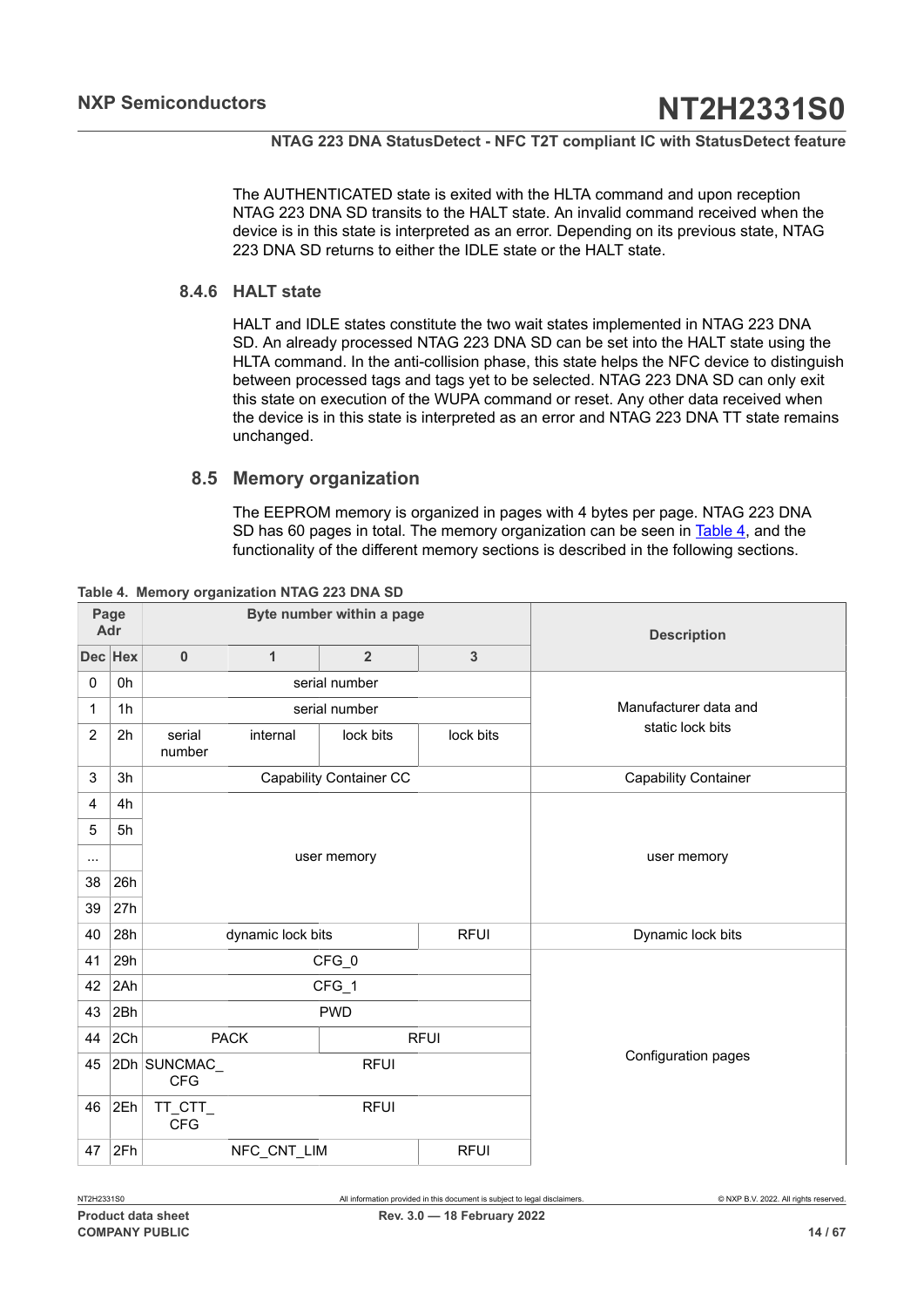### **NTAG 223 DNA StatusDetect - NFC T2T compliant IC with StatusDetect feature**

| Page<br>Adr |          | Byte number within a page |              |                |              | <b>Description</b> |
|-------------|----------|---------------------------|--------------|----------------|--------------|--------------------|
| Dec Hex     |          | $\pmb{0}$                 | $\mathbf{1}$ | $\overline{2}$ | $\mathbf{3}$ |                    |
| 48          | 30h      |                           |              |                |              |                    |
| $\cdots$    | $\cdots$ |                           |              | <b>RFUI</b>    |              |                    |
| 51          | 33h      |                           |              |                |              |                    |
| 52          | 34h      |                           |              |                |              |                    |
| 52          | 35h      |                           |              | SUNCMAC_KEY    |              |                    |
| 54          | 36h      |                           |              |                |              |                    |
| 55          | 37h      |                           |              |                |              |                    |
| 56          | 38h      |                           |              | CTT_CFG_0      |              |                    |
| 57          | 39h      |                           |              | CTT_CFG_1      |              |                    |
| 58          | 3Ah      |                           |              | <b>RFUI</b>    |              |                    |
| 59          | 3Bh      |                           |              | <b>RFUI</b>    |              |                    |

#### **Table 4. Memory organization NTAG 223 DNA SD***...continued*

The structure of manufacturing data, lock bytes, capability container and user memory pages are compatible to NTAG 213 and NTAG 213 TT.

#### **8.5.1 UID/serial number**

<span id="page-14-0"></span>The unique 7-byte serial number (UID) and its two check bytes are programmed into the first 9 bytes of memory: It covers page addresses 00h, 01h and the first byte of page 02h. The second byte of page address 02h is reserved for internal data. These bytes are programmed and write protected in the production test.

<span id="page-14-1"></span>

In accordance with ISO/IEC 14443-3, check byte 0 (BCC0) is defined as CT  $\oplus$  SN0  $\oplus$ SN1  $\oplus$  SN2. Check byte 1 (BCC1) is defined as SN3  $\oplus$  SN4  $\oplus$  SN5  $\oplus$  SN6.

SN0 holds the Manufacturer ID for NXP Semiconductors (04h) in accordance with ISO/ IEC 14443-3.

#### **8.5.2 Static lock bytes**

<span id="page-14-2"></span>The bits of byte 2 and byte 3 of page 02h represent the field programmable read-only locking mechanism. Each page from 03h (CC) to 0Fh can be individually locked by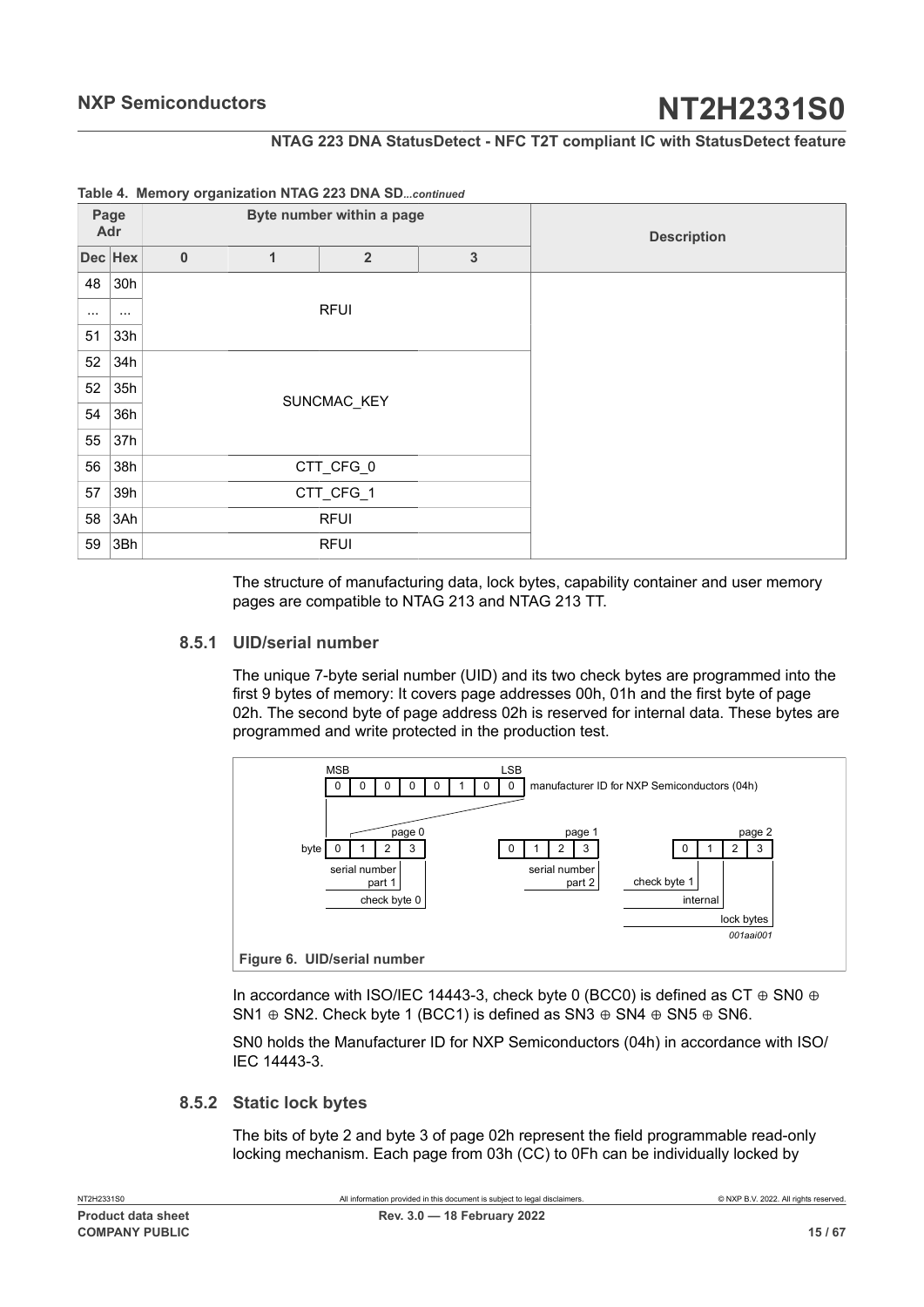setting the corresponding locking bit Lx to logic 1 to prevent further write access. The locked page becomes read-only memory.

The three least significant bits of lock byte 0 are the block-locking bits. Bit 2 deals with pages 0Ah to 0Fh, bit 1 deals with pages 04h to 09h and bit 0 deals with page 03h (CC). Once the block-locking bits are set, the locking configuration for the corresponding memory area is frozen.

<span id="page-15-0"></span>



For example if BL15-10 is set to logic 1, then bits L15 to L10 (lock byte 1, bit[7:2]) can no longer be changed. A WRITE command to block 02h, sets the static locking and block-locking bits. Data bytes 2 and 3 of the WRITE command, and the contents of the actual lock bytes stored in the memory, are a bit-wise OR. The result becomes the new content of the lock bytes. This process is irreversible. If a bit is set to logic 1, it cannot be changed back to logic 0.

The content of bytes 0 and 1 of page 02h is unaffected by the corresponding data bytes of the WRITE command.

The default value of the static lock bytes is 00 00h.

<span id="page-15-1"></span>Any write operation to the static lock bytes is tearing-proof.

## **8.5.3 Dynamic Lock Bytes**

To lock the pages of NTAG 223 DNA SD starting at page address 10h until page 27h, so called dynamic lock bytes are used. Dynamic lock bytes are located at page 28h. Three lock bytes cover the memory area of 96 data bytes. The granularity of one lock bit is 2 pages for NTAG 223 DNA SD ([Figure 8](#page-16-0)). The programming of dynamic lock bits is irreversible. If a bit is set to logic 1, it cannot be changed back to logic 0.

**Remark:** It is recommended to set all bits marked with RFUI to 0, when writing to the dynamic lock bytes.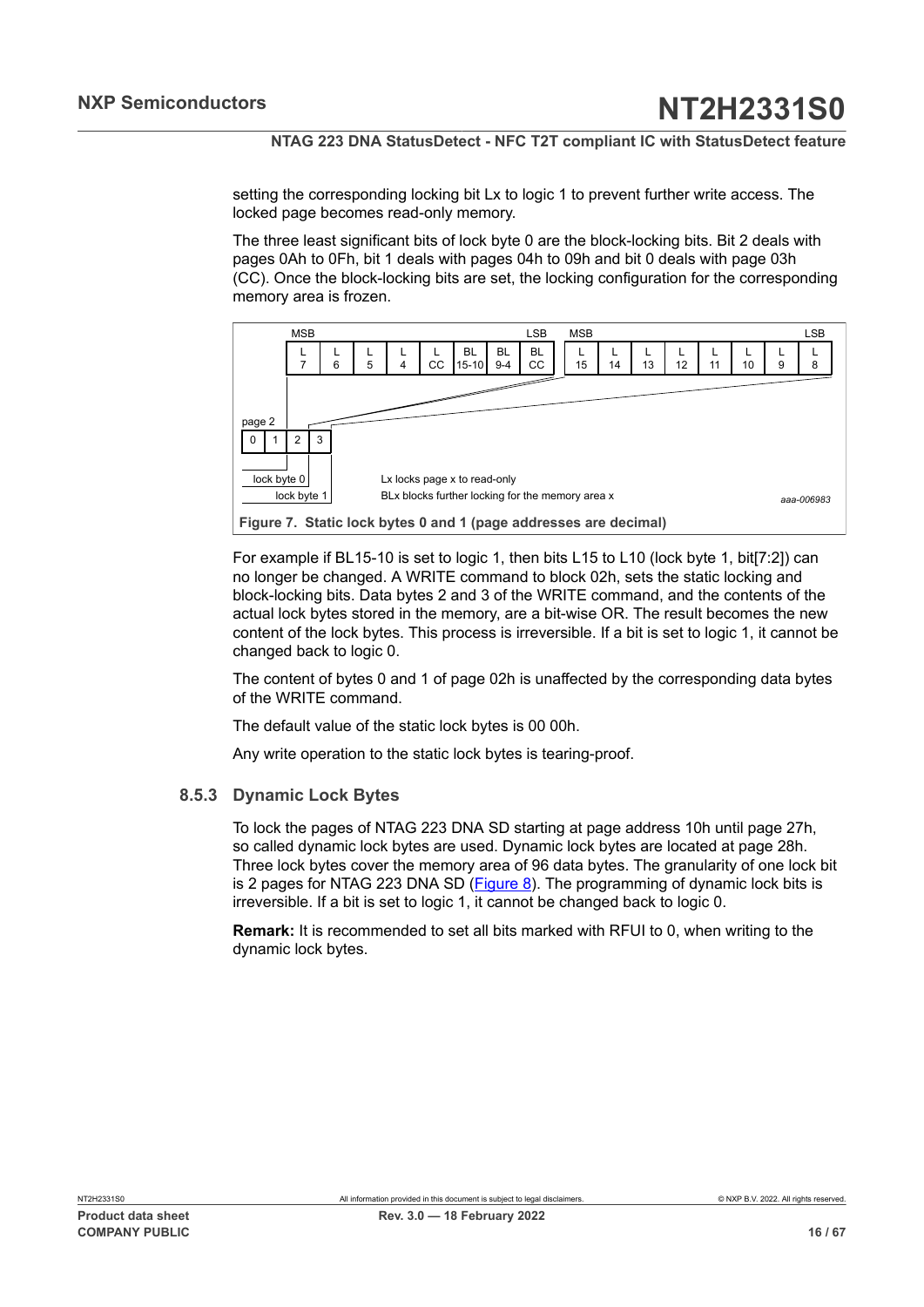**NTAG 223 DNA StatusDetect - NFC T2T compliant IC with StatusDetect feature**

<span id="page-16-0"></span>

The default value of the dynamic lock bytes is 00 00 00h. The value of byte 3 is always 00h when read.

<span id="page-16-2"></span>Any write operation to the dynamic lock bytes is tearing-proof.

#### **8.5.4 Capability Container (CC bytes)**

The Capability Container CC (page 3) is programmed during the IC production according to the NFC Forum Type 2 Tag specification (see [\[2\]](#page-60-1)). These bytes may be modified by a WRITE command.

<span id="page-16-1"></span>

The parameter bytes of the WRITE command and the current contents of the CC bytes are bit-wise OR'ed. The result is the new CC bytes content. This process is irreversible and once a bit is set to logic 1, it cannot be changed back to logic 0.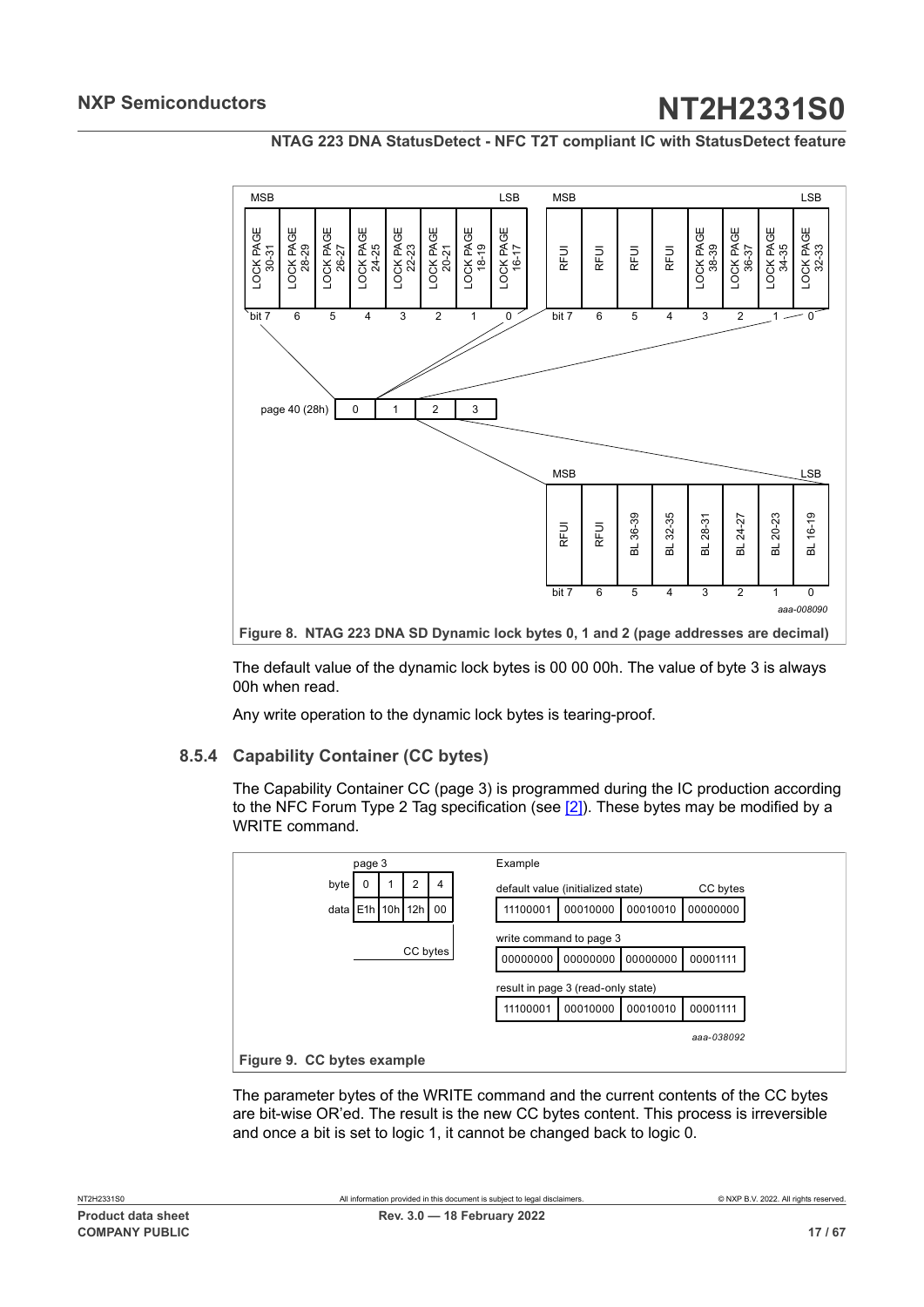Byte 2 in the capability container defines the available memory size for NDEF messages. The configuration at delivery is shown in [Table](#page-17-0) 5.

<span id="page-17-0"></span>

|  |  | Table 5. NDEF memory size |  |
|--|--|---------------------------|--|
|--|--|---------------------------|--|

|                     | Value in byte 2 | <b>NDEF memory size</b> |
|---------------------|-----------------|-------------------------|
| NTAG 223 DNA<br>'SD | 12h             | 144 bytes               |

Any write operation to the CC bytes is tearing-proof.

<span id="page-17-5"></span>The default values of the CC bytes at delivery are defined in [Section 8.5.6](#page-17-1).

#### **8.5.5 Data pages**

Pages 04h to 27h for NTAG 223 DNA SD are the 144 byte user memory read/write area.

The access to a part of the user memory area can be restricted using a password verification. See [Section 8.10](#page-31-0) for further details.

<span id="page-17-1"></span>The default values of the data pages at delivery are defined in [Section 8.5.6](#page-17-1).

#### **8.5.6 Memory content at delivery**

The capability container in page 03h and the data pages 04h and 05h of NTAG 223 DNA SD are pre-programmed as defined in [Table](#page-17-2) 6.

| <b>Page Address</b> | Byte number within page |                 |                 |            |  |  |
|---------------------|-------------------------|-----------------|-----------------|------------|--|--|
|                     |                         |                 |                 |            |  |  |
| 03h                 | E <sub>1</sub> h        | 10 <sub>h</sub> | 12 <sub>h</sub> | 00h        |  |  |
| 04h                 | 01h                     | 03h             | A0h             | 0Ch        |  |  |
| 05h                 | 34h                     | 03h             | 00h             | <b>FEh</b> |  |  |

<span id="page-17-2"></span>**Table 6. Memory content at delivery NTAG 223 DNA TT**

The default content of the data pages from page 06h and onwards is not defined at delivery.

#### **8.5.7 Configuration pages**

<span id="page-17-4"></span>Pages 29h to 3Bh for NTAG 223 DNA SD are used to configure the memory access restriction, to configure the ASCII mirror feature and tag tamper feature for galvanic or capacitive measurement. The location of the configuration elements is defined in [Table](#page-17-3) 7.

#### <span id="page-17-3"></span>**Table 7. Configuration Pages**

| <b>Page Address</b> |            | <b>Byte number</b> |             |                    |                   |  |
|---------------------|------------|--------------------|-------------|--------------------|-------------------|--|
| <b>Dec</b>          | <b>Hex</b> | 0                  |             |                    | 3                 |  |
| 41                  | 29h        | CFG B0             | TT          | <b>MIRROR PAGE</b> | AUTH <sub>0</sub> |  |
| 42                  | 2Ah        | CFG B1             | <b>RFUI</b> | AUTHLIM0           | AUTHLIM1          |  |
| 43                  | 2Bh        | <b>PWD</b>         |             |                    |                   |  |
| 44                  | 2Ch        | <b>PACK</b>        |             | <b>RFUI</b>        | <b>RFUI</b>       |  |
| 45                  | 2Dh        | CMAC CFG           | <b>RFUI</b> |                    | <b>RFUI</b>       |  |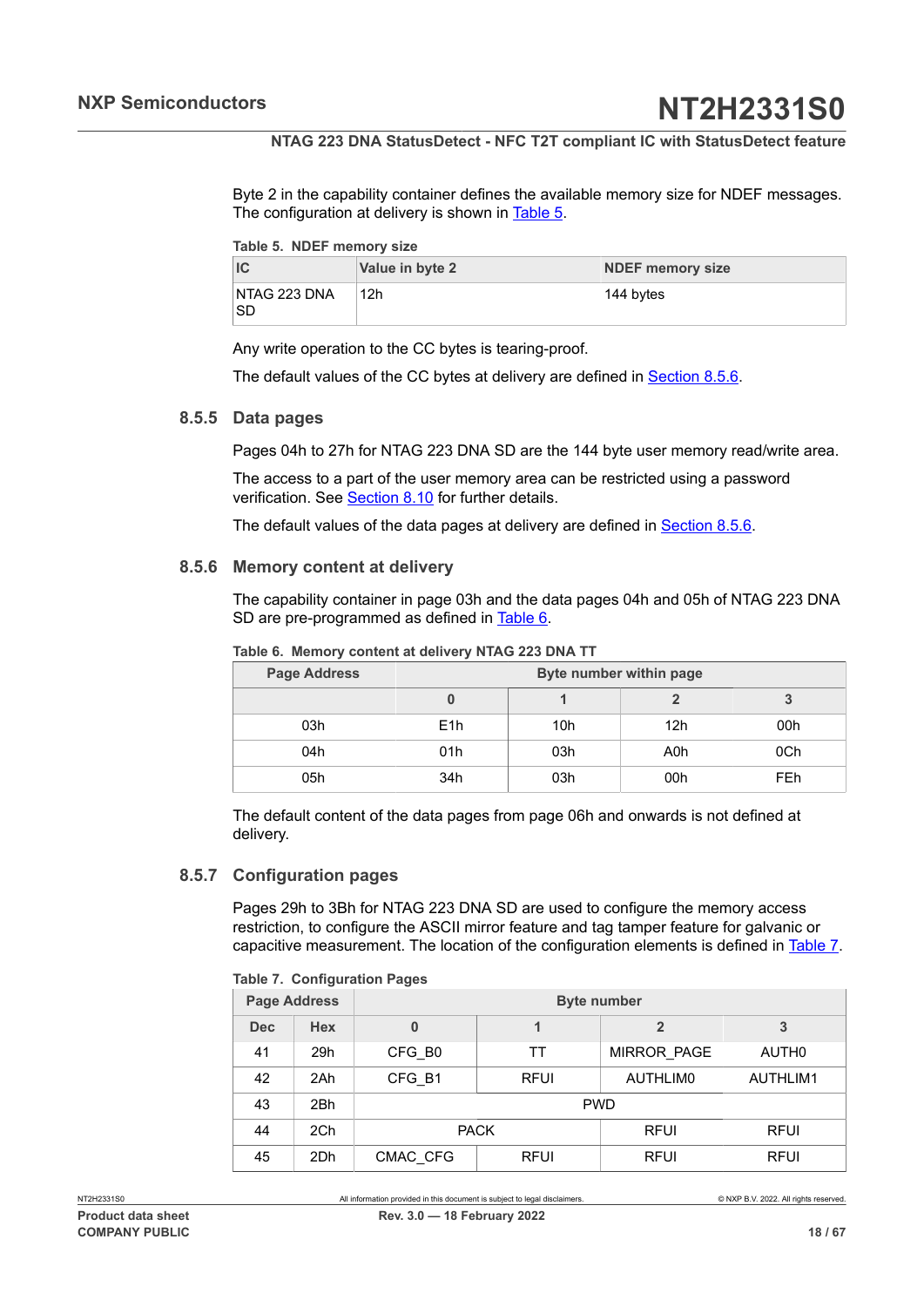### **NTAG 223 DNA StatusDetect - NFC T2T compliant IC with StatusDetect feature**

#### **Table 7. Configuration Pages***...continued*

| <b>Page Address</b> |                 | <b>Byte number</b> |                     |                     |             |  |  |
|---------------------|-----------------|--------------------|---------------------|---------------------|-------------|--|--|
| <b>Dec</b>          | <b>Hex</b>      | $\bf{0}$           | 1                   | $\overline{2}$      | 3           |  |  |
| 46                  | 2Eh             | TT_CTT_CFG         | <b>RFUI</b>         | <b>RFUI</b>         | <b>RFUI</b> |  |  |
| 47                  | 2Fh             |                    | NFC_CNT_LIM         |                     | <b>RFUI</b> |  |  |
| 48                  | 30h             |                    |                     |                     |             |  |  |
| 49                  | 31h             |                    |                     |                     |             |  |  |
| 50                  | 32 <sub>h</sub> | <b>RFUI</b>        |                     |                     |             |  |  |
| 51                  | 33h             |                    |                     |                     |             |  |  |
| 52                  | 34h             |                    |                     |                     |             |  |  |
| 53                  | 35h             |                    | SUNCMAC KEY         |                     |             |  |  |
| 54                  | 36h             |                    |                     |                     |             |  |  |
| 55                  | 37h             |                    |                     |                     |             |  |  |
| 56                  | 38h             | CTT_DIFF_LIMIT     |                     | <b>RFUI</b>         |             |  |  |
| 57                  | 39h             | CTT_DIFF_CAL       | CTT_UPPER_<br>LIMIT | CTT_LOWER_<br>LIMIT | <b>RFUI</b> |  |  |
| 58                  | 3Ah             | <b>RFUI</b>        | <b>RFUI</b>         | <b>RFUI</b>         | <b>RFUI</b> |  |  |
| 59                  | 3Bh             | <b>RFUI</b>        | <b>RFUI</b>         | <b>RFUI</b>         | <b>RFUI</b> |  |  |

<span id="page-18-0"></span>**Table 8. CFG\_B0 configuration byte**

| <b>Bit number</b>   |  |           |  |             |                      |             |             |  |
|---------------------|--|-----------|--|-------------|----------------------|-------------|-------------|--|
|                     |  |           |  |             |                      |             |             |  |
| <b>MIRROR</b><br>EN |  | CTT CFILT |  | MIRROR BYTE | MEAS<br><b>INVLD</b> | <b>RFUI</b> | <b>RFUI</b> |  |

<span id="page-18-1"></span>**Table 9. TT (Tag Tamper) configuration byte**

|                                    | <b>Bit number</b> |  |               |  |  |                       |                                    |
|------------------------------------|-------------------|--|---------------|--|--|-----------------------|------------------------------------|
|                                    |                   |  |               |  |  |                       |                                    |
| <b>MEAS</b><br>DBL<br><b>RANGE</b> |                   |  | CTT CURR TRIM |  |  | <b>RTT</b><br>CTT SEL | CTT<br><b>SHOW</b><br><b>VALUE</b> |

#### <span id="page-18-2"></span>**Table 10. User memory protection AUTH0 configuration byte**

|             |  | <b>Bit number</b> |  |  |
|-------------|--|-------------------|--|--|
|             |  |                   |  |  |
| <b>RFUI</b> |  | AUTH0 [6:0]       |  |  |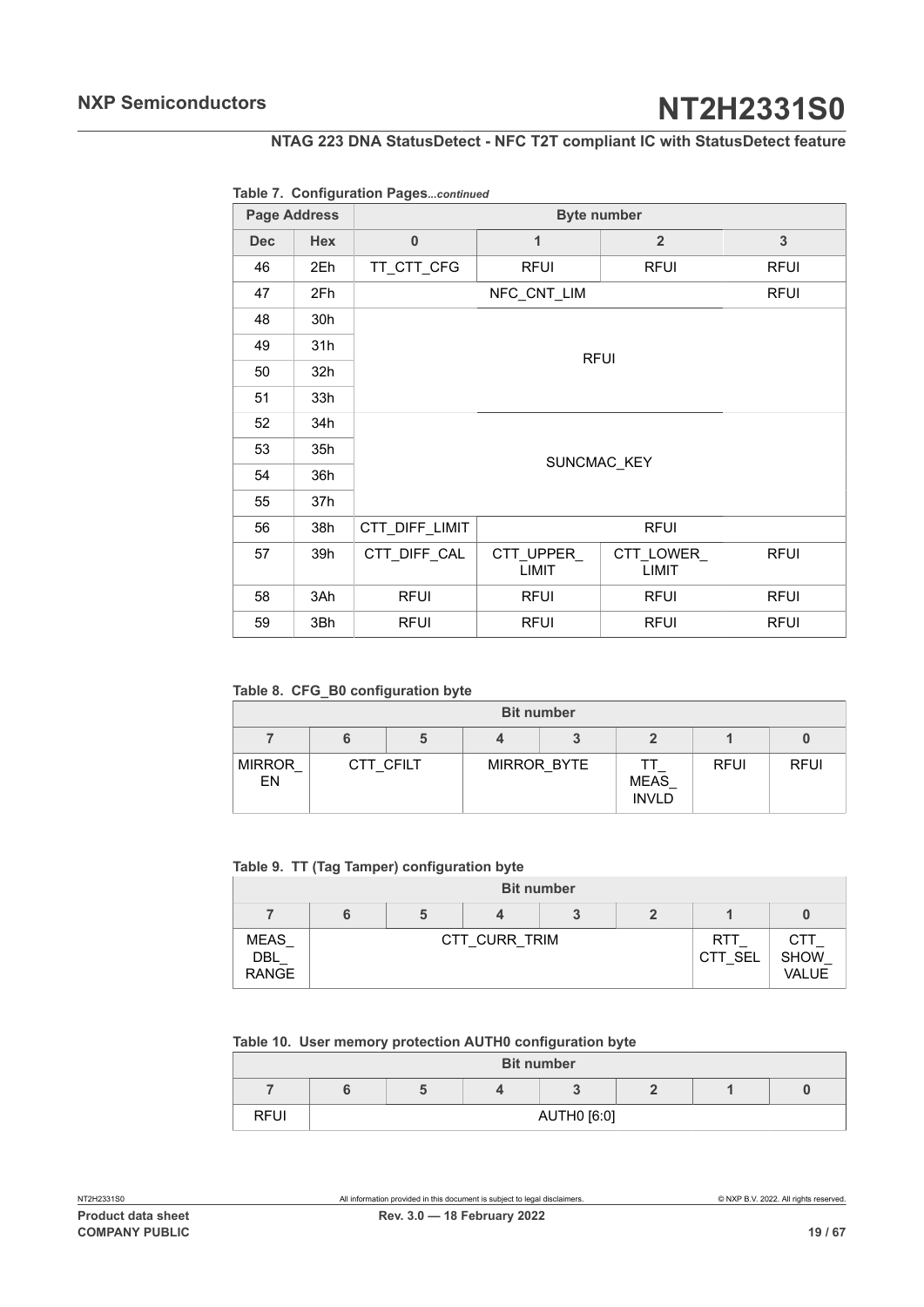### **NTAG 223 DNA StatusDetect - NFC T2T compliant IC with StatusDetect feature**

#### <span id="page-19-0"></span>**Table 11. CFG\_B1 configuration byte**

|             |                        |                |               | <b>Bit number</b> |             |                                               |                                        |
|-------------|------------------------|----------------|---------------|-------------------|-------------|-----------------------------------------------|----------------------------------------|
|             | 6                      | 5              | 4             |                   |             |                                               |                                        |
| <b>PROT</b> | <b>LOCK</b><br>USR CFG | RTT<br>TEST EN | NFC<br>CNT EN | <b>RFUI</b>       | <b>RFUI</b> | <b>SHOW</b><br><b>STORED</b><br><b>STATUS</b> | <b>SHOW</b><br>ACT TT<br><b>STATUS</b> |

#### <span id="page-19-1"></span>**Table 12. AUTHLIM0 configuration byte**

| <b>Bit number</b> |  |                |  |  |  |  |
|-------------------|--|----------------|--|--|--|--|
|                   |  |                |  |  |  |  |
|                   |  | AUTH_LIM [7:0] |  |  |  |  |

#### <span id="page-19-2"></span>**Table 13. AUTHLIM1 configuration byte**

| <b>Bit number</b> |             |  |  |  |                 |                 |
|-------------------|-------------|--|--|--|-----------------|-----------------|
|                   |             |  |  |  |                 |                 |
|                   | <b>RFUI</b> |  |  |  | AUTH<br>LIM [9] | AUTH<br>LIM [8] |

#### <span id="page-19-3"></span>**Table 14. CMAC\_CFG configuration byte**

|                                       | <b>Bit number</b> |                                    |  |  |             |  |  |  |
|---------------------------------------|-------------------|------------------------------------|--|--|-------------|--|--|--|
|                                       |                   | 5                                  |  |  |             |  |  |  |
| LOCK_<br><b>SUNCMAC</b><br><b>KEY</b> | <b>RFUI</b>       | <b>BLOCK</b><br>LOCK<br><b>KEY</b> |  |  | <b>RFUI</b> |  |  |  |

#### <span id="page-19-4"></span>**Table 15. TT\_CTT\_CFG configuration byte**

<span id="page-19-5"></span>

|                              |      |                          | <b>Bit number</b> |             |  |
|------------------------------|------|--------------------------|-------------------|-------------|--|
|                              | 6    | э                        |                   |             |  |
| STORE<br>TT<br><b>STATUS</b> | LOCK | BLOCK<br>CTT CFG LOCK TT |                   | <b>RFUI</b> |  |

#### **Table 16. Configuration parameter descriptions**

| Field     | <b>Bit</b> | Values at<br>delivery | <b>Description</b>                                                                                                                                                                                                                       |
|-----------|------------|-----------------------|------------------------------------------------------------------------------------------------------------------------------------------------------------------------------------------------------------------------------------------|
| MIRROR EN |            | 0b                    | Enables or disables the ASCII mirror functionality, if a valid MIRROR PAGE<br>address is set. This bit can be changed if LOCK USR CFG is not set.<br>0b  ASCII mirror disabled<br>1b  UID, NFC counter, TT and CMAC ASCII mirror enabled |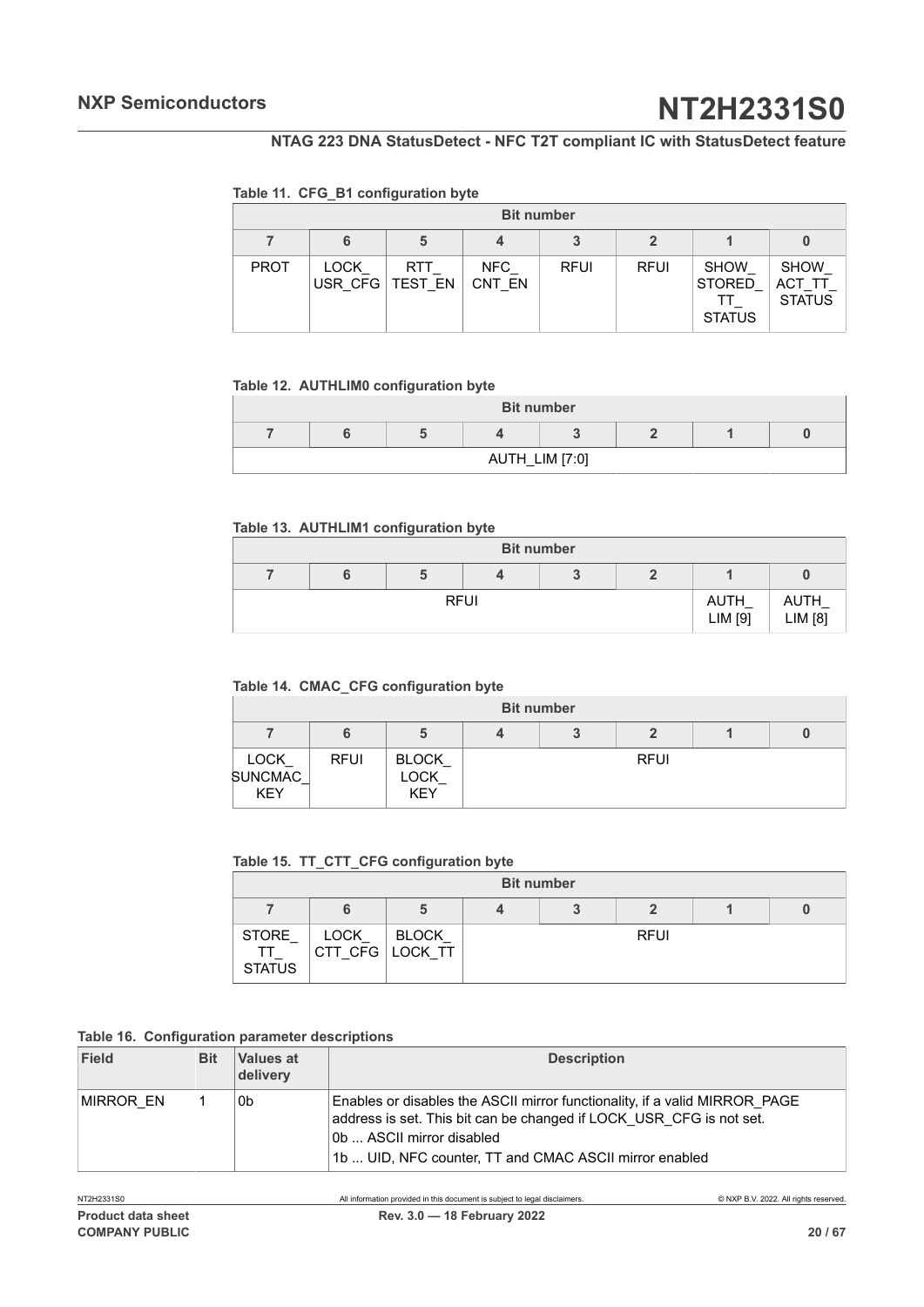#### **NTAG 223 DNA StatusDetect - NFC T2T compliant IC with StatusDetect feature**

| <b>Field</b>              | <b>Bit</b>     | <b>Values at</b><br>delivery | <b>Description</b>                                                                                                                                                                                                                                                                                                                                                                                                                                                                                                                                                                 |
|---------------------------|----------------|------------------------------|------------------------------------------------------------------------------------------------------------------------------------------------------------------------------------------------------------------------------------------------------------------------------------------------------------------------------------------------------------------------------------------------------------------------------------------------------------------------------------------------------------------------------------------------------------------------------------|
| CTT_CFILT                 | 2              | 00 <sub>b</sub>              | CTT CFILT allows to add an internal capacitor to DP and GND pin. This<br>functionality can only be used if RTT CTT SEL bit is set (CTT mode). This<br>functionality can be used if the external connected capacitor is small and the trim<br>value after calibration is below 20 (decimal) in case of normal measurement range<br>(MEAS_DBL_RANGE is not set). These bits can be changed if LOCK_USR_CFG<br>is not set.<br>00b  0 pF<br>01b  1 pF<br>10b  2 pF<br>11b  3 pF                                                                                                        |
| MIRROR_BYTE               | $\overline{2}$ | 00 <sub>b</sub>              | 2 bits define the byte position within the page defined by the MIRROR_PAGE<br>address (beginning of mirror) where the ASCII mirror shall begin. These bits can<br>be changed if LOCK_USR_CFG is not set.                                                                                                                                                                                                                                                                                                                                                                           |
| TT_MEAS_<br><b>INVLD</b>  | 1              | 0 <sub>b</sub>               | TT_MEAS_INVLD bit defines how the Tag Tamper status shall be indicated in<br>case of an invalid CTT measurement (e.g. DP and GND are connected). This bit<br>can be changed if LOCK USR CFG is not set.<br>0b  Invalid CTT measurement is indicated as TAMPERED and stored<br>permanently if the STORE_TT_STATUS bit is set<br>1b  Invalid CTT measurement is indicated as INVALID                                                                                                                                                                                                 |
| MEAS_DBL_<br><b>RANGE</b> | 1              | 0 <sub>b</sub>               | MEAS DBL RANGE bit set to 1 doubles the current defined in CTT CURR<br>TRIM for measurement in CTT mode. This bit can be changed if LOCK_USR_<br>CFG is not set.<br>0b  current as defined by CTT_CURR_TRIM<br>1b  current defined by CTT _CURR_TRIM will be doubled                                                                                                                                                                                                                                                                                                               |
| CTT_CURR_<br><b>TRIM</b>  | 5              | 01111b                       | CTT CURR TRIM defines the value of the current used for Tag Tamper<br>measurement in CTT mode. These bits can be changed if LOCK_USR_CFG is<br>not set.<br>00000b  ~1 nA<br>11111b $-31$ nA                                                                                                                                                                                                                                                                                                                                                                                        |
| RTT_CTT_SEL               | 1              | 0 <sub>b</sub>               | Selection of Resistive (Galvanic) or Capacitive Tag Tamper (RTT or CTT)<br>detection. This bit can be changed if LOCK_USR_CFG is not set.<br>0b  Enable RTT (Resistive Tag Tamper)<br>1b  Enable CTT (Capacitive Tag Tamper)                                                                                                                                                                                                                                                                                                                                                       |
| CTT_SHOW_<br>VALUE        |                | 1b                           | CTT_SHOW_VALUE enables or disables the CTT measurement details in the<br>Tag Tamper ASCII mirror and READ TT STATUS command. This bit is only valid<br>if RTT_CTT_SEL is set (CTT enabled). This bit can be changed if LOCK_USR_<br>CFG is not set.<br>0b  Bytes TT0 to TT3 are masked with 00h. In AUTHENTICATED state, Bytes<br>TT0 to TT3 provide the CTT details of the last measurement on READ_TT_<br><b>STATUS command</b><br>1b  Bytes TT0 to TT3 provide the CTT details of the last measurement.<br>For bytes TT0 to TT3 containing CTT measurement details see Table 63 |
| MIRROR PAGE               | 8              | 00h                          | MIRROR_PAGE address defines the page for the beginning of the mirroring. This<br>byte can be changed if LOCK_USR_CFG is not set.<br>A value >03h enables the ASCII mirror feature. The maximum valid value is 1Bh.<br>If the ASCII mirror in given communication state is exceeding the accessible user<br>memory, the ASCII mirror is disabled.                                                                                                                                                                                                                                   |

#### **Table 16. Configuration parameter descriptions***...continued*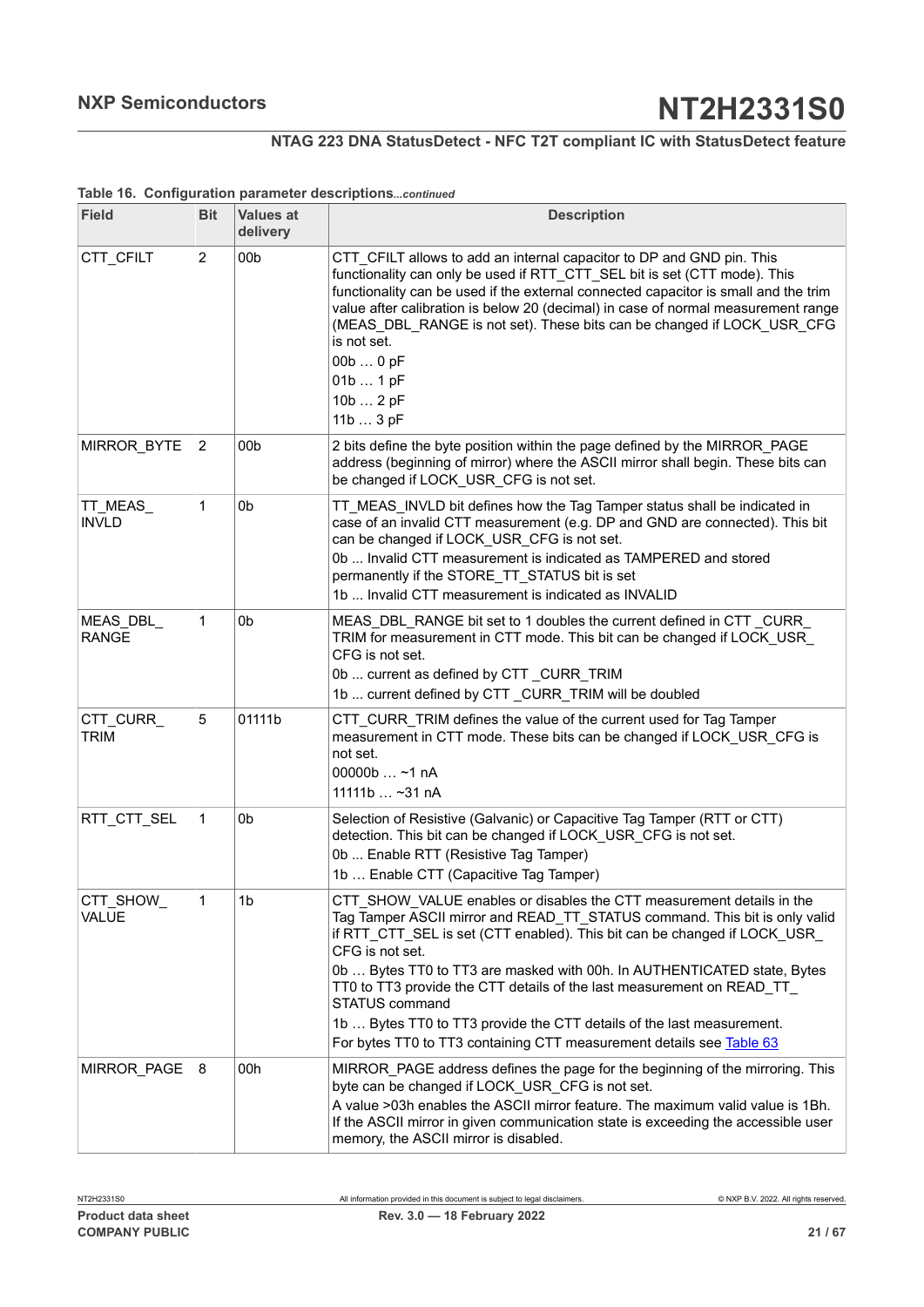## **NTAG 223 DNA StatusDetect - NFC T2T compliant IC with StatusDetect feature**

| <b>Field</b>                         | <b>Bit</b>     | <b>Values at</b><br>delivery | <b>Description</b>                                                                                                                                                                                                                                                                                                                                                                                                                                                                                                                                                                                                                       |
|--------------------------------------|----------------|------------------------------|------------------------------------------------------------------------------------------------------------------------------------------------------------------------------------------------------------------------------------------------------------------------------------------------------------------------------------------------------------------------------------------------------------------------------------------------------------------------------------------------------------------------------------------------------------------------------------------------------------------------------------------|
| AUTH <sub>0</sub>                    | $\overline{7}$ | 3Ch                          | AUTH0 defines the page address from which the password verification is required.<br>Valid address range for byte AUTH0 is from 00h to 3Bh.<br>If AUTH0 is set to a page address outside the valid address range, the AES<br>authentication protection is effectively disabled, but still keeping password<br>verification procedure working.<br>This byte can be changed if LOCK USR CFG is not set.                                                                                                                                                                                                                                     |
| <b>PROT</b>                          | 1              | 1 <sub>b</sub>               | PROT bit is defining the type of protection of the password protected memory part<br>assuming the AUTH0 byte value is within the range of 00h and 3Bh. This bit can<br>be changed if LOCK_USR_CFG is not set.<br>0b  write access only is protected by the password verification<br>1b  read and write access is protected by the password verification                                                                                                                                                                                                                                                                                  |
| LOCK_USR_<br><b>CFG</b>              | 1              | 0 <sub>b</sub>               | LOCK_USR_CFG permanently locks the configuration elements in blocks 29h,<br>2Ah, and 2Fh after subsequent reset. If the bit is set to 1b it cannot be set back to<br>0b.<br>0b  configuration elements in blocks 29h, 2Ah, and 2Fh are not locked<br>1b  configuration elements in blocks 29h, 2Ah, and 2Fh are permanently locked                                                                                                                                                                                                                                                                                                       |
| RTT_TEST_EN                          | 1              | 0b                           | Enables or disables the RTT test option to check the internal RTT circuitry on the<br>label/inlay. This bit can be changed if LOCK_USR_CFG is not set.<br>0b  RTT normal operating mode<br>1b  RTT test operating mode (TT loop internally open)<br>The test is only valid if<br>• RTT_CTT_SEL is not set (RTT is enabled)<br>In that case Detection pin DP will be disconnected from the internal circuitry on<br>the next startup of the IC and the actual Tag Tamper status on a READ_TT_<br>STATUS shall indicated the OPEN state.<br>If the actual Tag Tamper state is not open, the Tag Tamper feature is not working<br>properly. |
| NFC_CNT_EN                           | 1              | 0 <sub>b</sub>               | NFC CNT EN enables or disables the incrementation of the NFC counter. This<br>bit can be changed if LOCK_USR_CFG is not set.<br>0b  NFC counter increment disabled<br>1b  NFC counter increment enabled<br>If the NFC counter increment is enabled, the NFC counter will be automatically<br>increased by 1 at the first READ or FAST_READ command after a reset until the<br>limiting value is reached (refer to <b>Section 8.7)</b>                                                                                                                                                                                                    |
| SHOW_<br>STORED_TT_<br><b>STATUS</b> | 1              | 1 <sub>b</sub>               | This bit defines if the stored Tag Tamper information shall be provided in the ASCII<br>mirror and READ TT STATUS command. This bit can be changed if LOCK<br>USR_CFG is not set.<br>0b  Stored Tag Tamper status is masked with 30h in the ASCII mirror and 0x0h<br>in the READ_TT_STATUS command<br>1b  Stored Tag Tamper status is provided in the ASCII mirror and the READ<br>TT_STATUS command                                                                                                                                                                                                                                     |
| SHOW ACT<br><b>TT STATUS</b>         | 1              | 1 <sub>b</sub>               | This bit defines if the actual Tag Tamper information shall be provided in the ASCII<br>mirror and READ_TT_STATUS command. This bit can be changed if LOCK_<br>USR CFG is not set.<br>0b  Actual Tag Tamper status is masked with 30h in the ASCII mirror and 0h in<br>the READ_TT_STATUS command<br>1b  Actual Tag Tamper status is provided in the ASCII mirror and the READ_TT_<br>STATUS command                                                                                                                                                                                                                                     |

#### **Table 16. Configuration parameter descriptions***...continued*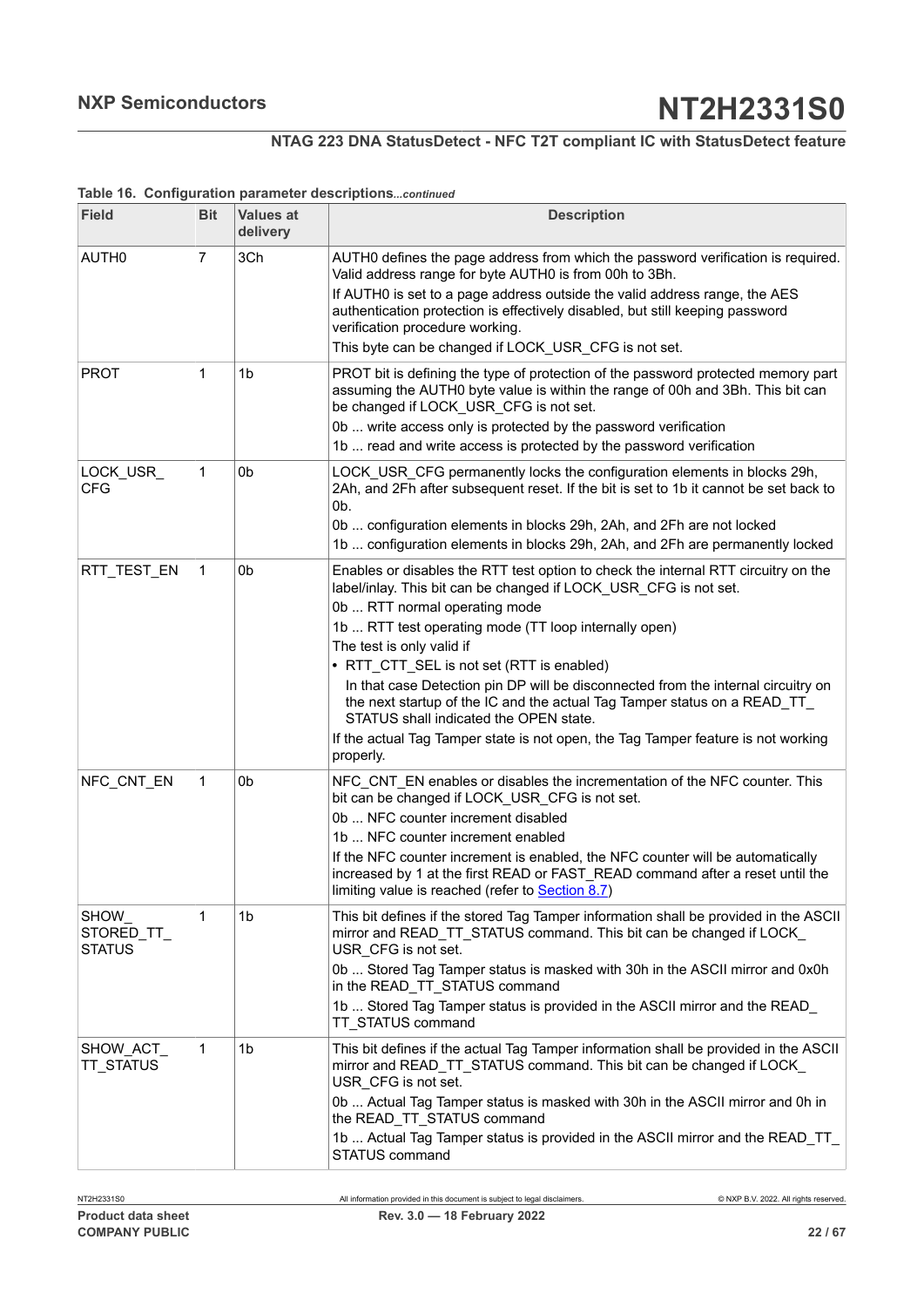## **NTAG 223 DNA StatusDetect - NFC T2T compliant IC with StatusDetect feature**

| <b>Field</b>               | <b>Bit</b> | <b>Values at</b><br>delivery | <b>Description</b>                                                                                                                                                                                                                                                                                                                                                                                                                               |
|----------------------------|------------|------------------------------|--------------------------------------------------------------------------------------------------------------------------------------------------------------------------------------------------------------------------------------------------------------------------------------------------------------------------------------------------------------------------------------------------------------------------------------------------|
| AUTH_LIM                   | 10         | 000h                         | Limitation of failed password verification attempts. Valid value range for byte<br>AUTH_LIM is from 00h to 3FEh. AUTH_LIM can be changed if LOCK_USR_CFG<br>is not set.<br>000h  limiting of failed password verification attempts disabled<br>001h - 3FEh  maximum number of failed password verification attempts                                                                                                                              |
| <b>PWD</b>                 | 32         | <b>FFFFFFFFh</b>             | 32-bit password used for memory access protection                                                                                                                                                                                                                                                                                                                                                                                                |
| <b>PACK</b>                | 16         | 0000h                        | 16-bit password acknowledge used during the password verification process                                                                                                                                                                                                                                                                                                                                                                        |
| LOCK<br>SUNCMAC KEY        | 1          | 0 <sub>b</sub>               | LOCK_SUNCMAC_KEY permanently locks the SUNCMAC_KEY in blocks<br>34h-37h. If the bit is set to 1b, it cannot be set back to 0b.<br>0b  SUNCMAC_KEY in blocks 34h-37h is not locked<br>1b  SUNCMAC_KEY in blocks 34h-37h is locked                                                                                                                                                                                                                 |
| BLOCK_LOCK_<br><b>KEY</b>  | 1          | 0 <sub>b</sub>               | BLOCK LOCK KEY permanently locks the block 2Dh containing LOCK<br>SUNCMAC_KEY. If the bit is set to 1b, it cannot be set back to 0b.<br>0b  LOCK SUNCMAC KEY in block 2Dh is not locked<br>1b  LOCK SUNCMAC KEY in block 2Dh is locked permanently                                                                                                                                                                                               |
| STORE_TT_<br><b>STATUS</b> | 1          | 0 <sub>b</sub>               | STORE TT STATUS enables the permanent storage of the Tag Tamper status as<br>open, if a tag tamper event has been detected at startup. This bit can be changed<br>if BLOCK_LOCK_TT is not set. If the bit is set to 1b, it cannot be set back to 0b.<br>0b  TT status is not stored permanently<br>1b  TT status is stored permanently as open if a tag tamper event has been<br>detected at startup.                                            |
| LOCK_CTT_<br><b>CFG</b>    | 1          | 0b                           | LOCK CTT CFG locks the CTT user configuration elements CTT DIFF LIMIT<br>in block 38h and CTT_DIFF_CAL, CTT_UPPER_LIMIT, CTT_LOWER_LIMIT in<br>block 39h. If the bit is set to 1b, it cannot be set back to 0b.<br>0b  CTT user configuration elements in Block 38h and 39h are not locked<br>1b  CTT user configuration elements in Block 38h and 39h are locked<br>permanently                                                                 |
| <b>BLOCK LOCK</b><br>TT    | 1          | 0 <sub>b</sub>               | BLOCK_LOCK_TT locks LOCK_CTT _CFG and STORE_TT_STATUS in block<br>2Eh. If the bit is set to 1b, it cannot be set back to 0b<br>0b  LOCK CTT CFG and STORE TT STATUS are not locked<br>1b  LOCK_CTT _CFG and STORE_TT_STATUS are locked permanently                                                                                                                                                                                               |
| NFC CNT LIM                | 24         | FFFFFFh                      | NFC CNT LIM defines the maximum value of the NFC counter (refer to<br>Section 8.7). This bit can be changed if LOCK_USR_CFG is not set.<br>000000h  NFC counter limit is same as FFFFFFh<br>000001h - FFFFFFh  once the NFC counter has reached the NFC counter limit<br>the counter will not be increased and will return with NAK on the first READ or<br>FAST_READ command after a reset. After that the IC returns to theIDLE/HALT<br>state. |
| SUNCMAC_KEY                | 128        | All 0h                       | SUNCMAC key refers to Section 8.9                                                                                                                                                                                                                                                                                                                                                                                                                |
| CTT_DIFF_LIMIT 8           |            | 14h                          | CTT_DIFF_LIMIT defines the "Measurement Difference Limit" during<br>measurement in CTT mode. CTT DIFF LIMIT shall be set before the CTT<br>measurement. This byte can be changed if LOCK CTT CFG is not set.                                                                                                                                                                                                                                     |
| CTT_DIFF_CAL               | 8          | 00h                          | CTT_DIFF_CAL defines the 8-bit binary signed magnitude of calibration value of<br>DifferenceMeasurement in CTT mode. CTT_DIFF_CAL shall be 0h at the start of<br>Calibration (Sensor) mode. Refer to Capacitive tag tamper measurement. This<br>byte can be changed if LOCK_CTT_CFG is not set.                                                                                                                                                  |

#### **Table 16. Configuration parameter descriptions***...continued*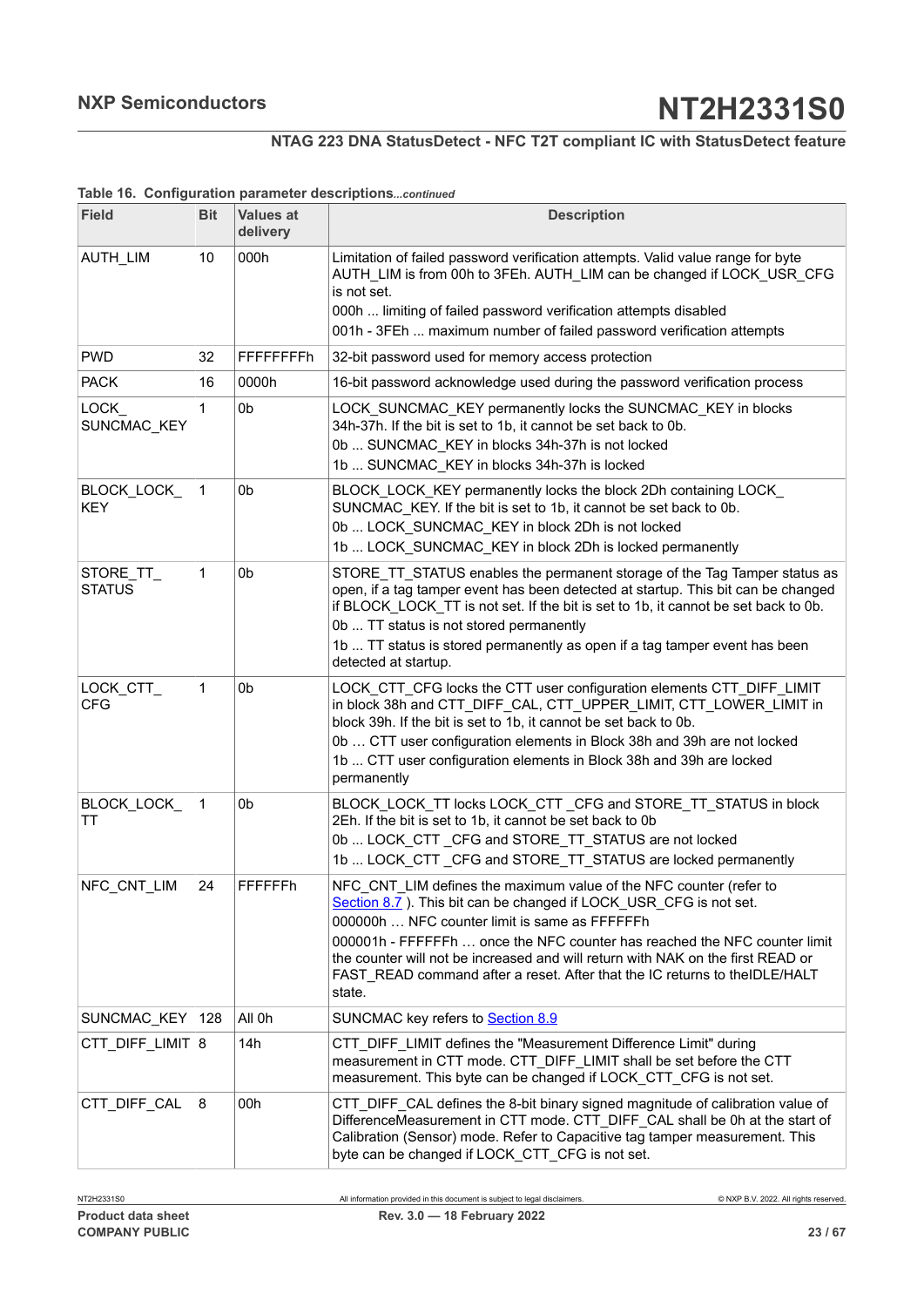#### **NTAG 223 DNA StatusDetect - NFC T2T compliant IC with StatusDetect feature**

| Field               | <b>Bit</b> | Values at<br>delivery | <b>Description</b>                                                                                                                                                                                                                                                                                                                               |
|---------------------|------------|-----------------------|--------------------------------------------------------------------------------------------------------------------------------------------------------------------------------------------------------------------------------------------------------------------------------------------------------------------------------------------------|
| ICTT UPPER<br>LIMIT | 8          | 37 <sub>h</sub>       | CTT UPPER LIMIT defines the upper Tamper threshold used during tamper<br>decision in CTT mode as maximum difference between calibration measurement<br>counter value and capacitive tamper measurement counter value. CTT UPPER<br>LIMIT shall be set before STORE TT STATUS is enabled. This byte can be<br>changed if LOCK CTT CFG is not set. |
| CTT LOWER<br>LIMIT  | 8          | 37h                   | CTT LOWER LIMIT defines the lower Tamper threshold used during tamper<br>decision in CTT mode as maximum difference between calibration measurement<br>counter value and capacitive tamper measurement counter value. CTT LOWER<br>LIMIT shall be set before STORE TT STATUS is enabled. This byte can be<br>changed if LOCK CTT CFG is not set. |
| <b>RFUI</b>         |            | not defined           | Reserved for future use                                                                                                                                                                                                                                                                                                                          |

#### **Table 16. Configuration parameter descriptions***...continued*

**Remark:** The LOCK\_USR\_CFG, LOCK\_SUNCMAC\_KEY, BLOCK\_LOCK\_KEY, LOCK\_CTT\_CFG, BLOCK\_LOCK\_TT bits activate the permanent write protection of the corresponding configuration memory sections. If write protection is enabled, each write attempt to locked elements leads immediately to a NAK response.

## **8.6 StatusDetect feature**

<span id="page-23-1"></span>The tag tamper functionality allows two modes of operation:

- **•** Galvanic (Resistive) Tag Tamper mode (refer to [Section 8.6.1\)](#page-23-0) In the galvanic Tag Tamper mode, the NTAG 223 DNA SD is checking the status of connected wire between DP and GND during start-up of the IC.
- **•** Capacitive Tag Tamper mode (refer to [Section 8.6.2\)](#page-24-0) In the capacitive Tag Tamper mode, the NTAG 223 DNA SD is measuring parameters during the start-up of the IC of the connected capacitance between DP and GND. This mode also includes the Capacitive Sensor mode (refer to [Section 8.6.3\)](#page-26-1)

The StatusDetect mode of operation is stored in EEPROM in the configuration word, only one mode can be active, the mode can be changed until the configuration is locked.

The permanent storage of the tamper status during power-up of the IC is activated by setting a bit in the configuration register, as long this bit is not set there is no permanent storage of the tamper status.

#### **8.6.1 Galvanic Tag Tamper**

<span id="page-23-0"></span>NTAG 223 DNA SD features a Galvanic (Resistive) Tag Tamper function. Once Galvanic Tag Tamper mode of of the StatusDetect feature is enabled RTT\_CTT\_SEL bit set to 0b), NTAG 223 DNA SD detects at the start-up of the IC, if the tag tamper wire is open or closed.

In case of detecting an open tag tamper wire after the NTAG 223 DNA SD tag is powered by an RF field and STORE TT\_STATUS is set to 1, this open status will be permanently stored in the IC.

The Tag Tamper status can be read with

- READ\_TT\_STATUS command (see [Section 10.10](#page-48-0)) or
- **•** ASCII mirror feature including the Tag Tamper status (see [Section 8.8.3\)](#page-28-0).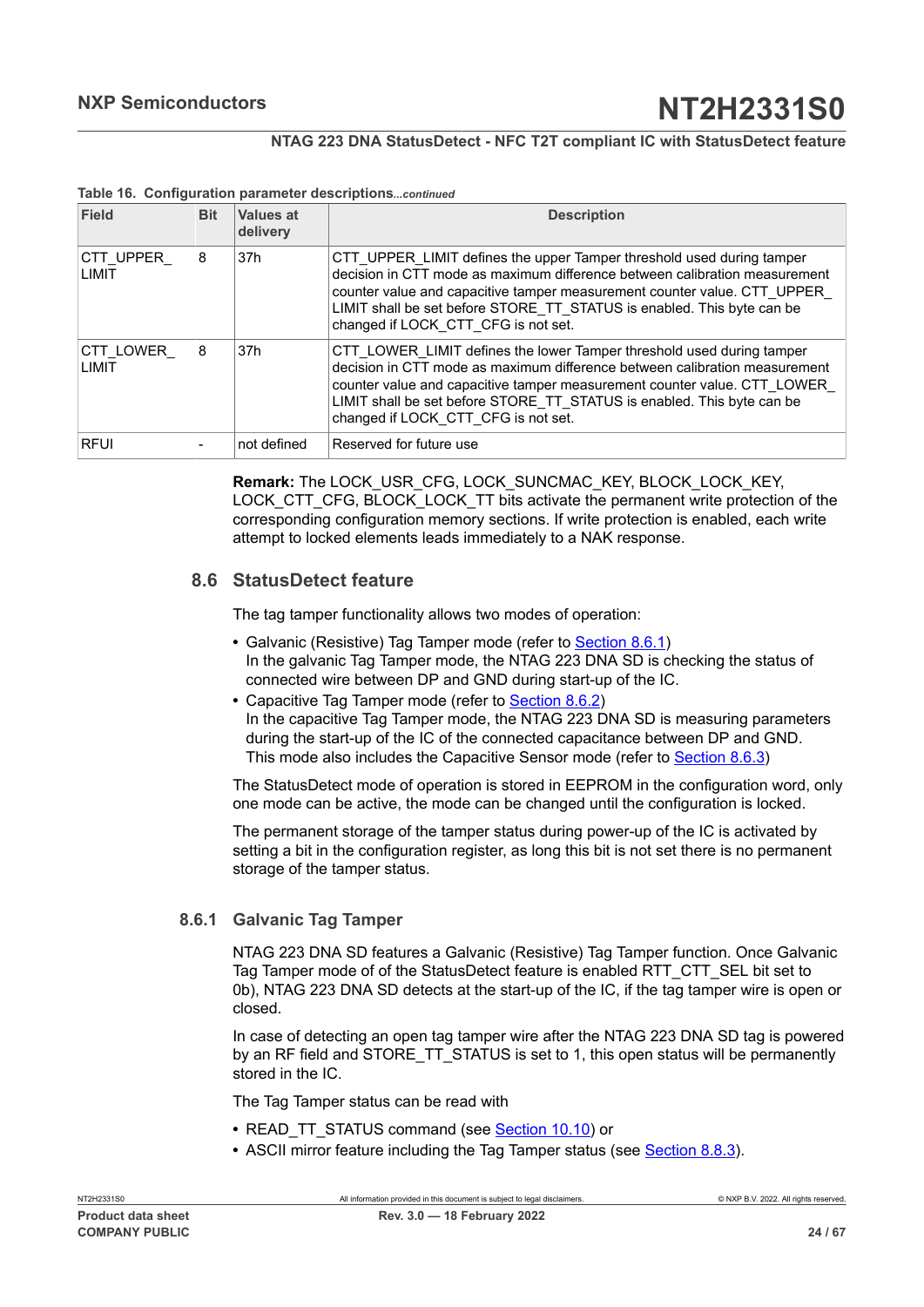If the tag tamper wire has never been detected as open during start-up and SHOW\_ STORED TT STATUS (see [Section 8.5.7](#page-17-4)) is enabled:

- **•** The READ\_TT\_STATUS command responds with TTS bits 7-4 as 3h
- **•** If the Tag Tamper ASCII mirror is enabled, the TTS bits 7-4 mirror byte will show 43h (ASCII "C")

Once the tag tamper wire has been detected as open during start-up and STORE\_TT\_STATUS is enabled:

- **•** NTAG 223 DNA SD stores permanently that the tag tamper wire has been opened
- On a READ TT\_STATUS command, the NTAG 223 DNA SD responds with TTS bits 7-4 as Fh if SHOW\_ STORED\_TT\_STATUS is enabled
- **•** If the Tag Tamper ASCII mirror and SHOW\_ STORED\_TT\_STATUS is enabled, the stored TTS mirror byte will show 4Fh (ASCII "O") (see [Section 8.8](#page-27-0))

If the actual Tag Tamper status is closed and SHOW\_ACT\_TT\_STATUS (see [Section 8.5.7](#page-17-4)) is enabled

- **•** The READ\_TT\_STATUS command responds with TTS bits 3-0 as 3h
- **•** If the Tag Tamper ASCII mirror is enabled, the actual TTS mirror byte will show 43h (ASCII "C")

If the actual Tag Tamper status is open and SHOW\_ACT\_TT\_STATUS (see [Section 8.5.7](#page-17-4)) is enabled

- **•** The READ\_TT\_STATUS command responds with TTS bits 3-0 as Fh
- **•** If the Tag Tamper ASCII mirror is enabled, the actual TTS mirror byte will show 4Fh (ASCII "O")

If the actual Tag Tamper status is an invalid measurement

- **•** The READ\_TT\_STATUS command responds with TTS bits 3-0 as 9h
- **•** If the Tag Tamper ASCII mirror is enabled, the actual TTS mirror byte will show 49h (ASCII "I")

Parameters on the detection for open and closed of the tag tamper wire connected to DP and GND pad are specified in **[Section 12](#page-53-0).** 

**Remark:** To avoid interferences induced by the RF field during the measurement of the tag tamper, it is recommended to keep the area covered by the tag tamper wire connected to DP and GND as small as possible. The area may not be larger than 2.5 cm<sup>2</sup> depending on the RF field strength used in the application under worst case conditions.

#### **8.6.2 Capacitive Tag Tamper**

<span id="page-24-0"></span>Once Capacitive Tag Tamper mode of the StatusDetect feature is enabled the Capacitive Tag Tamper status is measured at each power-up of the IC. If permanent storage is enabled with the STORE\_TT\_STATUS bit, the status is permanently stored as tampered in EEPROM in case the difference between the measured capacitor value and the calibrated value exceeds the defined limits. The limits to detect a tamper event in the capacity tag tamper mode are defined with the upper limit in byte CTT\_UPPER\_LIMIT and the lower limit in byte CTT\_LOWER\_LIMIT.

To measure the external capacitor connected to DP and GND, the external capacitor is charged with the measurement current. In parallel, an internal capacitor is charged with a fixed current. In order to achieve the highest accuracy the charging time of the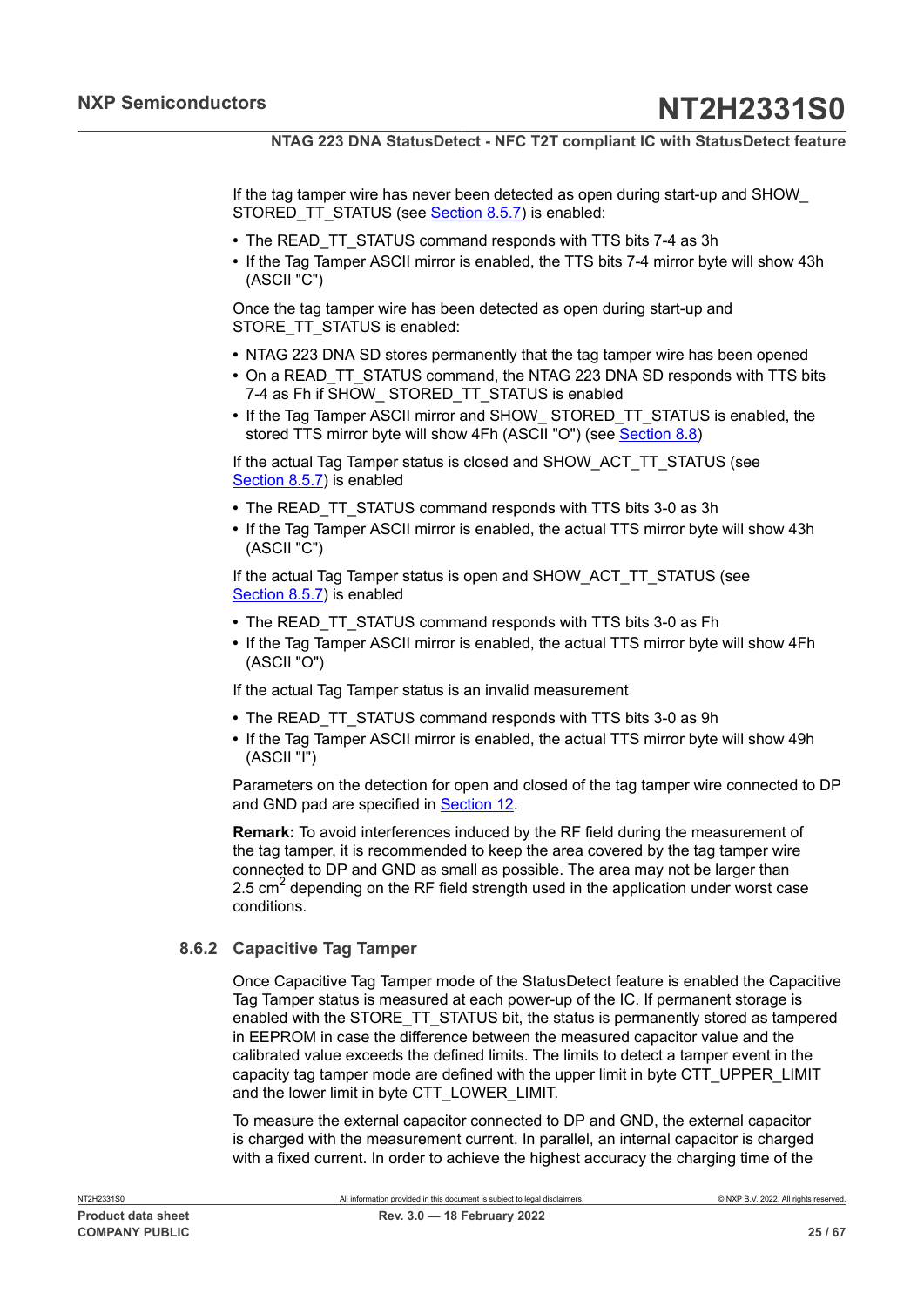internal and external capacitor should be in a similar range. The DifferenceMeasurement is providing a signed value indicating the difference between the internal and external capacitor measurement. This is done by optimizing the measurement current CTT\_CURR\_TRIM during calibration in the Capacitive Tag Tamper mode or by choosing the optimum CTT\_CURR\_TRIM value based on the expected capacitor value in the capacitive sensor mode so that the DifferenceMeasurement value (stored in CTT\_DIFF\_CAL after calibration) becomes a minimum. After the calibration, the final DifferenceMeasurement value needs to be written CTT\_DIFF\_CAL after calibration (see [\[8\]](#page-60-4)).

The charging times are measured with counters.

The Capacitive Tag Tamper calibration is necessary for the initialization of the Capacitive Tag Tamper functionality during production in the final application. The calibration measurement delivers a reference result which must be stored in the EEPROM. This reference result is used for detection of a Tag Tamper event at the start-up and stores this information permanently if the STORE\_TT\_STATUS bit is enabled.

Details on the calibration are provided in an Application Note (see [\[8\]\)](#page-60-4).

At each start-up, the NTAG 223 DNA SD executes the capacitance measurement with the calibrated values. If the maximum difference between calibration measurement counter value and capacitive tamper measurement counter value exceeds the CTT\_LOWER\_LIMIT or the CTT\_UPPER\_LIMIT, the NTAG 223 DNA TT detects a tag tamper event. Detailed setting of CTT\_LOWER\_LIMIT and CTT\_UPPER\_LIMIT are provided in an Application Note (see [\[8\]](#page-60-4)).

The Tag Tamper status can be read with

- **•** READ\_TT\_STATUS command or
- **•** ASCII mirror feature including the Tag Tamper status (see [Section 8.8.3\)](#page-28-0).

If no tag tamper event has been detected during start-up and SHOW\_ STORED\_TT\_STATUS (see **[Section 8.5.7](#page-17-4)**) is enabled:

- **•** The READ\_TT\_STATUS command response with TTS bits 7-4 as 3h
- **•** If the Tag Tamper ASCII mirror is enabled, the TTS bits 7-4 mirror byte will show 43h (ASCII "C")

Once the tag tamper event has been detected during start-up and STORE\_TT\_STATUS is enabled:

- **•** NTAG 223 DNA SD stores permanently that the tag tamper event has been detected
- **•** On a READ\_TT\_STATUS command, the NTAG 223 DNA SD responds with TTS bits 7-4 as Fh if SHOW STORED TT STATUS is enabled
- **•** If the Tag Tamper ASCII mirror and SHOW\_ STORED\_TT\_STATUS is enabled, the stored TTS mirror byte will show 4Fh (ASCII "O") (see [Section 8.8.3\)](#page-28-0)

If the actual Tag Tamper status is closed and SHOW\_ACT\_TT\_STATUS (see [Section 8.5.7](#page-17-4)) is enabled

- **•** The READ\_TT\_STATUS command response with TTS bits 3-0 as 3h
- **•** If the Tag Tamper ASCII mirror is enabled, the actual TTS mirror byte will show 43h (ASCII "C")

If the actual Tag Tamper status is open

**•** The READ\_TT\_STATUS command response with TTS bits 3-0 as Fh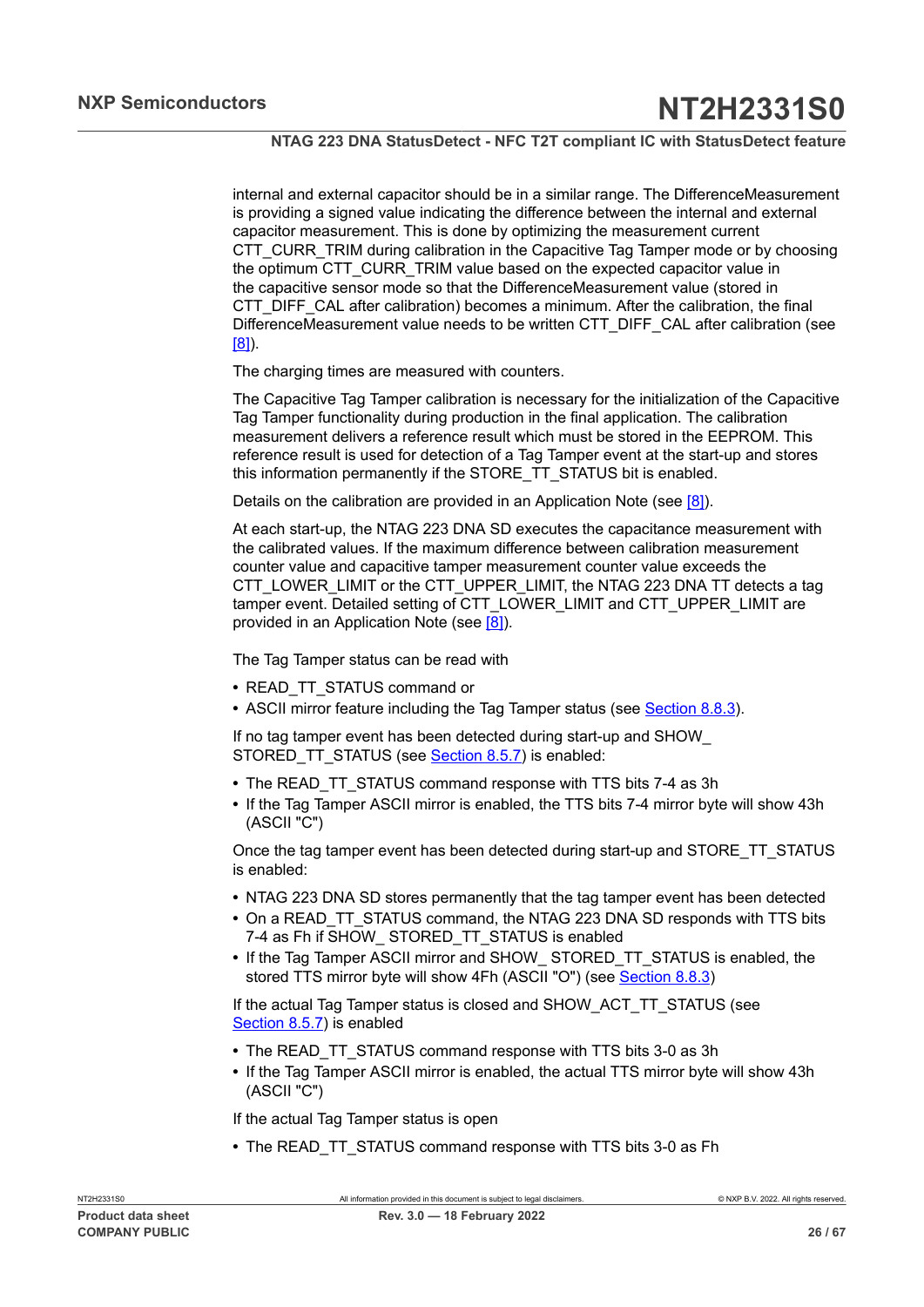**•** If the Tag Tamper ASCII mirror is enabled, the actual TTS mirror byte will show 4Fh (ASCII "O")

If the actual Tag Tamper status is an invalid measurement

- **•** The READ\_TT\_STATUS command responds with TTS bits 3-0 as 9h
- **•** If the Tag Tamper ASCII mirror is enabled, the actual TTS mirror byte will show 49h (ASCII "I")

If CTT\_SHOW\_VALUE is enabled, the capacitance measurement parameters are mirrored by the ASCII mirror or can be read with the READ\_TT\_STATUS command.

#### **8.6.3 Capacitive sensor mode**

<span id="page-26-1"></span>The capacitive sensor mode works similar to the Capacitive Tag Tamper mode, but in this mode the CTT\_UPPER\_LIMIT, CTT\_LOWER\_LIMIT and STORE\_TT\_STATUS are not required if Capacitive Tag Tamper functionality is not needed.

In the capacitive sensor mode, the NTAG 223 DNA SD is executing a measurement of the connected capacitance with the defined parameters (for details see [\[8\]](#page-60-4)).

The most accurate measurement is achieved following the procedure similar to the calibration of the capacitive tag tamper by adjusting the measurement current. Details on the procedure are provided in an Application Note (see [\[8\]](#page-60-4)).

After the calibration procedure with the initial capacitance (see  $[8]$ ), the capacitance can be calculated with the following formula:

C =  $((0.977 * (1 + CTT-CURR TRIM)*(1 + MEAS DBL RANGE * 1.45) *$ (CounterValue2\_ext \* 1/3.39) / 600) - CTT\_CFILT (in pF)

After the calibration with the initial capacitance the values shall be stored in the configuration memory. On the following measurements at the start-up, the IC will provide the DifferenceMeasurement value, MEAS\_DBL\_RANGE, CTT\_CURR\_TRIM, CTT\_CFILT with the READ\_TT\_STATUS command or mirrored in the user memory if ASCII mirror function is enabled.

Details on the calibration initial capacitance are provided in an Application Note (see [\[8\]\)](#page-60-4).

To calculate the difference between the calibrated and actual measurement use the following formula:

C<sub>diff</sub> = ((0.977 \* (1 + CTT\_CURR\_TRIM) \* (1 + MEAS\_DBL\_RANGE \* 1.45)) \* (DifferenceMeasurement \* 1/3.39) / 600)

## <span id="page-26-0"></span>**8.7 NFC counter function**

NTAG 223 DNA SD features an NFC counter function. This function enables NTAG 223 DNA SD to automatically increase the 24-bit counter value by 1, triggered by the first valid

- **•** READ command or
- **•** FAST-READ command

if the NFC counter value is smaller than FF FF FFh and the NFC\_CNT\_LIM (see [Section 8.5.7](#page-17-4)) is disabled or higher than the NFC counter value after the NTAG 223 DNA SD tag is powered by an RF field.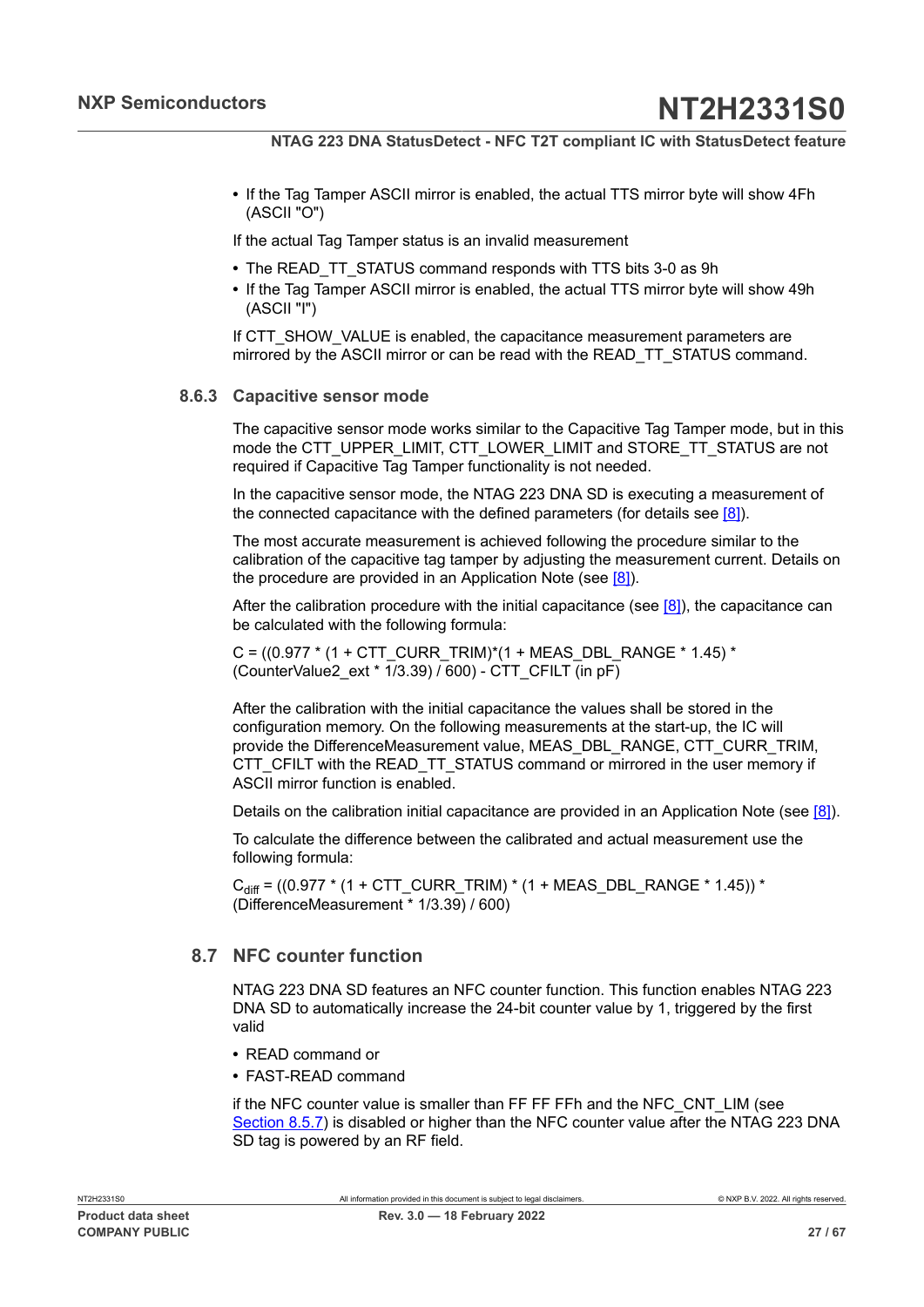Once the NFC counter has reached the maximum value of FF FF FFh hex or the NFC counter value is same or higher than the NFC\_CNT\_LIM value, the NFC counter does not increase anymore. On READ or FAST\_READ after reset the NAK answer is returned and NTAG223 DNA SD becomes effectively unusable.

The NFC counter increment is enabled or disabled with the NFC\_CNT\_EN bit (see [Section 8.5.7](#page-17-4)).

The actual NFC counter value can be read with

- **•** READ\_CNT command or
- <span id="page-27-0"></span>**•** NFC counter mirror feature

#### **8.8 ASCII mirror function**

NTAG 223 DNA SD features an ASCII mirror function. This function enables NTAG 223 DNA SD to virtually mirror

- **•** 7 byte UID (see [Section 8.5.1](#page-14-0))
- 3 byte NFC counter value (see **[Section 8.7\)](#page-26-0)**
- **•** 5 byte Tag Tamper information (see [Section 8.6\)](#page-23-1)
- **•** 8 byte SUNCMAC

into the physical memory of the IC in ASCII code. On the READ or FAST READ command to the involved user memory pages, NTAG 223 DNA SD responds with the virtual memory content of the UID and/or NFC counter value and or Tag Tamper message in ASCII code.

The required length of the reserved physical memory for the mirror functions and the order for the ASCII mirrors is specified in [Table](#page-27-1) 11. If the ASCII mirror exceeds the accessible user memory area, the data will not be mirrored.

<span id="page-27-2"></span><span id="page-27-1"></span>

|  |  |  | Table 17. Required memory placeholder space for ASCII mirror |  |  |  |  |
|--|--|--|--------------------------------------------------------------|--|--|--|--|
|--|--|--|--------------------------------------------------------------|--|--|--|--|

| <b>ASCII mirror and order</b>                         | Required number of bytes in the physical memory                                                                                                                                |
|-------------------------------------------------------|--------------------------------------------------------------------------------------------------------------------------------------------------------------------------------|
| UID + NFC counter +<br>TT message mirror +<br>SUNCMAC | 49 bytes<br>(14 bytes for UID + 1 byte separation + 6 bytes NFC counter value +<br>1 byte separation + 10 bytes TT information + 1 byte separation + 16<br>byte SUNCMAC value) |

The MIRROR\_PAGE value defines the page where the ASCII mirror shall start and the MIRROR BYTE value defines the starting byte within the defined page.

The ASCII mirror function is enabled with MIRROR\_EN set to 1b and MIRROR\_PAGE value >03h.

The ASCII mirror elements are separated automatically with an "x" character (78h ASCII code).

**Remark:** Please note that the number of bytes (see [Table](#page-27-2) 17) of the ASCII mirror shall not exceed the boundary of the user memory. Therefore it is required to use only valid values for MIRROR\_BYTE and MIRROR\_PAGE to ensure a proper functionality. If the ASCII mirror exceeds the user memory area, the ASCII mirrors shall be disabled.

#### **8.8.1 UID ASCII mirror function**

<span id="page-27-3"></span>This function enables NTAG 223 DNA SD to virtually mirror the 7 byte UID in ASCII code into the physical memory of the IC. The length of the UID ASCII mirror requires 14 bytes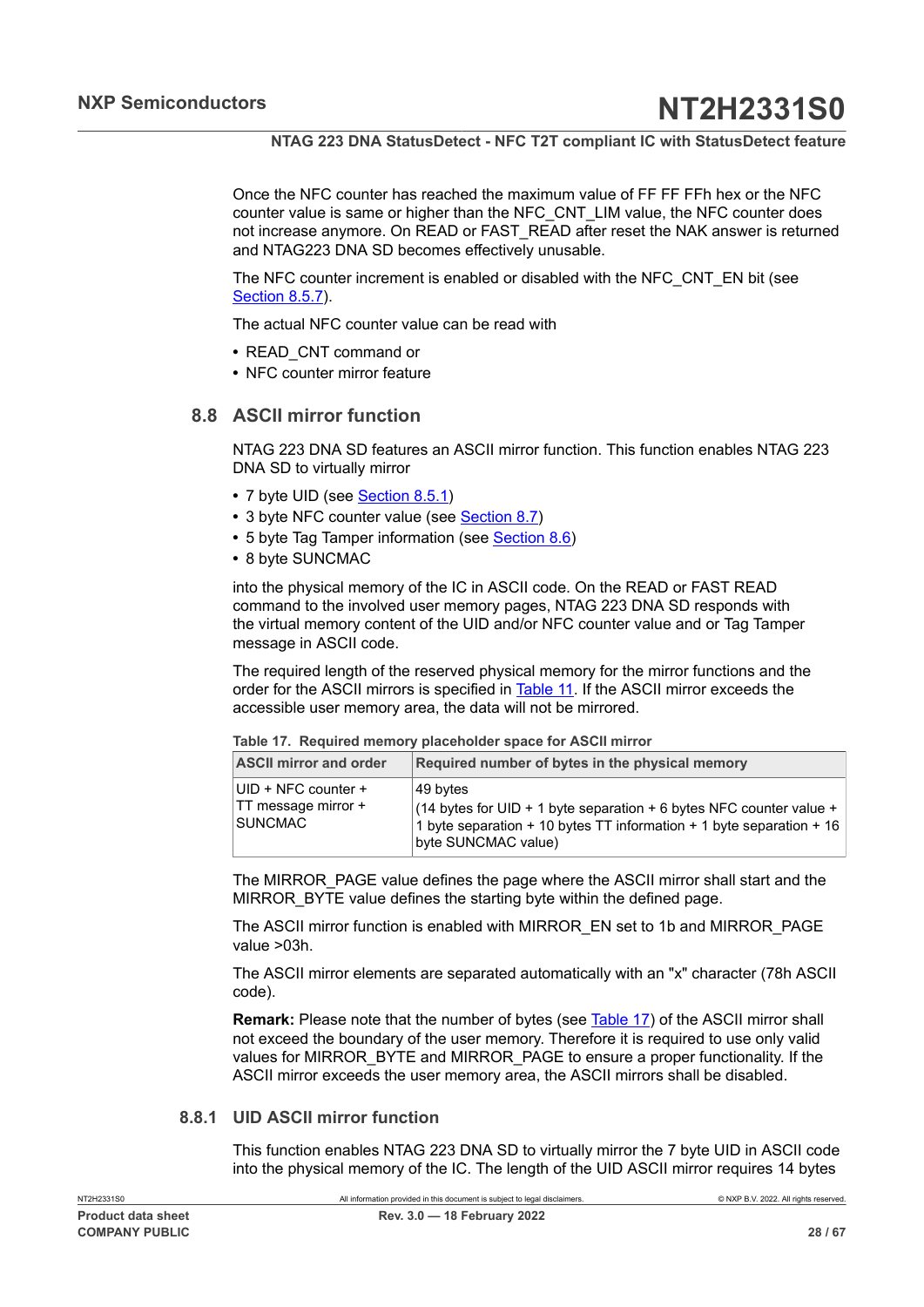to mirror the UID in ASCII code. On the READ or FAST READ command to the involved user memory pages, NTAG 223 DNA SD responds with the virtual memory content of the UID in ASCII code.

<span id="page-28-2"></span>For an example see [Table](#page-29-1) 20.

#### **8.8.2 NFC counter mirror function**

This function enables NTAG 223 DNA SD to virtually mirror the 3 byte NFC counter value in ASCII code into the physical memory of the IC. The length of the NFC counter mirror requires 6 bytes to mirror the NFC counter value in ASCII code. On the READ or FAST READ command to the involved user memory pages, NTAG 223 DNA SD responds with the virtual memory content of the NFC counter in ASCII code.

For an example see [Table](#page-30-0) 21.

**Remark:** To enable the NFC counter increment itself (see [Section 8.7](#page-26-0)), the NFC CNT EN bit shall be set to 1b.

#### **8.8.3 Tag Tamper mirror function**

<span id="page-28-0"></span>The Tag Tamper mirror function enables NTAG 223 DNA SD to virtually mirror the 5 byte Tag Tamper information in ASCII code into the physical memory of the IC. The mirrored data are coming from the measurement on the measurement during start-up, when the NTAG 223 DNA SD is powered via the RF field. The Tag Tamper mirror requires 10 bytes of the user memory to mirror the Tag Tamper information in ASCII code. On the READ or FAST READ command to the involved user memory pages, NTAG 223 DNA SD responds with the virtual memory content of the Tag Tamper information in ASCII code. The content of the Tag Tamper information depends on if galvanic, capacitive tag tamper or capacitive sensor mode is enabled.

**Remark:** To enable the Tag Tamper feature itself, see [Section 8.6](#page-23-1).

<span id="page-28-1"></span>The 5 byte mirrored Tag Tamper information is same as the response on the READ TT\_STATUS for Galvanic Tag Tamper (see [Table](#page-49-0) 62) or Capacitive Tag Tamper/ Sensor (see [Table](#page-50-0) 63).

|                              |              | <b>ASCII bytes</b> |           |           |           |                 |           |           |           |           |
|------------------------------|--------------|--------------------|-----------|-----------|-----------|-----------------|-----------|-----------|-----------|-----------|
| Des-c<br>ription             | $\mathbf{1}$ | $\overline{2}$     | 3         | 4         | 5         | $6\phantom{1}6$ |           | 8         | 9         | 10        |
| Tag<br>Tamper<br>Information | TTS [7-4]    | TTS [3-0]          | TT3 [7-4] | TT3 [3-0] | TT2 [7-4] | TT2 [3-0]       | TT1 [7-4] | TT1 [3-0] | TT0 [7-4] | TT0 [3-0] |
| Example<br>hex               | 43           | 4F                 | 30        | 30        | 30        | 30              | 30        | 30        | 30        | 30        |
| Example<br><b>ASCII</b>      | C            | O                  | 0         | 0         | 0         | 0               | 0         | 0         | 0         | $\Omega$  |

| Table 18. Tag Tamper mirror bytes ASCII |  |  |  |  |  |
|-----------------------------------------|--|--|--|--|--|
|-----------------------------------------|--|--|--|--|--|

ASCII byte 1 (TTS [7-4]) defines the stored Tag Tamper status and ASCII byte 2 (TTS [3-0]) define the current Tag Tamper status measured at the start-up of the NTAG 223 DNA TT as shown in [Table](#page-29-2) 19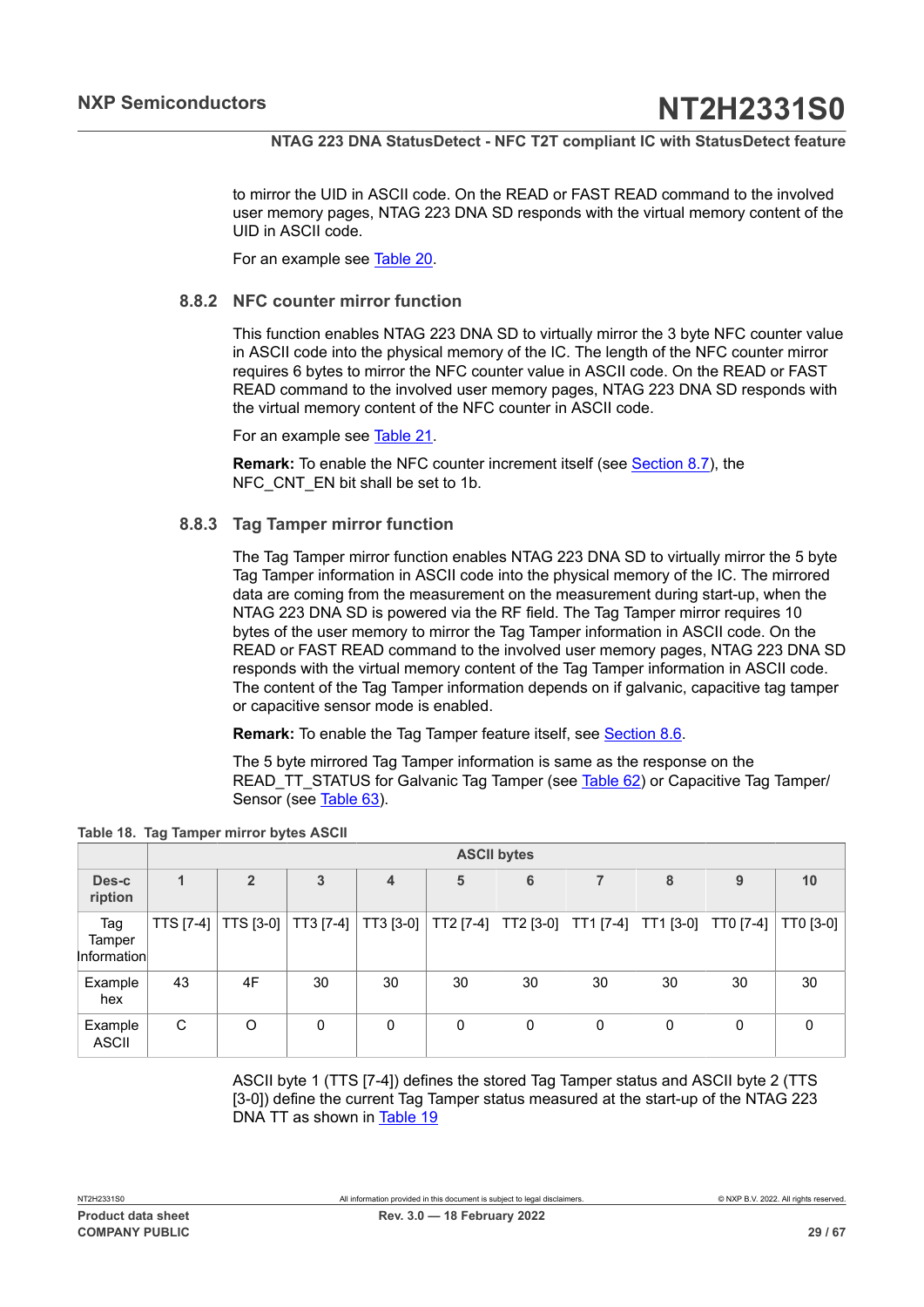#### **Table 19. Tag Tamper status ASCII bytes 1 and byte 2**

| <b>Tag Tamper Status</b> | TT status mirrored hex data | <b>TT status mirrored ASCII data</b> |
|--------------------------|-----------------------------|--------------------------------------|
| Closed                   | 0x43                        |                                      |
| Open                     | 0x4F                        |                                      |
| Invalid                  | 0x49                        |                                      |

<span id="page-29-2"></span>The meaning of ASCII bytes 3 (TT3 [7-4]) to byte 10 ([TT0[3-0]) is according to the definition for Galvanic Tag Tamper (see [Table](#page-49-0) 62) or Capacitive Tag Tamper/Sensor (see [Table](#page-50-0) 63).

#### **8.8.4 SUNCMAC mirror function**

<span id="page-29-3"></span>The SUNCMAC is calculated over the UID, NFC counter and Tag Tamper information. This function enables NTAG 223 DNA SD to virtually mirror the 8 byte SUNCMAC in ASCII code into the physical memory of the IC. The length of the SUNCMAC ASCII mirror requires 16 bytes to mirror the SUNCMAC in ASCII code.

To validate the mirrored data of UID, NFC counter and Tag Tamper information see [Section 8.9](#page-29-0)

## <span id="page-29-0"></span>**8.9 SUNCMAC**

#### **8.9.1 SUNCMAC calculation**

<span id="page-29-4"></span>The 8-byte SUNCMAC is calculated using AES according to the CMAC standard described in NIST Special Publication 800-38B (refer to [\[9\]\)](#page-60-5). Padding is applied according to this standard.

The MAC used in NTAG 223 DNA SD is truncated by using only the 8 even-numbered bytes out of the 16 bytes output as described NIST Special Publication 800-38B (refer to [\[9\]](#page-60-5)) when represented in most-to-least-significant order.

The initialization vector used for the SUNCMAC computation is the zero byte IV as prescribed in NIST Special Publication 800-38B (refer to [\[9\]](#page-60-5)).

The SUNCMAC is defined as follows:

SUNCMAC = MACt (SUNCMAC\_KEY; DynamicSUNData)

with DynamicSUNData being the data in hex values (not mirrored ASCII values) of the UID, NFC counter and Tag Tamper.

The data from the mirrored information for the SUNCMAC calculation needs to be transferred as shown below.

<span id="page-29-1"></span>14 Byte UID need to be transferred from ASCII to Hex value as shown in [Table](#page-29-1) 20.

| UID mirror data             | <b>Byte</b> | <b>Byte</b> | <b>Byte</b> | <b>Byte</b><br>4 | <b>Byte</b> | <b>Byte</b> | <b>Byte</b> | <b>Byte</b><br>8 | <b>Byte</b><br>9 | <b>Byte</b><br>10 | <b>Byte</b><br>11 | <b>B</b> vte<br>12 | <b>Byte</b><br>13 | <b>Byte</b><br>14 |
|-----------------------------|-------------|-------------|-------------|------------------|-------------|-------------|-------------|------------------|------------------|-------------------|-------------------|--------------------|-------------------|-------------------|
| Mirrored data in hex        | 30          | 34          | 45          | 31               | 34          | 31          | 31          | 32               | 34               | 43                | 32                | 38                 | 38                | 30                |
| Mirrored ASCII<br>character |             | 4           |             |                  |             |             |             | っ                | 4                |                   |                   | 8                  | 8                 | 0                 |

**Table 20. UID mirrored data example**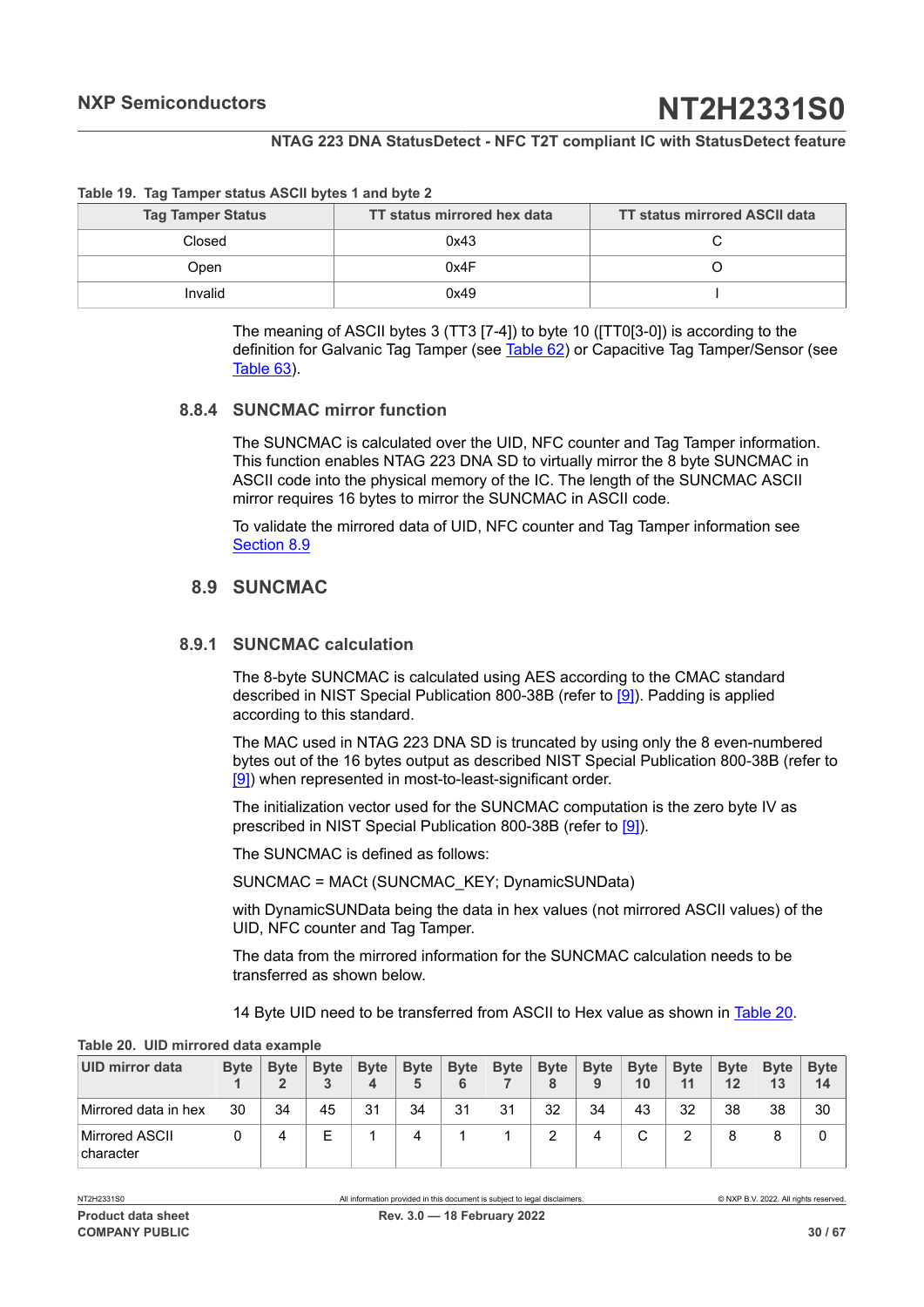For this example, the data of the UID for the SUNCMAC calculation are 04E141124C2880h.

6 Byte NFC counter mirror needs to be transferred from ASCII to Hex value as shown in [Table](#page-30-0) 21.

<span id="page-30-0"></span>**Table 21. NFC counter mirrored data example**

| NFC counter mirror data  | Byte 1 | Byte 2 | Byte 3 | Byte 4 | Byte 5 | Byte 6 |
|--------------------------|--------|--------|--------|--------|--------|--------|
| Mirrored data in hex     | 30     | 30     | 30     | 34     |        | 46     |
| Mirrored ASCII character |        |        |        |        |        |        |

For this example, the data of the NFC Counter value for SUNCMAC calculation is 0004AFh.

10 Byte Tag Tamper mirror needs to be transferred from ASCII to Hex value as shown in [Table](#page-30-1) 22.

<span id="page-30-1"></span>

|  |  | Table 22. TT information mirrored data example |  |  |  |
|--|--|------------------------------------------------|--|--|--|
|--|--|------------------------------------------------|--|--|--|

| NFC counter mirror data  | Byte 1 | Byte 2 | Byte 3 | 1.11 | Byte 10 |
|--------------------------|--------|--------|--------|------|---------|
| Mirrored data in hex     | 43     |        | 30     | 30   | 30      |
| Mirrored ASCII character |        |        |        |      |         |

<span id="page-30-2"></span>The first 2 bytes of the mirrored TT information are the TT status information for the stored and current Tag Tamper status and need to be transferred for the SUNCMAC calculation as in [Table](#page-30-2) 23:

#### **Table 23. TT status**

| TT status mirrored hex data | <b>TT status mirrored ASCII data</b> | TT status hex data for<br><b>SUNCMAC calculation</b> |
|-----------------------------|--------------------------------------|------------------------------------------------------|
| 43h                         |                                      | 0x3                                                  |
| 4Fh                         |                                      | 0xF                                                  |
| 49h                         |                                      | 0x9                                                  |
| 30h                         |                                      | 0x0                                                  |

For this example, the data for the Tag Tamper information for the SUNCMAC calculation are 3F00000000h.

For the example, the DynamicSUNData for the SUNCMAC calculation is 04E141124C28800004AF3F00000000h.

#### **8.9.2 Programming of the SUNCMAC key**

<span id="page-30-4"></span><span id="page-30-3"></span>The 16 bytes of the AES key are programmed to memory pages from 34h to 37h. The keys are stored in memory as shown in the table below. The key itself can be written during personalization or at any later stage using the WRITE command. For both commands, byte 0 is always sent first.

|  |  |  |  | Table 24. SUNCMAC_KEY memory configuration |
|--|--|--|--|--------------------------------------------|
|--|--|--|--|--------------------------------------------|

|            | <b>Page Address</b> |     | <b>Byte Number</b> |     |     |  |
|------------|---------------------|-----|--------------------|-----|-----|--|
| <b>Dec</b> | Hex                 |     |                    |     |     |  |
| 52         | 34h                 | K00 | K01                | K02 | K03 |  |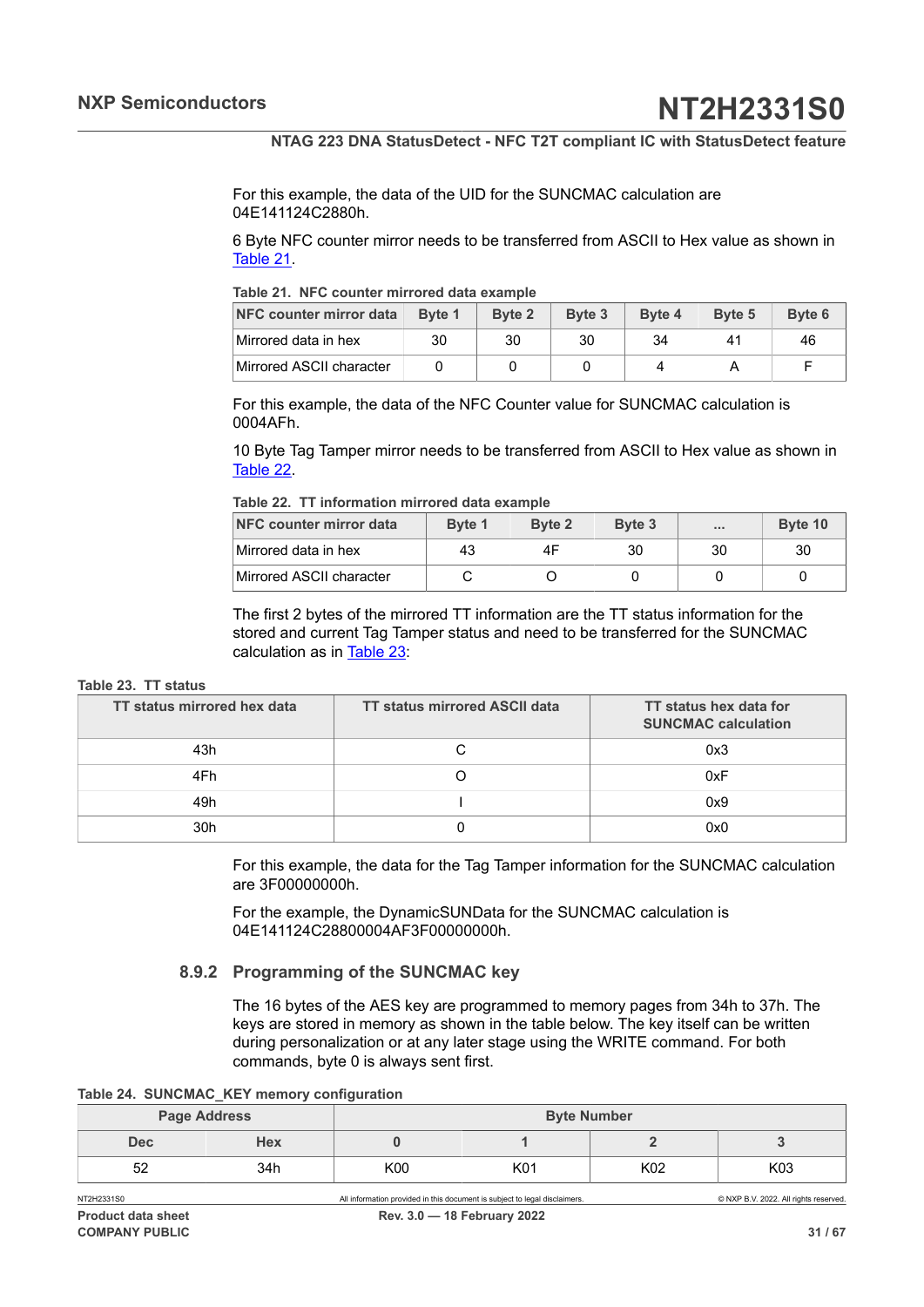|                          | <b>Page Address</b> | <b>Byte Number</b> |                 |                 |                 |  |  |  |
|--------------------------|---------------------|--------------------|-----------------|-----------------|-----------------|--|--|--|
| <b>Hex</b><br><b>Dec</b> |                     |                    |                 |                 |                 |  |  |  |
| 53                       | 35h                 | K04                | K05             | K06             | <b>K07</b>      |  |  |  |
| 54                       | 36h                 | K08                | K09             | K <sub>10</sub> | K <sub>11</sub> |  |  |  |
| 55                       | 37h                 | K <sub>12</sub>    | K <sub>13</sub> | K <sub>14</sub> | K <sub>15</sub> |  |  |  |

#### **Table 24. SUNCMAC\_KEY memory configuration** *...continued*

On example of SUNCMAC\_KEY = 000102030405060708090A0B0C0D0E0Fh, the command sequence needed for key programming with WRITE command is:

- **•** A2 34 0F 0E 0D 0C CRC
- **•** A2 35 0B 0A 09 08 CRC
- **•** A2 36 07 06 05 04 CRC
- **•** A2 37 03 02 01 00 CRC

<span id="page-31-1"></span>The memory content after those WRITE commands is shown in the table below:

|  |  |  | Table 25. SUNCMAC_KEY memory configuration based on example configuration |  |
|--|--|--|---------------------------------------------------------------------------|--|
|  |  |  |                                                                           |  |

|            | <b>Page Address</b> | <b>Byte Number</b> |    |    |         |  |  |  |
|------------|---------------------|--------------------|----|----|---------|--|--|--|
| <b>Dec</b> | <b>Hex</b>          |                    |    |    |         |  |  |  |
| 52         | 34h                 | 0F                 | 0E | 0D | $_{0C}$ |  |  |  |
| 53         | 35h                 | 0B                 | 0A | 09 | 08      |  |  |  |
| 54         | 36h                 | 07                 | 06 | 05 | 04      |  |  |  |
| 55         | 37h                 | 03                 | 02 | 01 | 00      |  |  |  |

The content of memory pages holding the SUNCMAC key can never be directly read neither by READ nor by FAST READ commands.

#### **8.10 Password verification protection**

<span id="page-31-0"></span>The memory write or read/write access to a configurable part of the memory can be constrained by a positive password verification. The 32-bit secret password (PWD) and the 16-bit password acknowledge (PACK) response are typically programmed into the configuration pages at the tag personalization stage.

The AUTH\_LIM parameter specified in [Section 8.5.7](#page-17-4) can be used to limit the negative verification attempts.

In the initial state of NTAG 223 DNA SD, password protection is disabled by an AUTH0 value of 3Ch. PWD and PACK are freely writable in this state. Access to the configuration pages and any part of the user memory can be restricted by setting AUTH0 to a page address within the available memory space. This page address is the first one protected.

**Remark:** The password protection method provided in NTAG223 DNA TT has to be intended as an easy and convenient way to prevent unauthorized memory accesses. If a higher level of protection is required, cryptographic methods can be implemented at application layer to increase overall system security.

#### **8.10.1 Programming of PWD and PACK**

<span id="page-31-2"></span>The 32-bit PWD and the 16-bit PACK have to be programmed into the configuration pages, see [Section 8.5.7.](#page-17-4) The password as well as the password acknowledge are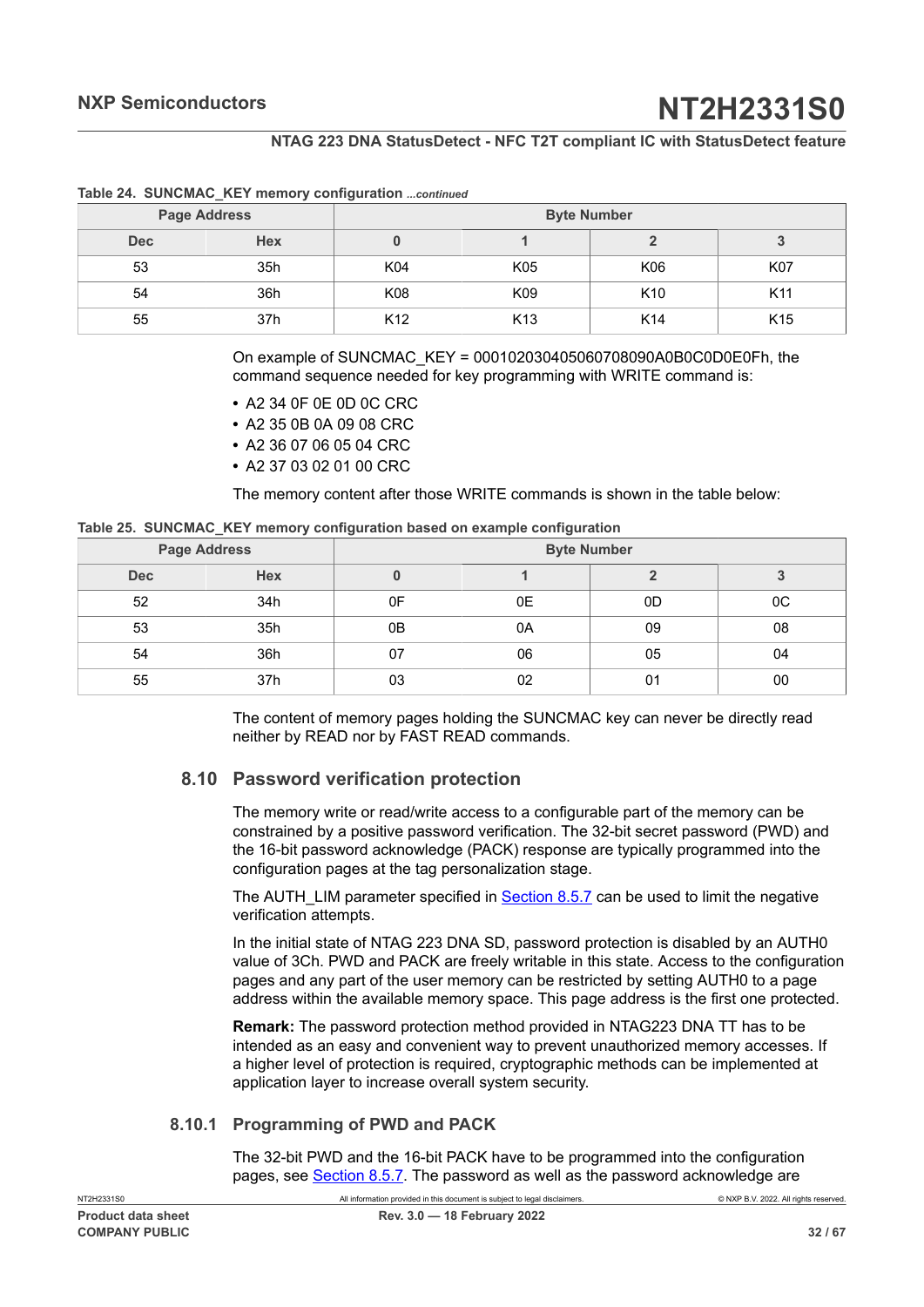written LSByte first. This byte order is the same as the byte order used during the PWD AUTH command and its response.

The PWD and PACK bytes can never be read out of the memory. Instead of transmitting the real value on any valid READ or FAST\_READ command, only 00h bytes are replied.

If the password verification does not protect the configuration pages, PWD and PACK can be written with normal WRITE commands.

If the configuration pages are protected by the password configuration, PWD and PACK can be written after a successful PWD\_AUTH command.

The PWD and PACK are writable even if the LOCK\_USR\_CFGK bit is set to 1b. Therefore it is recommended to set AUTH0 to the page where the PWD is located after the password has been written. This page is 2Bh for NTAG 223 DNA SD.

**Remark:** To improve the overall system security, it is advisable to diversify the password and the password acknowledge using a die individual parameter of the IC, that is the 7 byte UID available on NTAG 223 DNA SD.

#### **8.10.2 Limiting failed authentication attempts**

<span id="page-32-0"></span>To prevent brute-force attacks on the password, the maximum allowed number of failed password attempts can be set using AUTH\_LIM. This mechanism is disabled by setting AUTHLIM to a value of 000h, which is also the initial state of NTAG 223 DNA SD.

If AUTH\_LIM is not equal to 000h, each failed authentication attempt is internally counted and stored. The count operation features anti-tearing support. As soon as this internal counter reaches the number specified in AUTH\_LIM, any further failed password attempt leads to a permanent locking of the protected part of the memory for the specified access rights. Specifically, whether the provided password is correct or not, each subsequent PWD\_AUTH fails.

Any successful password verification, before reaching the limit of failed password attempts, decrements the internal counter by value 10h. In case the counter is at value of 10h or below the counter is reset.

**Remark:** To reduce the risk for brute-force attacks, a limitation of failed authentication attempts is recommended.

#### **8.10.3 Protection of configuration pages**

<span id="page-32-1"></span>The configuration pages can be protected by the password authentication as well. The protection level is defined with the PROT bit.

The protection is enabled by setting the AUTH0 byte to a value that is within the addressable memory space before relevant configuration page address.

### **8.11 Originality signature**

<span id="page-32-2"></span>The NTAG 223 DNA SD offers a feature to verify the origin of a tag confidently, using the ECC-based originality signature stored in a hidden part of memory. The originality signature can be read with the READ SIG command.

The purpose of the ECC originality check during (pre-)personalization is to protect customer investments by identifying mass penetration of non-NXP originated NTAG 223 DNA SD ICs into an infrastructure. As individual signatures can still be copied, it does not completely prevent hardware copy or emulation of individual NTAG 223 DNA SD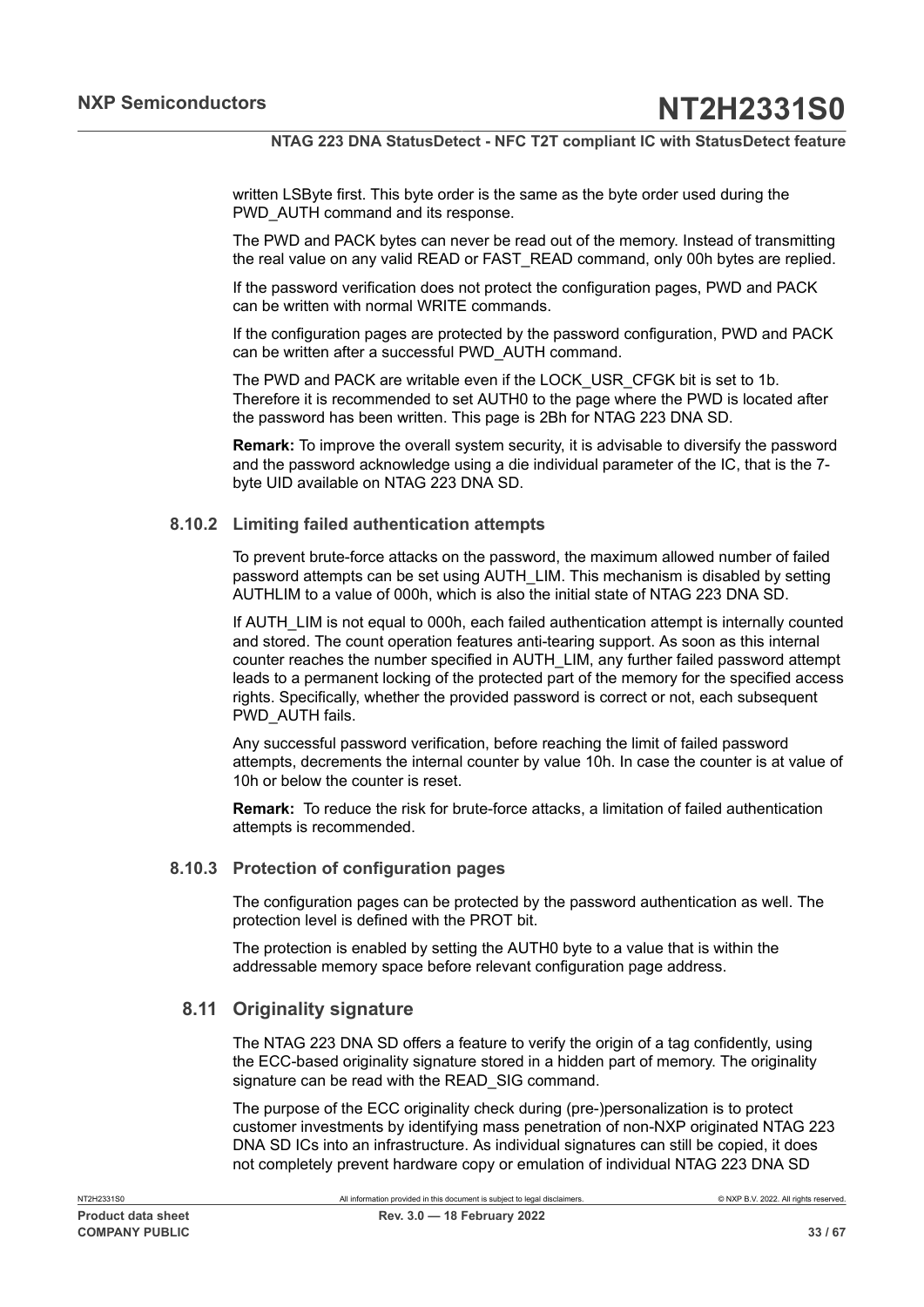ICs. As such, a valid signature is not a full guarantee. Therefore, this signature validation should be complemented with a check to detect if multiple ICs with the sameUID are being introduced in the system.

The NTAG 223 DNA SD provides the possibility to customize the originality signature to personalize the IC individually for specific application.

At delivery, the NTAG 223 DNA SD is pre-programmed with the NXP originality signature described below. This signature is locked in the dedicated memory. If needed, the signature can be unlocked with the LOCK\_SIG command. It is reprogrammed with a custom-specific signature using the WRITE\_SIG command during the personalization process by the customer. The signature can be permanently locked afterward with the LOCK SIG command to avoid further modifications.

**Remark:** If no customized originality signature is required, it is recommended to lock the NXP signature permanently during the initialization process with the LOCK\_SIG command.

#### **8.11.1 Originality Signature at delivery**

<span id="page-33-0"></span>At the delivery, the NTAG 223 DNA SD is programmed with an NXP digital signature based on standard Elliptic Curve Cryptography (curve name secp192r1), according to the ECDSA algorithm. The use of a standard algorithm and curve ensures easy software integration of the originality check procedure in NFC devices.

Each NTAG 223 DNA SD UID is signed with an NXP private key and the resulting 48 byte signature is stored in a hidden part of the NTAG 223 DNA SD memory during IC production.

This signature can be retrieved using the READ\_SIG command and verified in the NFC device by using the corresponding ECC public key provided by NXP. In case the NXP public key is stored in the NFC device, the complete signature verification procedure can be performed offline.

To verify the signature, for example with the use of the public domain cryptolibrary OpenSSL, the tool domain parameters are set to secp192r1. It is defined within the standards for elliptic curve cryptography SEC [\(\[6\]](#page-60-6)).

Details on how to check that the NXP signature value is provided in following application note ([\[5\]\)](#page-60-7). It is foreseen to offer an online and offline way to verify originality of NTAG 223 DNA SD.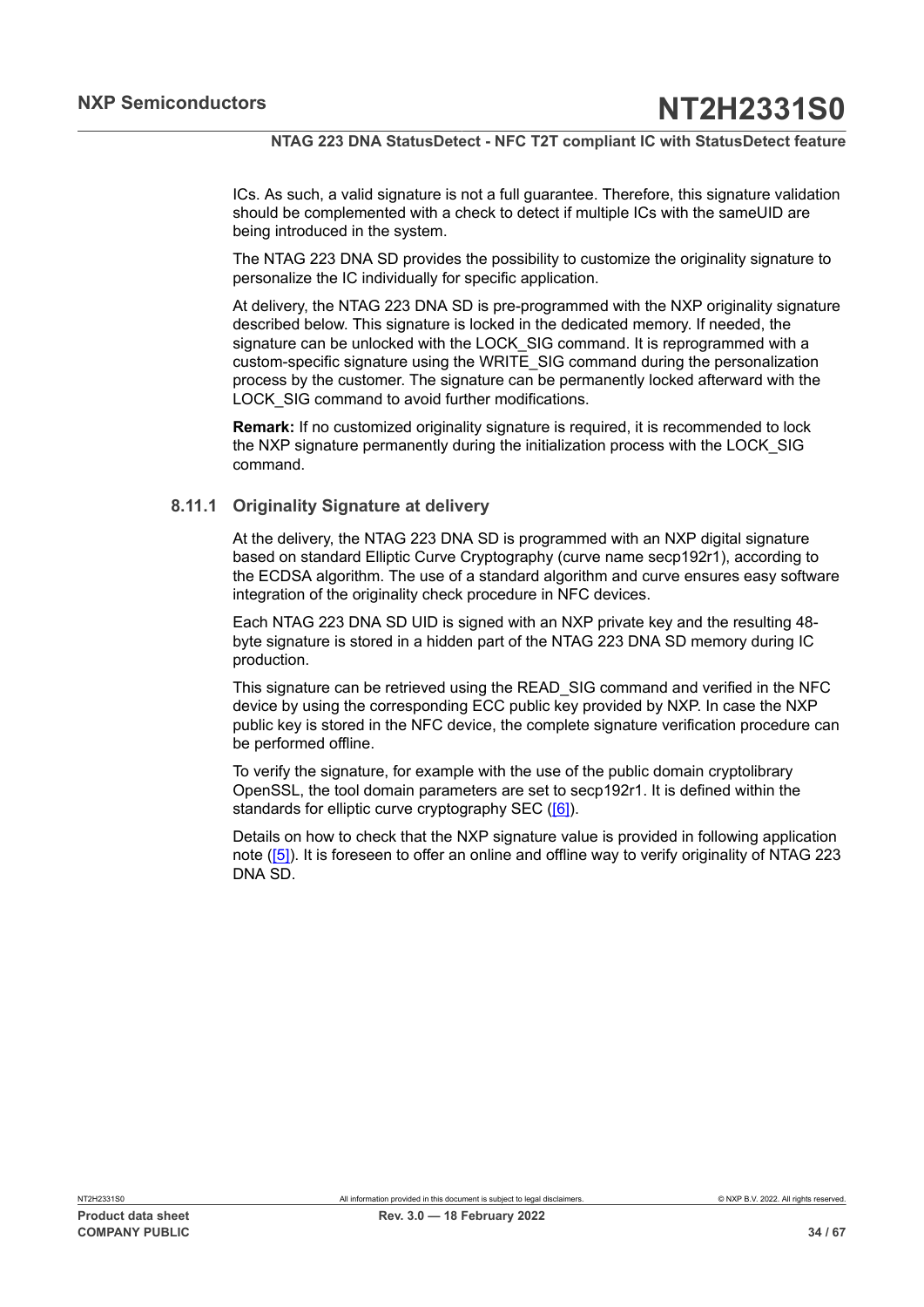## <span id="page-34-4"></span>**9 Command overview**

<span id="page-34-2"></span><span id="page-34-1"></span>NTAG 223 DNA SD activation follows the part 2 and part 3 of ISO/IEC 14443 Type A. After NTAG 223 DNA SD has been selected, it can either be deactivated using the ISO/IEC 14443 HLTA command, or the NTAG 223 DNA SD commands (e.g. READ or WRITE) can be performed. For more details about the card activation, refer to [\[1\]](#page-60-0).

## **9.1 NTAG 223 DNA SD command overview**

<span id="page-34-5"></span>All available commands for NTAG 223 DNA SD are shown in [Table](#page-34-0) 26.

| Command <sup>[1]</sup>        | <b>ISO/IEC 14443</b> | <b>NFC FORUM</b>             | <b>Command code</b><br>(hexadecimal) |
|-------------------------------|----------------------|------------------------------|--------------------------------------|
| Request                       | <b>REQA</b>          | SENS_REQ                     | 26h (7 bit)                          |
| Wake-up                       | <b>WUPA</b>          | ALL REQ                      | 52h (7 bit)                          |
| Anti-collision CL1            | Anti-collision CL1   | SDD_REQ CL1                  | 93h 20h                              |
| Select CL1                    | Select CL1           | SEL_REQ CL1                  | 93h 70h                              |
| Anti-collision CL2            | Anti-collision CL2   | SDD_REQ CL2                  | 95h 20h                              |
| Select CL2                    | Select CL2           | SEL REQ CL2                  | 95h 70h                              |
| Halt                          | <b>HLTA</b>          | SLP_REQ                      | 50h 00h                              |
| GET_VERSION                   |                      |                              | 60h                                  |
| <b>READ</b>                   |                      | <b>READ</b>                  | 30h                                  |
| FAST READ                     |                      |                              | 3Ah                                  |
| <b>WRITE</b>                  |                      | <b>WRITE</b>                 | A <sub>2</sub> h                     |
| READ_CNT                      |                      |                              | 39h                                  |
| PWD AUTH                      |                      | $\overline{\phantom{0}}$     | 1Bh                                  |
| <b>READ SIG</b>               |                      | $\qquad \qquad \blacksquare$ | 3Ch                                  |
| <b>WRITE SIG</b>              |                      | -                            | A <sub>9</sub> h                     |
| LOCK_SIG                      |                      | Ξ.                           | <b>ACh</b>                           |
| READ_TT_STATUS <sup>[2]</sup> |                      | -                            | A4h                                  |

<span id="page-34-0"></span>**Table 26. Command overview**

[1] Unless otherwise specified, all commands use the coding and framing as described in  $[1]$ .

<span id="page-34-3"></span>[2] The response to this command is different compared to the NTAG 213 TT

## **9.2 Timings**

The command and response timings shown in this document are not to scale and values are rounded to 1 μs.

All given command and response transmission times refer to the data frames including start of communication and end of communication. They do not include the encoding (like the Miller pulses). An NFC device data frame contains the start of communication  $(1$  "start bit") and the end of communication (one logic  $0 + 1$ -bit length of unmodulated carrier). An NFC tag data frame contains the start of communication (1 "start bit") and the end of communication (1-bit length of no subcarrier).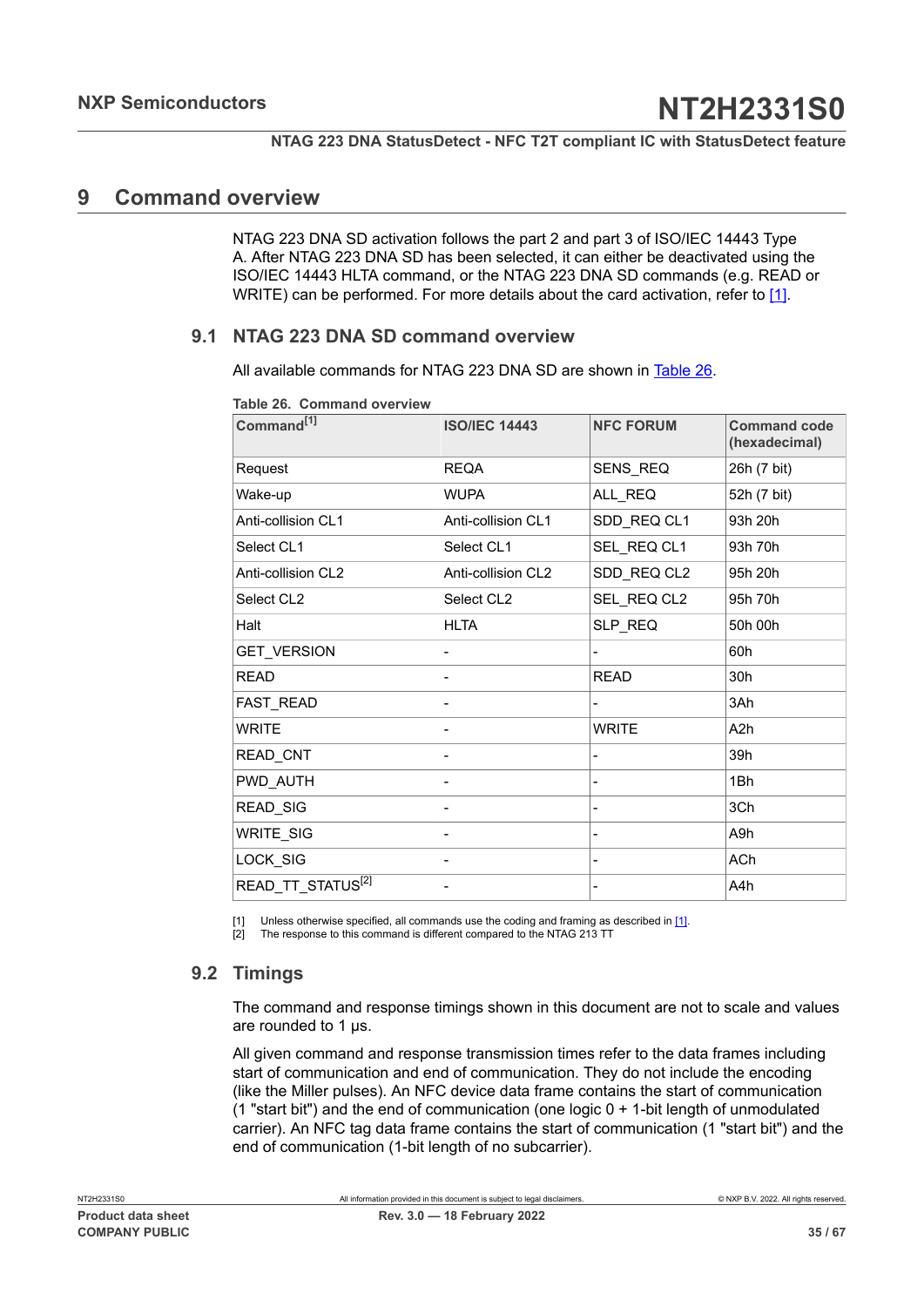The minimum command response time is specified according to  $[1]$  as an integer n which specifies the NFC device to NFC tag frame delay time. The frame delay time from NFC tag to NFC device is at least 87 μs. The maximum command response time is specified as a timeout value. Depending on the command, the  $T_{ACK}$  value specified for command responses defines the NFC device to NFC tag frame delay time. It does this for either the 4-bit ACK value specified in [Section 9.3](#page-35-0) or for a data frame.

All command timings are according to ISO/IEC 14443-3 frame specification as shown for the Frame Delay Time in [Figure 9](#page-35-1). For more details, refer to [\[1\]](#page-60-0).

<span id="page-35-3"></span>

<span id="page-35-1"></span>**Remark:** Due to the coding of commands, the measured command timings usually exclude (a part of) the end of communication. This factor shall be considered when comparing the specified with the measured times.

## **9.3 NTAG ACK and NAK**

<span id="page-35-0"></span>NTAG uses a 4-bit ACK / NAK as shown in [Table](#page-35-2) 27.

<span id="page-35-2"></span>

| Table 27. ACK and NAK values |
|------------------------------|
|------------------------------|

| Code (4 bit) | <b>ACK/NAK</b>                                                                                                                                            |  |  |  |  |  |  |  |
|--------------|-----------------------------------------------------------------------------------------------------------------------------------------------------------|--|--|--|--|--|--|--|
| Ah           | Acknowledge (ACK)                                                                                                                                         |  |  |  |  |  |  |  |
| 0h           | NAK for invalid argument (i.e. invalid page address)                                                                                                      |  |  |  |  |  |  |  |
| 1h           | NAK for parity or CRC error                                                                                                                               |  |  |  |  |  |  |  |
| 4h           | NAK for failed authentication counter overflow or NFC counter exceeding<br>the limit                                                                      |  |  |  |  |  |  |  |
| 5h           | NAK for EEPROM write error                                                                                                                                |  |  |  |  |  |  |  |
| 6h           | NAK if valid page indicators are corrupted for the given tearing protected<br>pages. This can be due to memory content corruption caused by an<br>attack. |  |  |  |  |  |  |  |
| 7h           | NAK for EEPROM write error                                                                                                                                |  |  |  |  |  |  |  |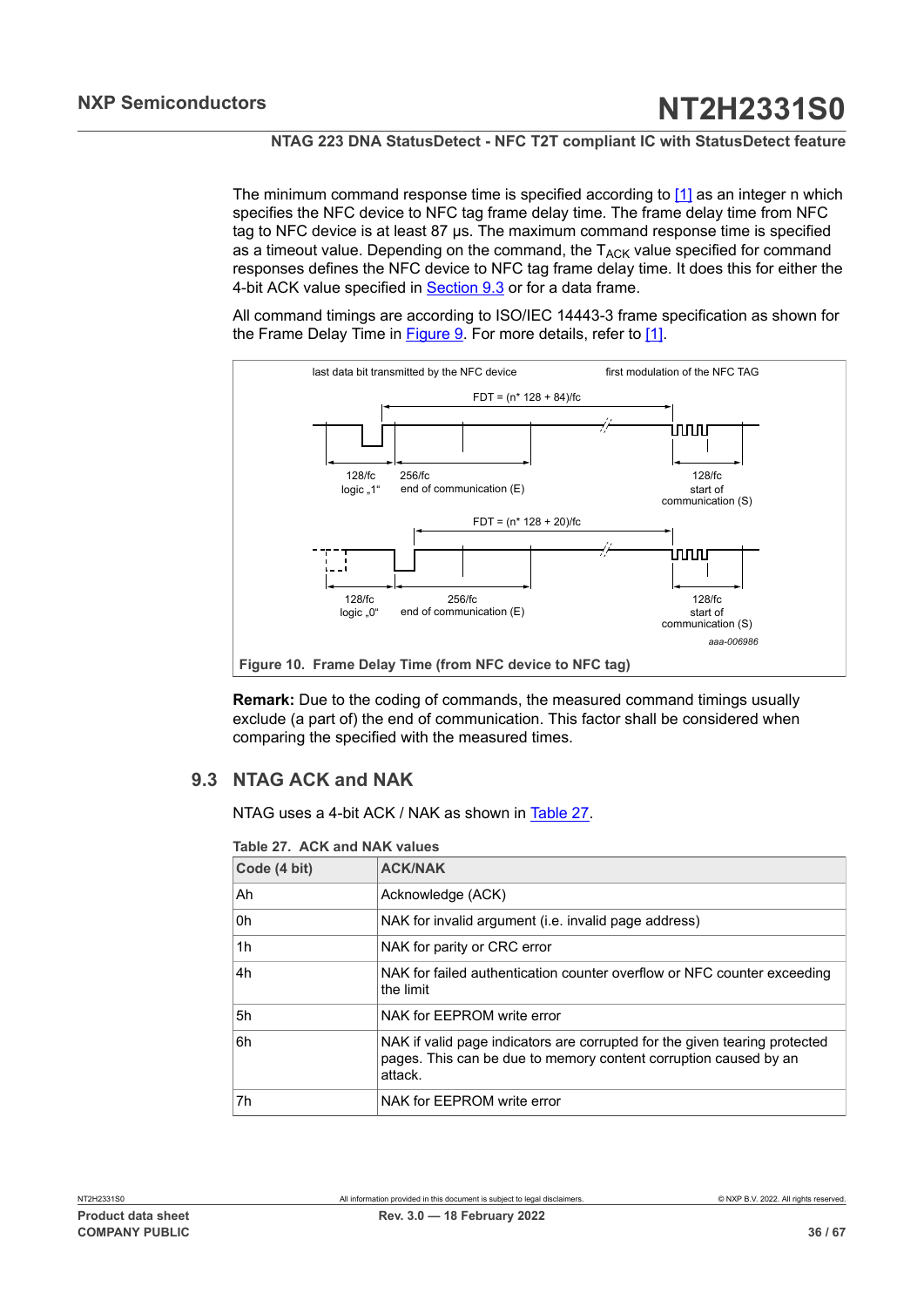#### **9.4 ATQA and SAK responses**

<span id="page-36-2"></span>NTAG 223 DNA SD replies to a REQA or WUPA command with the ATQA value shown in [Table](#page-36-0) 28. It replies to a Select CL2 command with the SAK value shown in [Table](#page-36-1) 29. The 2-byte ATQA value is transmitted with the least significant byte first (44h).

<span id="page-36-0"></span>

| Table 28. ATQA response of the NTAG 223 DNA TT |  |  |  |  |  |  |  |
|------------------------------------------------|--|--|--|--|--|--|--|
|------------------------------------------------|--|--|--|--|--|--|--|

|                   | <b>Bit number</b> |  |                                      |  |   |  |   |   |   |   |   |   |   |   |  |
|-------------------|-------------------|--|--------------------------------------|--|---|--|---|---|---|---|---|---|---|---|--|
| <b>Sales type</b> | <b>Hex value</b>  |  | 16   15   14   13   12   11   10   9 |  |   |  |   |   |   | 8 |   | 6 |   | 3 |  |
| NT2H2331S0        | 00 44h            |  |                                      |  | 0 |  | 0 | 0 | 0 |   | 4 | 0 | 0 | и |  |

#### <span id="page-36-1"></span>**Table 29. SAK response of the NTAG 223 DNA TT**

|                   |                  | <b>Bit number</b> |   |   |   |   |
|-------------------|------------------|-------------------|---|---|---|---|
| <b>Sales type</b> | <b>Hex value</b> |                   | 5 | 4 | 3 |   |
| NT2H2331S0        | 00h              | 0                 | 0 | 0 | 0 | u |

**Remark:** The ATQA coding in bits 7 and 8 indicate the UID size according to [\[1\]](#page-60-0) independent from the settings of the UID usage.

**Remark:** The bit numbering in the ISO/IEC 14443 starts with LSB = bit 1 and not with

LSB = bit 0. So 1 byte counts bit 1 to bit 8 instead of bit 0 to 7.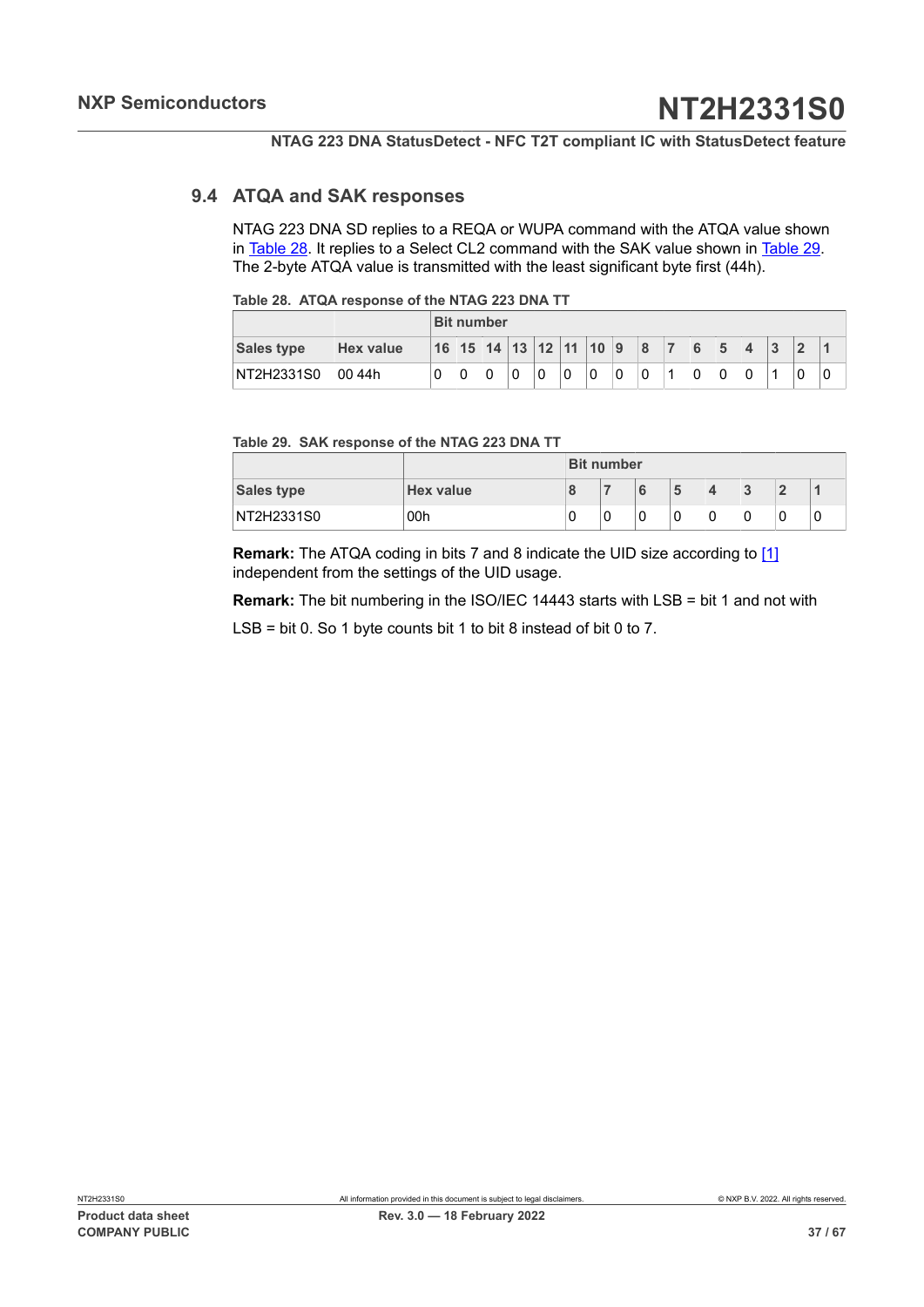## <span id="page-37-4"></span>**10 NTAG commands**

### **10.1 GET\_VERSION**

<span id="page-37-2"></span>The GET\_VERSION command is used to retrieve information on the NTAG family, the product version, storage size and other product data required to identify the specific NTAG IC.

This command is also available on other NTAG products to have a common way of identifying products across platforms and evolution steps.

The GET\_VERSION command has no arguments and replies the version information for the specific NTAG IC type. The command structure is shown in [Figure](#page-37-0) 11 and [Table](#page-37-1) 30.

<span id="page-37-0"></span>

| NFC device                     | Cmd | CRC         |                  |            |            |  |
|--------------------------------|-----|-------------|------------------|------------|------------|--|
| NTAG "ACK"                     |     |             |                  | Data       | CRC        |  |
|                                |     | $283 \mu s$ | <b>TACK</b>      |            | 868 µs     |  |
|                                |     |             |                  |            |            |  |
| NTAG ,, NAK"                   |     |             |                  | <b>NAK</b> |            |  |
|                                |     |             | <b>TNAK</b>      | $57 \mu s$ |            |  |
|                                |     |             |                  |            |            |  |
|                                |     |             |                  |            |            |  |
| Time out                       |     |             | <b>T</b> TimeOut |            | aaa-006987 |  |
| Figure 11. GET_VERSION command |     |             |                  |            |            |  |

[Table](#page-38-0) 33 shows the required timing.

#### <span id="page-37-1"></span>**Table 30. GET\_VERSION command**

| <b>Name</b> | Code | <b>Description</b>   | Length   |
|-------------|------|----------------------|----------|
| Cmd         | 60h  | Get product version  | ' 1 b∨te |
| <b>CRC</b>  |      | CRC according to [1] | 2 bytes  |

#### <span id="page-37-3"></span>**Table 31. GET\_VERSION response**

| <b>Name</b> | Code         | <b>Description</b>                            | Length  |
|-------------|--------------|-----------------------------------------------|---------|
| Data        |              | Product version information (see<br>Table 32) | 8 bytes |
| <b>CRC</b>  |              | CRC according to [1]                          | 2 bytes |
| <b>NAK</b>  | see Table 27 | see Section 9.3                               | 4 bits  |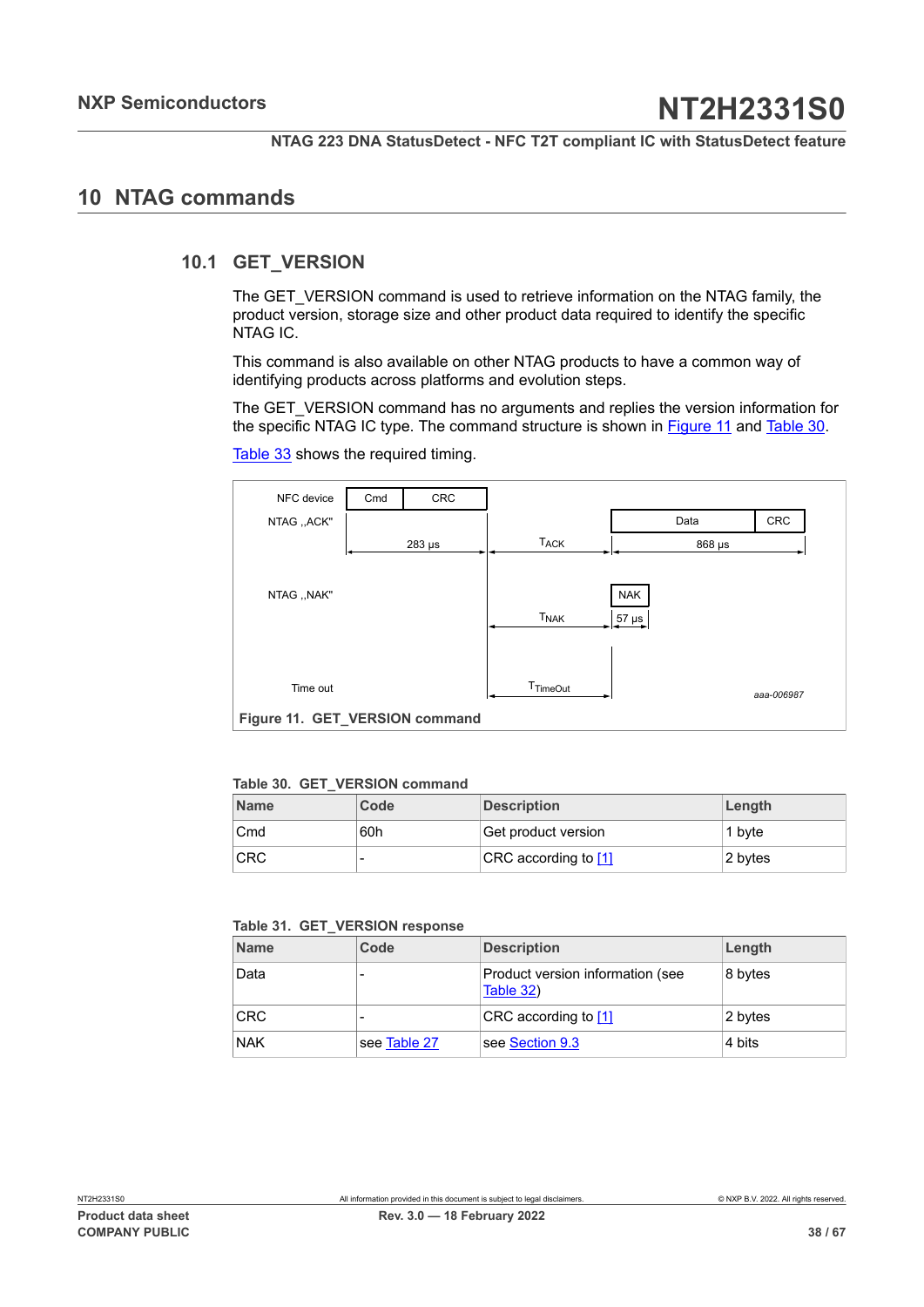| Byte no. | <b>Description</b>    | <b>NTAG 223</b><br><b>DNA SD</b> | Interpretation                |
|----------|-----------------------|----------------------------------|-------------------------------|
| 0        | fixed Header          | 00h                              |                               |
| 1        | vendor ID             | 04h                              | <b>NXP Semiconductors</b>     |
| 2        | product type          | 04h                              | <b>NTAG</b>                   |
| 3        | product subtype       | 08h                              | 50 pF with Tag Tamper feature |
| 4        | major product version | 04h                              | 4                             |
| 5        | minor product version | 00h                              | V0                            |
| 6        | storage size          | 0Fh                              | see following information     |
| 7        | protocol type         | 03h                              | ISO/IEC 14443-3 compliant     |

<span id="page-38-1"></span>**Table 32. GET\_VERSION data response for NTAG 223 DNA SD**

The most significant 7 bits of the storage size byte are interpreted as an unsigned integer value n. As a result, it codes the total available user memory size as  $2^n$ . If the least significant bit is 0b, the user memory size is exactly  $2<sup>n</sup>$ . If the least significant bit is 1b, the user memory size is between  $2^n$  and  $2^{n+1}$ .

The user memory for NTAG 223 DNA SD is 144 bytes. This memory size is between 128 bytes and 256 bytes. Therefore, the most significant 7 bits of the value 0Fh, are interpreted as 7d and the least significant bit is 1b.

#### <span id="page-38-0"></span>**Table 33. GET\_VERSION timing**

*These times exclude the end of communication of the NFC device.*

|                       | T <sub>ACK/NAK</sub> min | T <sub>ACK/NAK</sub> max | TimeOut |
|-----------------------|--------------------------|--------------------------|---------|
| <b>VERSION</b><br>GET | $n = 9^{[1]}$            | TimeOut                  | 5 ms    |

<span id="page-38-2"></span>[1] Refer to **[Section 9.2.](#page-34-3)** 

### **10.2 READ**

The READ command requires a start page address, and returns 16 bytes of four NTAG 223 DNA SD pages. For example, if address (Addr) is 03h then the content pages 03h, 04h, 05h, 06h are returned. So call roll-over mechanism applies if the READ command address is near the end of the accessible memory area. The same mechanism also applies if at least part of the addressed pages is within a password protected area. For details on the command structure, refer to [Figure 12](#page-39-0) and [Table](#page-39-1) 34.

[Table](#page-39-2) 36 shows the required timing.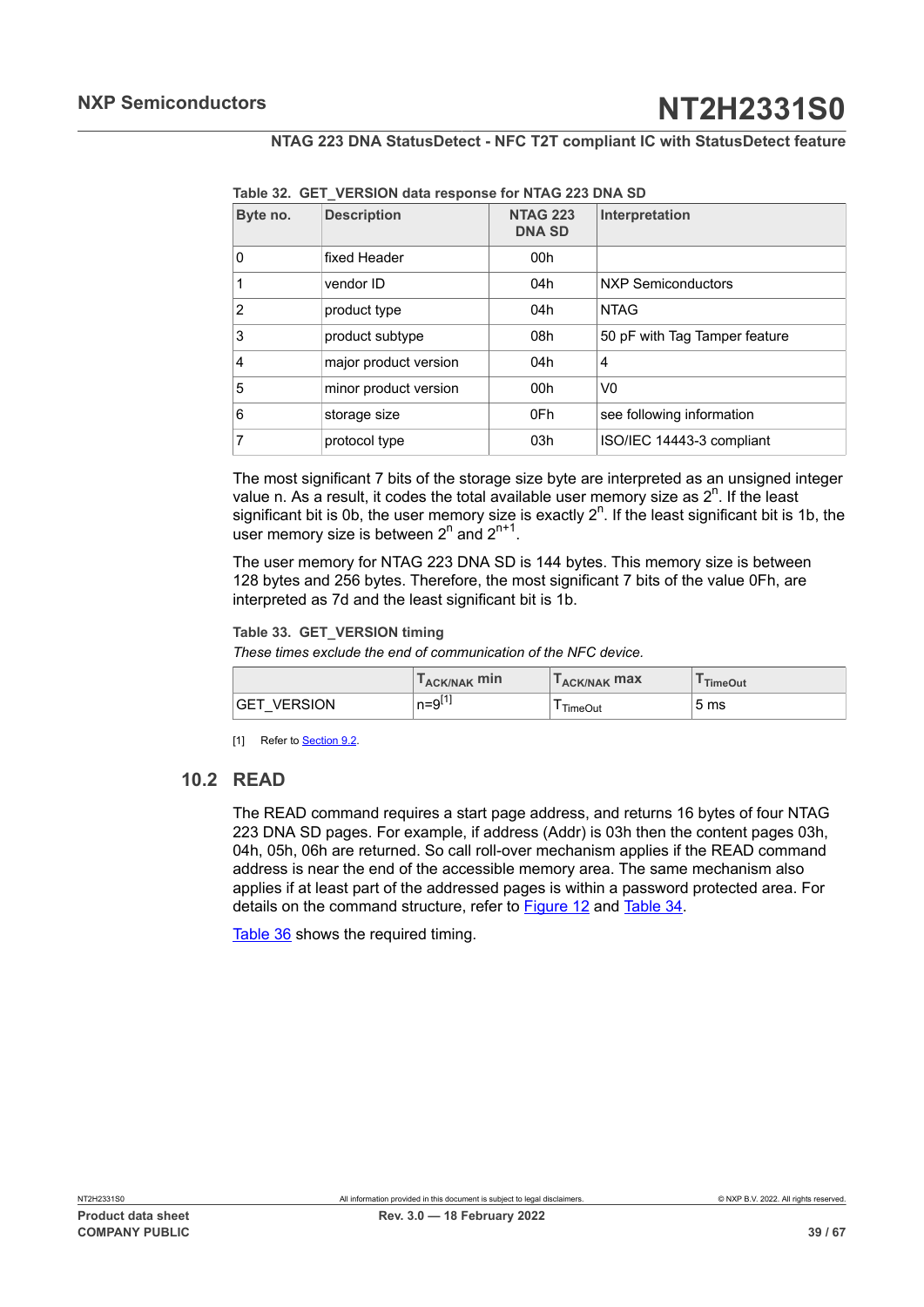#### **NTAG 223 DNA StatusDetect - NFC T2T compliant IC with StatusDetect feature**

<span id="page-39-3"></span><span id="page-39-0"></span>

#### <span id="page-39-1"></span>**Table 34. READ command**

| <b>Name</b> | Code | <b>Description</b>   | Length  |
|-------------|------|----------------------|---------|
| Cmd         | 30h  | read four pages      | 1 byte  |
| Addr        |      | start page address   | 1 byte  |
| <b>CRC</b>  |      | CRC according to [1] | 2 bytes |

#### <span id="page-39-4"></span>**Table 35. READ response**

| <b>Name</b> | Code         | <b>Description</b>                  | Length    |
|-------------|--------------|-------------------------------------|-----------|
| Data        | -            | Data content of the addressed pages | ⊺16 b∨tes |
| <b>CRC</b>  |              | CRC according to [1]                | 2 bytes   |
| <b>NAK</b>  | see Table 27 | see Section 9.3                     | 4 bits    |

#### <span id="page-39-2"></span>**Table 36. READ timing**

*These times exclude the end of communication of the NFC device.*

|      | T <sub>ACK/NAK</sub> min | T <sub>ACK/NAK</sub> max | <sup>I</sup> TimeOut |
|------|--------------------------|--------------------------|----------------------|
| READ | n=9 <sup>∟.</sup>        | <b>TimeOut</b>           | 5 <sub>ms</sub>      |

[1] Refer to **[Section 9.2.](#page-34-3)** 

In the initial state of NTAG 223 DNA SD, all memory pages in the range from 00h until 3Bh are allowed as Addr parameter to the READ command.

Addressing a memory page beyond address 3Bh results in a NAK response from NTAG 223 DNA TT.

A roll-over mechanism is implemented to continue reading from page 00h once the end of the accessible memory is reached. For example reading from address 39h on an NTAG 223 DNA SD results in pages 39h, 3Ah, 3Bh and 00h being returned.

The following conditions apply if part of the memory is password protected for read access: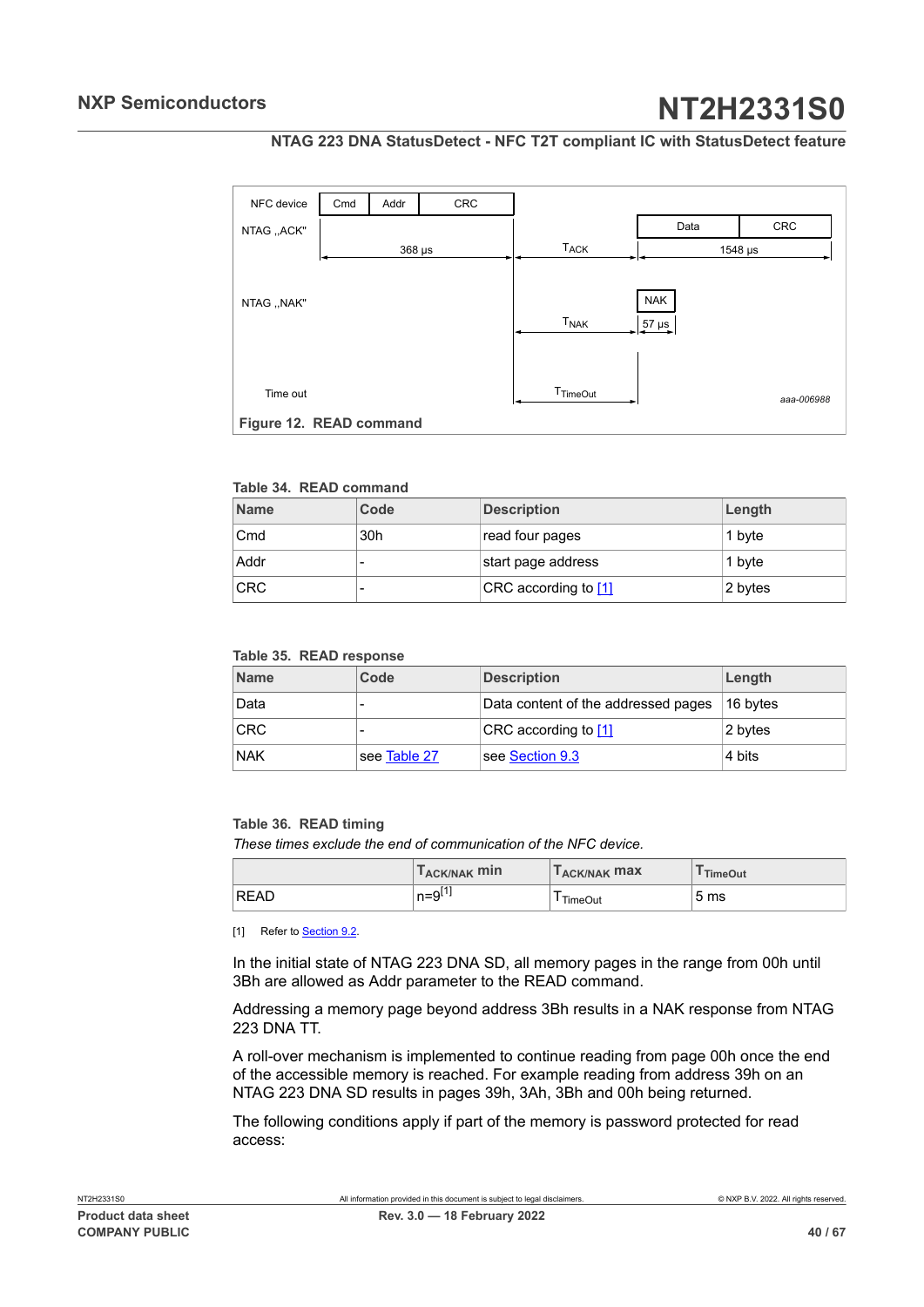- **•** if NTAG 223 DNA SD is in the ACTIVE state
	- **–** addressing a page which is equal or higher than AUTH0 results in a NAK response
	- **–** addressing a page lower than AUTH0 results in data being returned with the roll-over mechanism occurring just one page before the AUTH0 defined page
- **•** if NTAG 223 DNA SD is in the AUTHENTICATED state
	- **–** the READ command behaves like on an NTAG 223 DNA SD without access protection

**Remark:** PWD and PACK values cannot be read out of the memory. When reading from the pages holding those two values, all 00h bytes are replied to the NFC device instead.

## **10.3 FAST\_READ**

<span id="page-40-3"></span>The FAST\_READ command requires a start page address and an end page address and returns the bytes of the addressed pages. For example if the start address is 03h and the end address is 07h then pages 03h, 04h, 05h, 06h and 07h are returned. If either start or end address is out of the accessible area, NTAG 223 DNA SD replies a NAK. For details on the command structure, refer to **Figure 13** and [Table](#page-40-1) 37.

<span id="page-40-0"></span>CRC CRC NFC device Cmd StartAddr NTAG ,,ACK'' Data 453 µs  $\begin{array}{c|c|c|c} & TACK & \end{array}$  depending on nr of read pages NTAG ,,NAK'' NAK Time out TimeOut TimeOut TNAK TACK 57 µs EndAddr *aaa-006989* **Figure 13. FAST\_READ command**

[Table](#page-41-0) 39 shows the required timing.

#### <span id="page-40-1"></span>**Table 37. FAST\_READ command**

| <b>Name</b> | Code | <b>Description</b>      | Length  |
|-------------|------|-------------------------|---------|
| Cmd         | 3Ah  | read multiple pages     | 1 byte  |
| StartAddr   |      | start page address      | 1 byte  |
| EndAddr     |      | end page address        | 1 byte  |
| <b>CRC</b>  |      | CRC according to Ref. 1 | 2 bytes |

#### <span id="page-40-2"></span>**Table 38. FAST\_READ response**

| <b>Name</b> | Code         | <b>Description</b>                  | Length    |
|-------------|--------------|-------------------------------------|-----------|
| Data        |              | data content of the addressed pages | n*4 bytes |
| <b>CRC</b>  |              | CRC according to Ref. 1             | 2 bytes   |
| NAK         | see Table 27 | $\sf l$ see Section 9.3             | 4 bits    |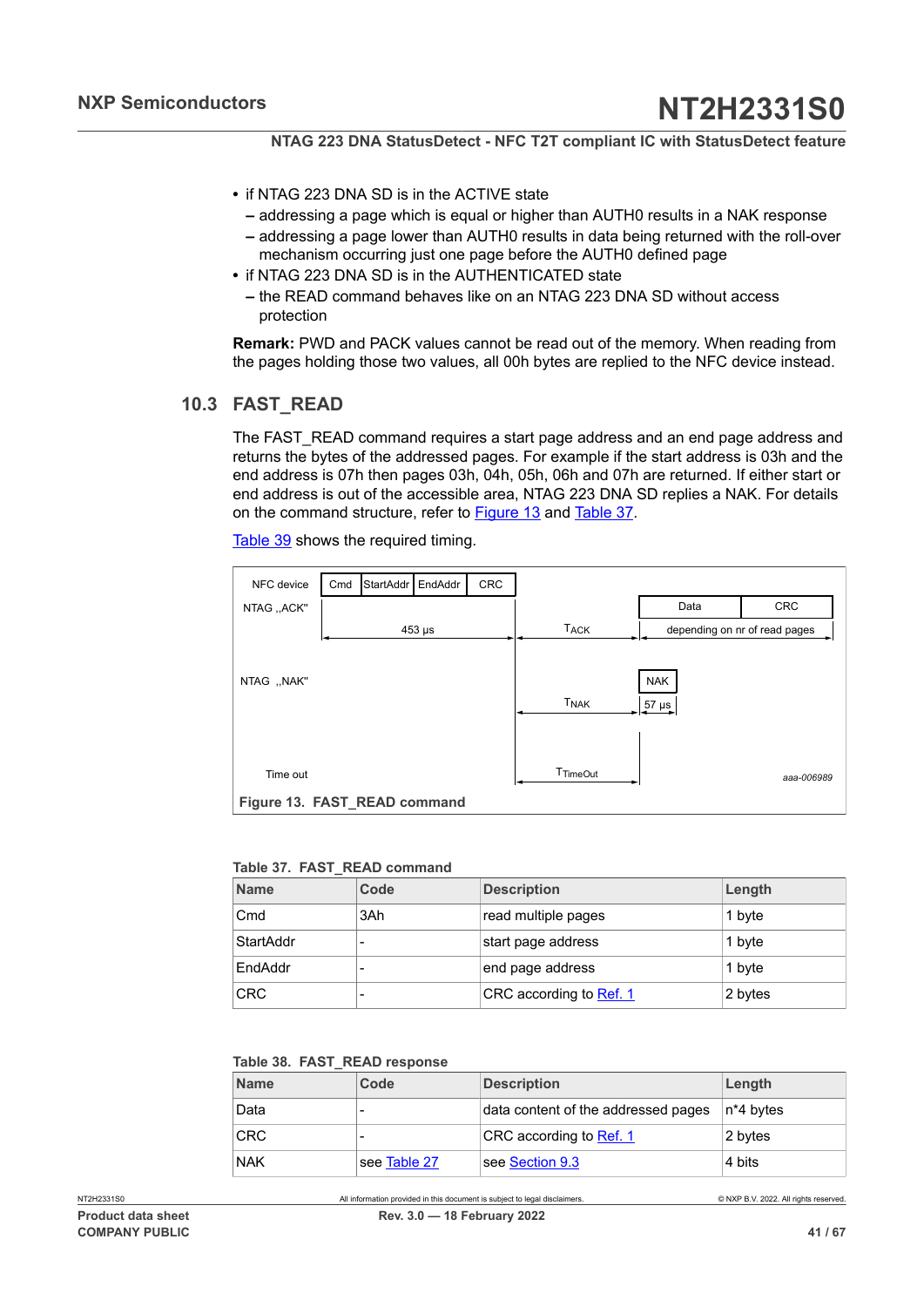#### <span id="page-41-0"></span>**Table 39. FAST\_READ timing**

*These times exclude the end of communication of the NFC device.*

|              | Г <sub>АСК/NАК</sub> min | T <sub>ACK/NAK</sub> max | TimeOut         |
|--------------|--------------------------|--------------------------|-----------------|
| FAST<br>READ | $n=9$ <sup>L'</sup>      | TimeOut                  | 5 <sub>ms</sub> |

[1] Refer to **[Section 9.2.](#page-34-3)** 

In the initial state of NTAG 223 DNA SD, all memory pages in the range from 00h to 3Bh are allowed as StartAddr parameter to the FAST\_READ command.

Addressing a memory page beyond address 3Bh results in a NAK response from NTAG 223 DNA TT.

The EndAddr parameter must be equal to or higher than the StartAddr otherwise NAK response is provided.

The following conditions apply if part of the memory is password protected for read access:

- **•** if NTAG 223 DNA SD is in the ACTIVE state
- **–** if any requested page address is equal or higher than AUTH0 a NAK is replied
- **•** if NTAG 223 DNA SD is in the AUTHENTICATED state
	- **–** the FAST\_READ command behaves like on an NTAG 223 DNA SD without access protection

**Remark:** PWD and PACK values cannot be read out of the memory. When reading from pages holding those two values, all 00h bytes are replied to the NFC device instead.

**Remark:** The FAST\_READ command is able to read out the whole accessible memory. Nevertheless, receive buffer of the NFC device must be able to handle the requested amount of data as there is no chaining possibility.

#### **10.4 WRITE**

<span id="page-41-2"></span>The WRITE command requires a block address, and writes 4 bytes of data into the addressed NTAG 223 DNA TT page. The WRITE command is shown in **[Figure 14](#page-41-1)** and [Table](#page-42-0) 40.

[Table](#page-42-1) 42 shows the required timing.

<span id="page-41-1"></span>

| NFC device               | Cmd Addr |  | Data   | CRC |                                      |  |  |
|--------------------------|----------|--|--------|-----|--------------------------------------|--|--|
| NTAG ,, ACK"             |          |  |        |     | ACK                                  |  |  |
|                          |          |  | 708 µs |     | <b>TACK</b><br>$57 \mu s$            |  |  |
|                          |          |  |        |     |                                      |  |  |
| NTAG ,, NAK"             |          |  |        |     | <b>NAK</b>                           |  |  |
|                          |          |  |        |     | <b>T<sub>NAK</sub></b><br>$57 \mu s$ |  |  |
|                          |          |  |        |     |                                      |  |  |
|                          |          |  |        |     |                                      |  |  |
| Time out                 |          |  |        |     | T <sub>TimeOut</sub><br>aaa-006990   |  |  |
|                          |          |  |        |     |                                      |  |  |
| Figure 14. WRITE command |          |  |        |     |                                      |  |  |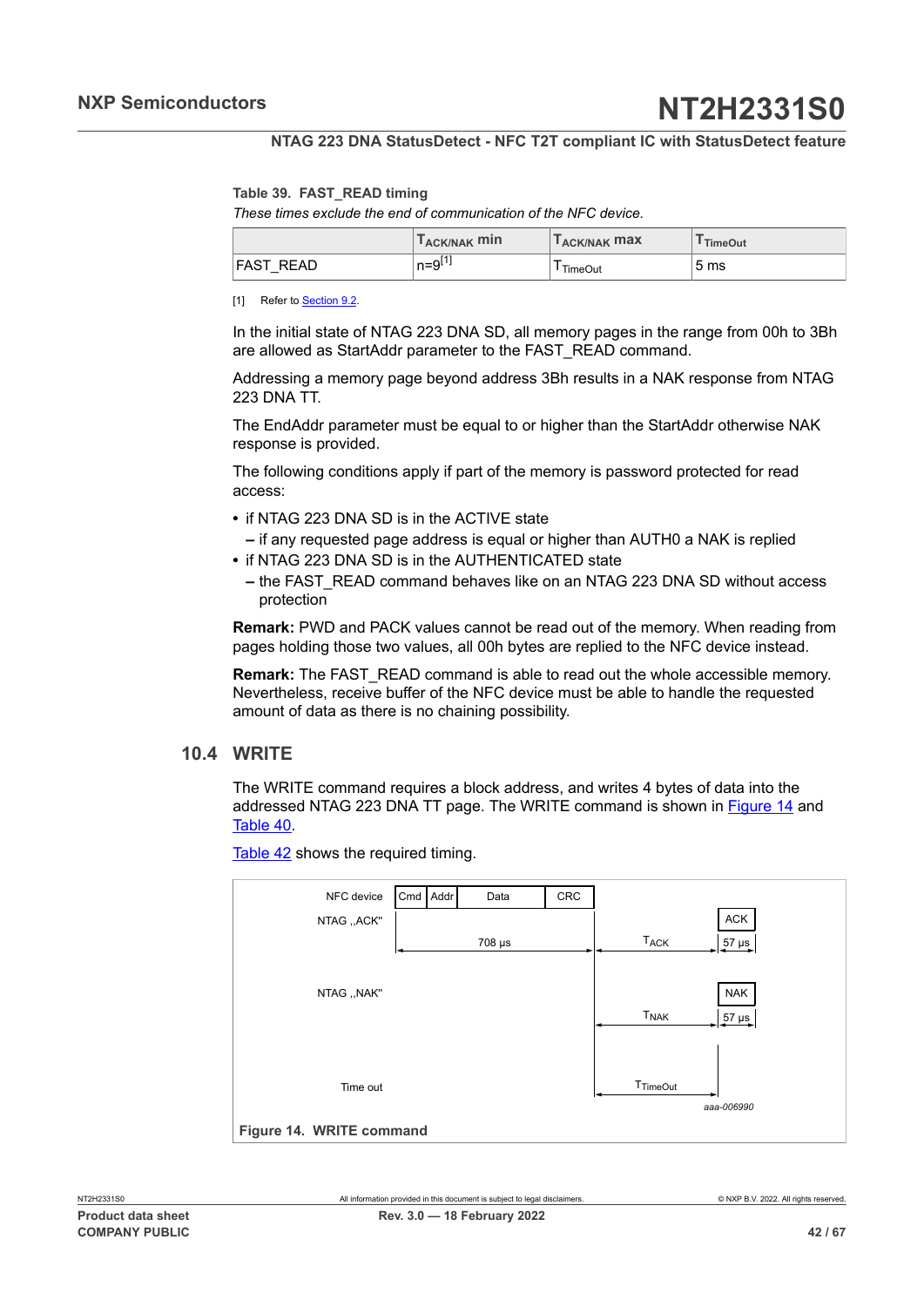#### <span id="page-42-0"></span>**Table 40. WRITE command**

| <b>Name</b> | Code | <b>Description</b>     | Length  |
|-------------|------|------------------------|---------|
| Cmd         | A2h  | write one page         | 1 byte  |
| Addr        |      | page address           | 1 byte  |
| Data        |      | data                   | 4 bytes |
| <b>CRC</b>  |      | CRC according to $[1]$ | 2 bytes |

#### <span id="page-42-2"></span>**Table 41. WRITE response**

| <b>Name</b>    | Code         | <b>Description</b>            | ∣Length |
|----------------|--------------|-------------------------------|---------|
| <b>ACK/NAK</b> | see Table 27 | $\sf l$ see Section 9.3 $\sf$ | ⊧4 bits |

#### <span id="page-42-1"></span>**Table 42. WRITE timing**

*These times exclude the end of communication of the NFC device.*

|              | T <sub>ACK/NAK</sub> min | <b>LACK/NAK MAX</b> | <sup>I</sup> TimeOut |
|--------------|--------------------------|---------------------|----------------------|
| <b>WRITE</b> | $n = 9^{[1]}$            | TimeOut             | 10 <sub>ms</sub>     |

[1] Refer to [Section 9.2.](#page-34-3)

In the initial state of NTAG 223 DNA SD, page address 02h to 3Bh are valid Addr parameters to the WRITE command.

Addressing a memory page beyond address 3Bh results in a NAK response from NTAG 223 DNA SD.

Pages which are locked against writing cannot be reprogrammed using WRITE command. The locking mechanisms include static and dynamic lock bits as well as specific lock bits of different configuration elements.

The following conditions apply if part of the memory is password protected for write access:

- **•** if NTAG 223 DNA SD is in the ACTIVE state
	- **–** writing to a page which address is equal or higher than AUTH0 results in a NAK response
- **•** if NTAG 223 DNA SD is in the AUTHENTICATED state
	- **–** the WRITE command behaves like on an NTAG 223 DNA SD without access protection

NTAG 223 DNA SD features tearing protected write operations to specific memory content. The following pages are protected against tearing events during a WRITE operation:

- **•** page 02h containing static lock bits
- **•** page 03h containing CC bits
- **•** page 28h containing the additional dynamic lock bits for the NTAG 223 DNA SD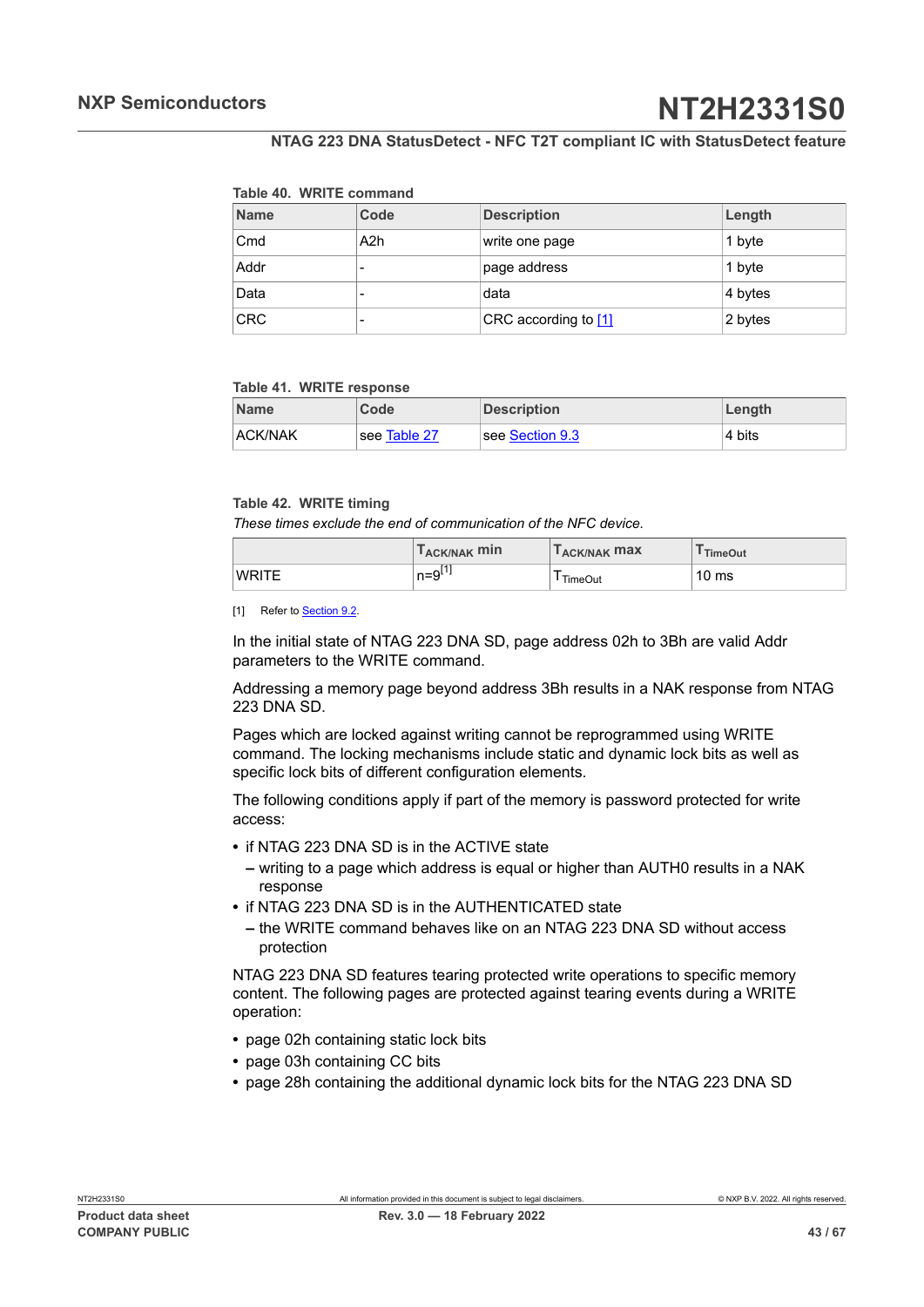### **10.5 READ\_CNT**

<span id="page-43-5"></span><span id="page-43-3"></span>The READ CNT command is used to read out the current value of the NFC one-way counter of the NTAG 223 DNA SD. The command has a single argument specifying the counter number and returns the 24-bit counter value of the corresponding counter. The command structure is shown in [Figure 15](#page-43-0) and [Table](#page-43-1) 43.

[Table](#page-43-2) 45 shows the required timing.

<span id="page-43-0"></span>

| <b>NFC Device</b>           | Cmd | Addr     | CRC |                        |            |            |
|-----------------------------|-----|----------|-----|------------------------|------------|------------|
| NTAG ,, ACK"                |     |          |     |                        | Data       | CRC        |
|                             |     | $368$ µs |     | <b>TACK</b>            |            | 444 µs     |
|                             |     |          |     |                        |            |            |
| NTAG ,, NAK"                |     |          |     |                        | <b>NAK</b> |            |
|                             |     |          |     | <b>T<sub>NAK</sub></b> | $57 \mu s$ |            |
|                             |     |          |     |                        |            |            |
|                             |     |          |     |                        |            |            |
| Time out                    |     |          |     | T <sub>TimeOut</sub>   |            | aaa-008094 |
| Figure 15. READ_CNT command |     |          |     |                        |            |            |

#### <span id="page-43-1"></span>**Table 43. READ\_CNT command**

| <b>Name</b> | Code            | <b>Description</b>     | Length  |
|-------------|-----------------|------------------------|---------|
| Cmd         | 39h             | read counter           | 1 byte  |
| Addr        | 02 <sub>h</sub> | NFC counter address    | 1 byte  |
| <b>CRC</b>  |                 | CRC according to $[1]$ | 2 bytes |

#### <span id="page-43-4"></span>**Table 44. READ\_CNT response**

| <b>Name</b> | Code         | <b>Description</b>   | Length              |
|-------------|--------------|----------------------|---------------------|
| Data        |              | counter value        | $ 3 \text{ bytes} $ |
| <b>CRC</b>  |              | CRC according to [1] | 2 bytes             |
| <b>NAK</b>  | see Table 27 | see Section 9.3      | 4 bits              |

#### <span id="page-43-2"></span>**Table 45. READ\_CNT timing**

*These times exclude the end of communication of the NFC device.*

|                 | T <sub>ACK/NAK</sub> min | T <sub>ACK/NAK</sub> max | TimeOut         |
|-----------------|--------------------------|--------------------------|-----------------|
| <b>READ CNT</b> | n=9 <sup>∟.</sup>        | TimeOut                  | 5 <sub>ms</sub> |

[1] Refer to [Section 9.2.](#page-34-3)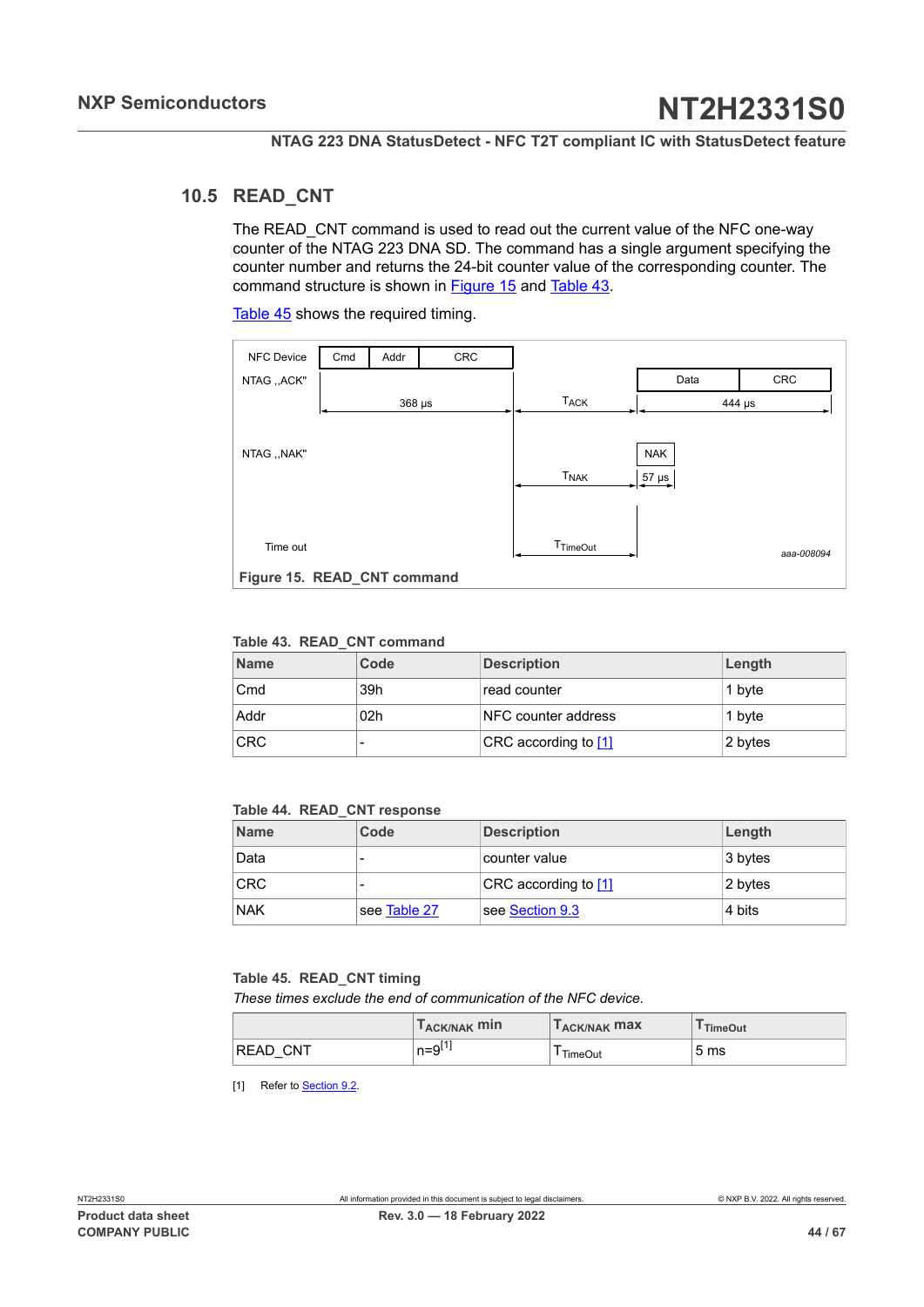## **10.6 PWD\_AUTH**

<span id="page-44-3"></span>A protected memory area can be accessed only after a successful password verification using the PWD\_AUTH command. The AUTH0 configuration byte defines the protected area. It specifies the first page that the password mechanism protects. The level of protection can be configured using the PROT bit either for write protection or read/ write protection. The PWD\_AUTH command takes the password as parameter and, if successful, returns the password authentication acknowledge, PACK. By setting the AUTH\_LIM configuration bits to a value larger than 000b, the number of unsuccessful password verifications can be limited. Each unsuccessful authentication is then counted in a counter featuring anti-tearing support. After reaching the limit of unsuccessful attempts, the memory access specified in PROT, is no longer possible. The PWD\_AUTH command is shown in [Figure 16](#page-44-0) and [Table](#page-44-1) 46.

[Table](#page-45-0) 48 shows the required timing.

<span id="page-44-0"></span>

<span id="page-44-1"></span>

|  |  |  | Table 46. PWD AUTH command |
|--|--|--|----------------------------|
|--|--|--|----------------------------|

| <b>Name</b> | Code | <b>Description</b>      | Length  |
|-------------|------|-------------------------|---------|
| Cmd         | 1Bh  | password authentication | 1 byte  |
| Pwd         |      | password                | 4 bytes |
| <b>CRC</b>  | -    | CRC according to [1]    | 2 bytes |

#### <span id="page-44-2"></span>**Table 47. PWD\_AUTH response**

| <b>Name</b> | Code         | <b>Description</b>                  | Length  |
|-------------|--------------|-------------------------------------|---------|
| <b>PACK</b> |              | password authentication acknowledge | 2 bytes |
| <b>CRC</b>  |              | CRC according to [1]                | 2 bytes |
| <b>NAK</b>  | see Table 27 | see Section 9.3                     | 4 bits  |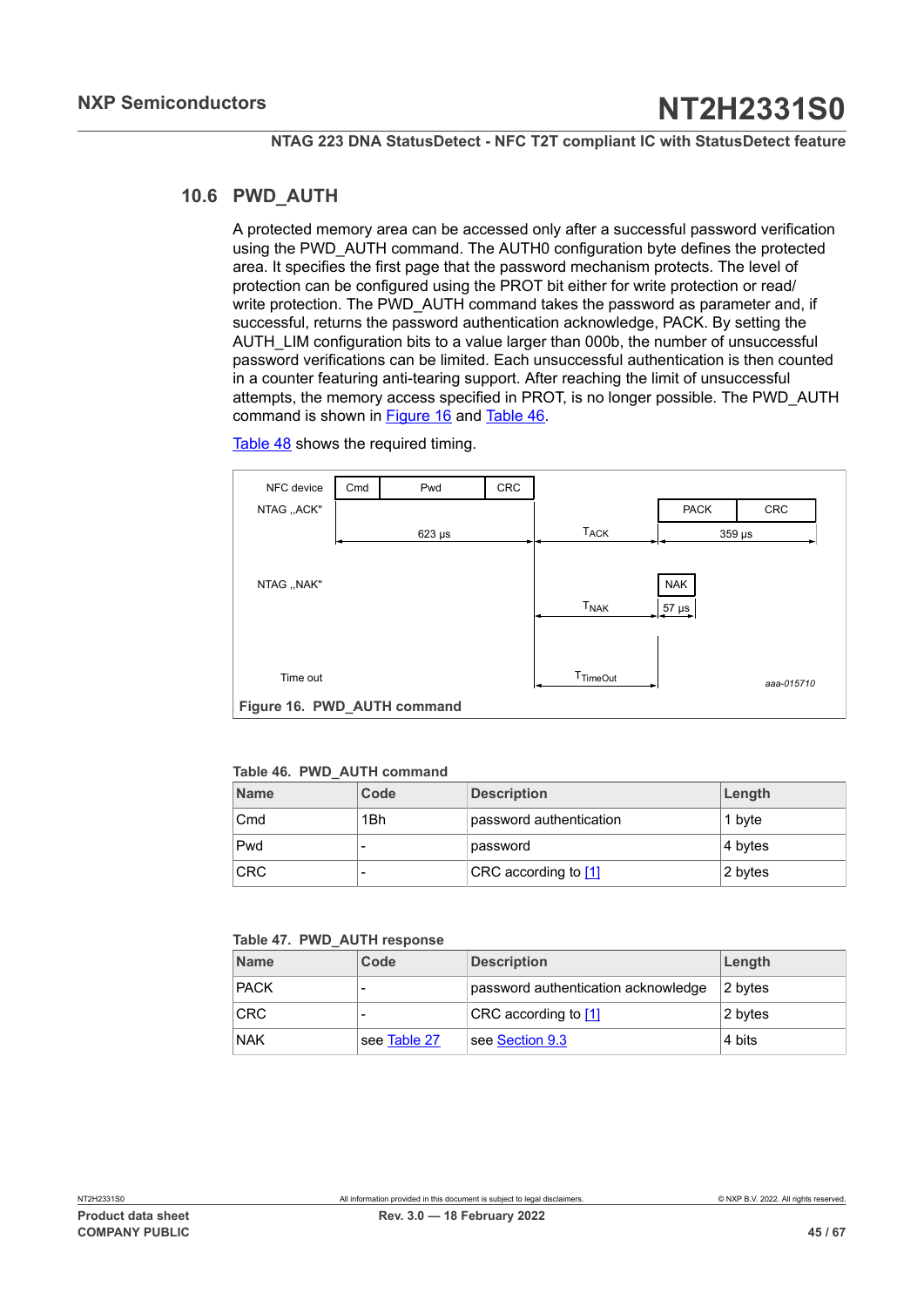#### <span id="page-45-0"></span>**Table 48. PWD\_AUTH timing**

*These times exclude the end of communication of the NFC device.*

|                    | T <sub>ACK/NAK</sub> min | $I_{ACK/NAK}$ max | <b>TimeOut</b>  |
|--------------------|--------------------------|-------------------|-----------------|
| <b>PWD</b><br>AUTH | n=9 <sup>⊔.</sup>        | <b>TimeOut</b>    | 5 <sub>ms</sub> |

[1] Refer to **[Section 9.2.](#page-34-3)** 

**Remark:** It is recommended to change the password from its delivery state at tag issuing and set the AUTH0 value to the PWD page.

### **10.7 READ\_SIG**

<span id="page-45-4"></span>The READ\_SIG command returns an IC-specific, 48 byte ECC signature, to verify the originality signature with the public key. The signature is pre-programmed at chip production and can be changed (see  $Section 10.8$ ) if the originality signature has been unlocked with the LOCK SIG command (see [Section 10.9](#page-47-0)). The command structure is shown in [Figure 17](#page-45-1) and [Table](#page-45-2) 49.

[Table](#page-46-1) 51 shows the required timing.

<span id="page-45-1"></span>

| NFC device                  | Cmd | Addr        | CRC |                        |            |            |
|-----------------------------|-----|-------------|-----|------------------------|------------|------------|
| NTAG ,, ACK"                |     |             |     |                        | Sign       | <b>CRC</b> |
|                             |     | $368 \mu s$ |     | <b>T<sub>ACK</sub></b> | 4267 µs    |            |
|                             |     |             |     |                        |            |            |
| NTAG, , NAK"                |     |             |     |                        | <b>NAK</b> |            |
|                             |     |             |     | <b>T<sub>NAK</sub></b> | $57 \mu s$ |            |
|                             |     |             |     |                        |            |            |
|                             |     |             |     |                        |            |            |
| Time out                    |     |             |     | T <sub>TimeOut</sub>   |            | aaa-038103 |
| Figure 17. READ_SIG command |     |             |     |                        |            |            |

#### <span id="page-45-2"></span>**Table 49. READ\_SIG command**

| <b>Name</b> | Code | <b>Description</b>     | Length  |
|-------------|------|------------------------|---------|
| Cmd         | 3Ch  | read ECC signature     | 1 bvte  |
| . Addr      | 00h  | RFU, is set to 00h     | 1 bvte  |
| <b>CRC</b>  | -    | CRC according to $[1]$ | 2 bytes |

#### <span id="page-45-3"></span>**Table 50. READ\_SIG response**

| <b>Name</b> | Code         | <b>Description</b>     | Length   |
|-------------|--------------|------------------------|----------|
| Signature   |              | ECC signature          | 48 bytes |
| <b>CRC</b>  |              | CRC according to $[1]$ | 2 bytes  |
| <b>NAK</b>  | see Table 27 | see Section 9.3        | 4 bits   |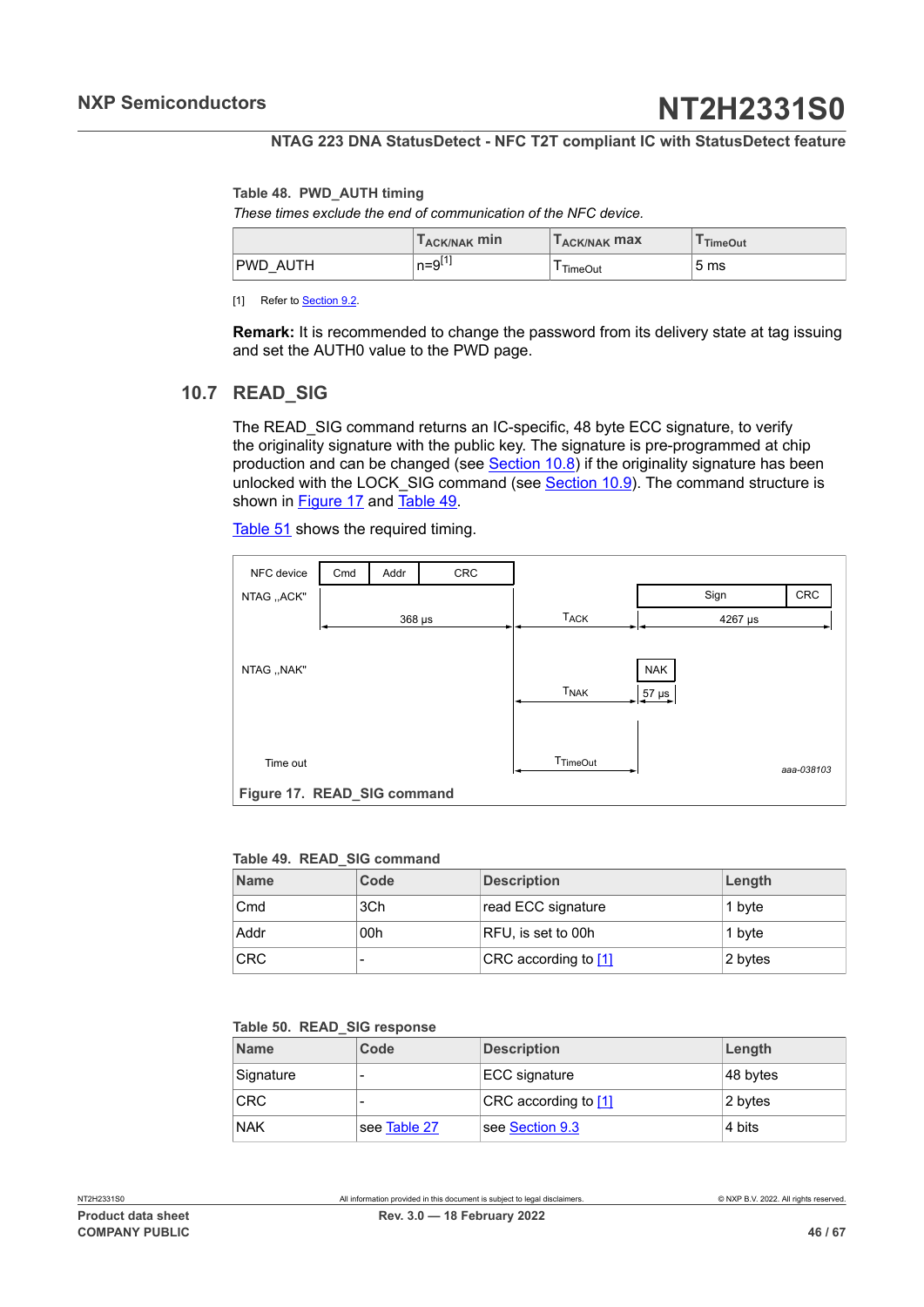#### <span id="page-46-1"></span>**Table 51. READ\_SIG timing**

*These times exclude the end of communication of the NFC device.*

|                 | T <sub>ACK/NAK</sub> min | T <sub>ACK/NAK</sub> max | <b>TimeOut</b>  |
|-----------------|--------------------------|--------------------------|-----------------|
| <b>READ SIG</b> | n=9 '                    | TimeOut                  | 5 <sub>ms</sub> |

[1] Refer to **Section 9.2** 

Details on how to check that the signature value is provided in the following Application not[e\[5\].](#page-60-7)

## **10.8 WRITE\_SIG**

<span id="page-46-0"></span>The WRITE\_SIG command allows the writing of a customized originality signature into the dedicated originality signature memory.

The WRITE\_SIG command requires an originality signature block address ([Table](#page-47-1) 55), and writes 4 bytes of data into the addressed originality signature block. The WRITE\_SIG command is shown in [Figure 18](#page-46-2) and [Table](#page-46-3) 52.

[Table](#page-47-2) 54 shows the required timing.

<span id="page-46-2"></span>

#### <span id="page-46-3"></span>**Table 52. WRITE\_SIG command**

| <b>Name</b> | Code | <b>Description</b>                    | Length  |
|-------------|------|---------------------------------------|---------|
| Cmd         | A9h  | write one originality signature block | 1 byte  |
| Addr        |      | block address                         | 1 byte  |
| Data        |      | signature bytes to be written         | 4 bytes |
| <b>CRC</b>  |      | CRC according to $[1]$                | 2 bytes |

#### <span id="page-46-4"></span>**Table 53. WRITE\_SIG response**

| <b>Name</b>    | Code         | <b>Description</b>       | Length  |
|----------------|--------------|--------------------------|---------|
| <b>ACK/NAK</b> | see Table 27 | $ $ see Section 9.3 $\,$ | ⊩4 bits |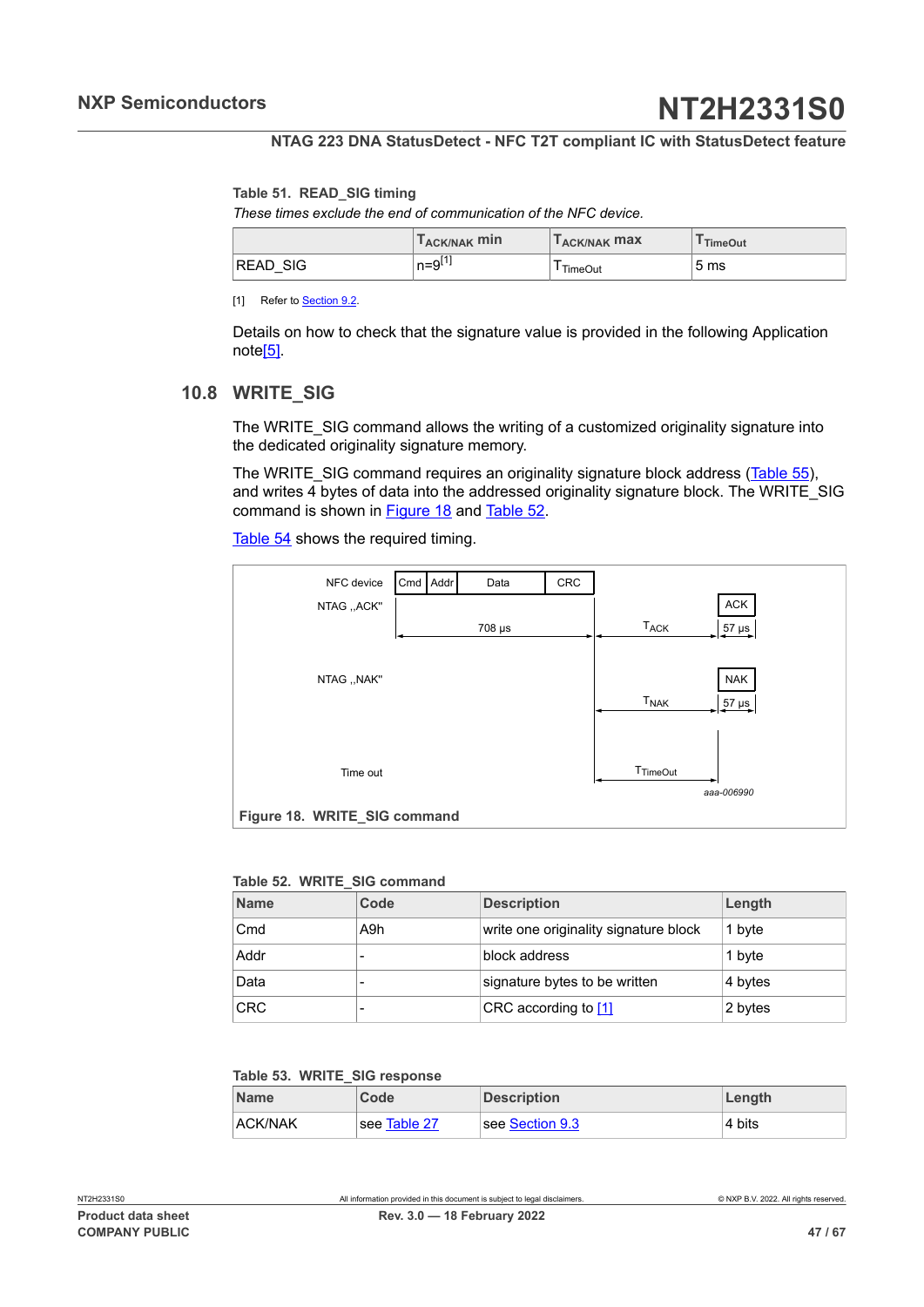#### <span id="page-47-2"></span>**Table 54. WRITE\_SIG timing**

*These times exclude the end of communication of the NFC device.*

|                   | $T_{\sf ACK/NAK}$ min            | T <sub>ACK/NAK</sub> max | <b>TimeOut</b> |
|-------------------|----------------------------------|--------------------------|----------------|
| 'WRITE SIG<br>$-$ | T4 <sup>-</sup><br>$= 9L$<br>. . | TimeOut                  | 10 ms          |

[1] Refer to **[Section 9.2.](#page-34-3)** 

In the initial state of NTAG 223 DNA SD, the originality signature block address 00h to 0Bh are valid Addr parameters to the WRITE\_SIG command.

Addressing a memory block beyond address 0Bh results in a NAK response from NTAG 223 DNA SD.

<span id="page-47-1"></span>

|  |  |  |  |  | Table 55. Blocks for the WRITE SIG command |
|--|--|--|--|--|--------------------------------------------|
|--|--|--|--|--|--------------------------------------------|

| Originality<br>signature block | byte 0 | byte 1 | byte 2 | byte 3        |
|--------------------------------|--------|--------|--------|---------------|
| 00h                            | LSByte |        |        |               |
| 01h                            |        |        |        |               |
| $\cdots$                       |        |        |        |               |
| 0Ah                            |        |        |        |               |
| 0Bh                            |        |        |        | <b>MSByte</b> |

### **10.9 LOCK\_SIG**

<span id="page-47-0"></span>The LOCK\_SIG command allows the user to unlock, lock or permanently lock the dedicated originality signature memory.

The originality signature memory can only be unlocked if the originality signature memory is not permanently locked.

Permanently locking of the originality signature with the LOCK-SIG command is irreversible and the originality signature memory can never be unlocked and reprogrammed again.

The LOCK SIG command is shown in [Figure 19](#page-48-1) and [Table](#page-48-2) 56.

[Table](#page-48-3) 58 shows the required timing.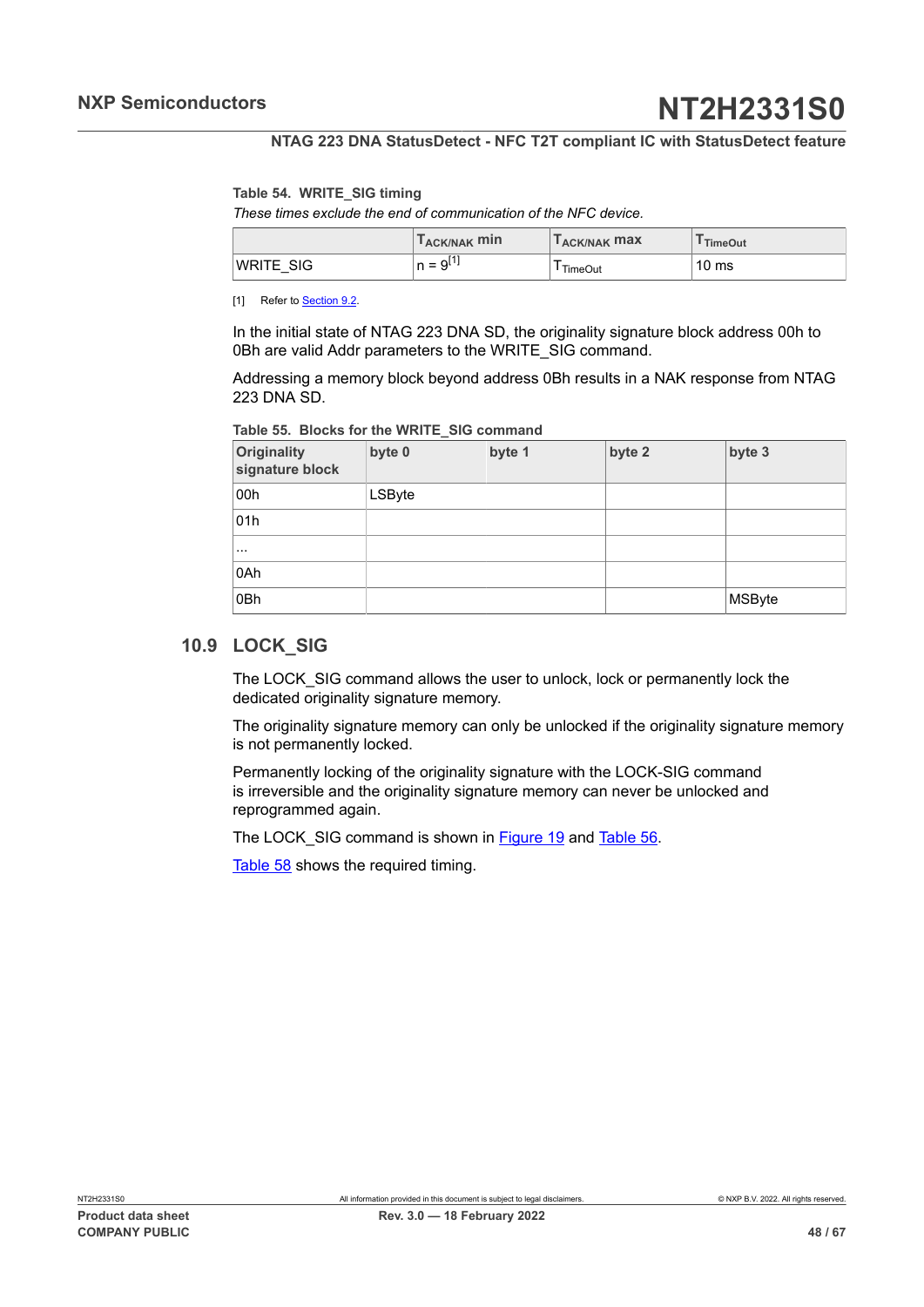

<span id="page-48-4"></span><span id="page-48-1"></span>

#### <span id="page-48-2"></span>**Table 56. LOCK\_SIG command**

| <b>Name</b> | Code            | <b>Description</b>                | Length |
|-------------|-----------------|-----------------------------------|--------|
| Cmd         | AC <sub>h</sub> | lock signature                    | 1 byte |
| Arg         |                 | locking action                    | 1 byte |
|             |                 | 00h - unlock                      |        |
|             |                 | $01h - lock$                      |        |
|             |                 | 02h - permanently lock            |        |
| <b>CRC</b>  |                 | CRC according to $[1]$<br>2 bytes |        |

#### <span id="page-48-5"></span>**Table 57. LOCK\_SIG response**

| <b>Name</b>    | Code         | <b>Description</b> | ∣Length |
|----------------|--------------|--------------------|---------|
| <b>ACK/NAK</b> | see Table 27 | see Section 9.3    | 4 bits  |

#### <span id="page-48-3"></span>**Table 58. LOCK\_SIG timing**

*These times exclude the end of communication of the NFC device.*

|          | T <sub>ACK/NAK</sub> min | <b>LACK/NAK MAX</b> | <sup>I</sup> TimeOut |
|----------|--------------------------|---------------------|----------------------|
| LOCK SIG | $n = 9^{11}$             | <b>TimeOut</b>      | 10 <sub>ms</sub>     |

<span id="page-48-0"></span>[1] Refer to **Section 9.2**.

## **10.10 READ\_TT\_STATUS**

The READ\_TT\_Status command provides the information about the tag tamper status which is detected when the NTAG 223 DNA SD is powered by an RF field. The response on The READ\_TT\_STATUS includes

**•** 1 byte about the actual and stored status of the tag tamper detected during start-up.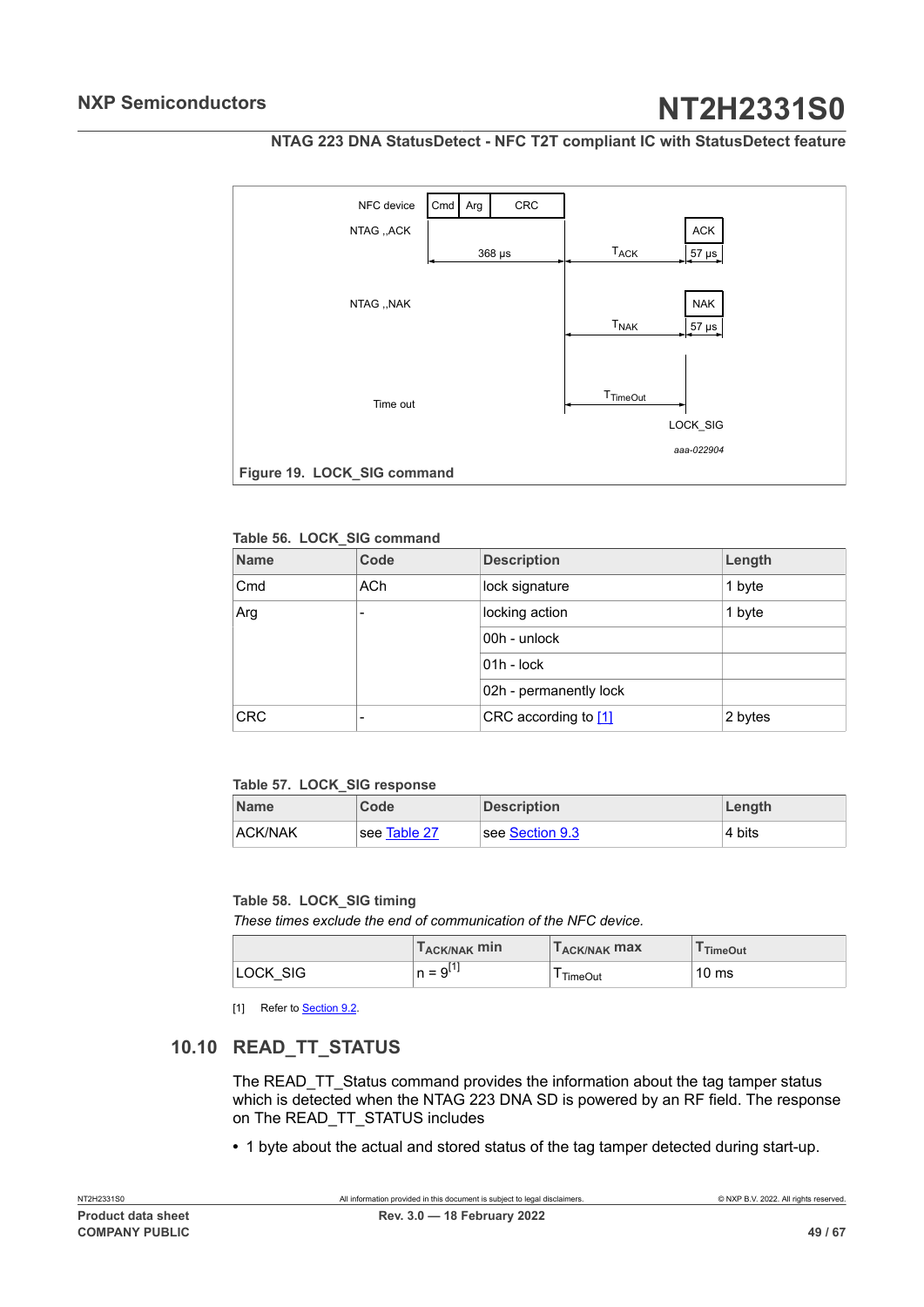<span id="page-49-4"></span>**•** In capacitive mode (RTT\_CTT\_SEL is set to 1b) 4 byte of measured capacitance parameters, if CTT\_SHOW\_VALUE is set to 1b, otherwise 4 byte are fixed to all 00h. In resistive tag tamper mode (RTT\_CTT\_SEL is set to 0b), 4 byte are fixed to all 00h.

For details on those cases and the command structure, refer to **Figure 20 and [Table](#page-49-2) 59.** [Table](#page-49-3) 61 shows the required timing.

<span id="page-49-1"></span>

| NFC device   | Cmd | Addr        | CRC                               |                      |                          |            |
|--------------|-----|-------------|-----------------------------------|----------------------|--------------------------|------------|
| NTAG ,, ACK" |     |             |                                   |                      | Data                     | <b>CRC</b> |
|              |     | $368 \mu s$ |                                   | T <sub>ACK</sub>     | $602 \mu s$              |            |
| NTAG ,, NAK" |     |             |                                   | T <sub>NAK</sub>     | <b>NAK</b><br>$57 \mu s$ |            |
| Time out     |     |             |                                   | T <sub>TimeOut</sub> |                          | aaa-026784 |
|              |     |             | Figure 20. READ_TT_STATUS command |                      |                          |            |

#### <span id="page-49-2"></span>**Table 59. READ\_TT\_STATUS command**

| <b>Name</b> | Code | <b>Description</b>     | Length  |
|-------------|------|------------------------|---------|
| Cmd         | A4h  | read Tag Tamper Status | 1 byte  |
| Addr        | 00h  | RFU, is set to 00h     | 1 byte  |
| <b>CRC</b>  |      | CRC according to $[1]$ | 2 bytes |

#### <span id="page-49-5"></span>**Table 60. READ\_TT\_STATUS response**

| <b>Name</b> | Code         | <b>Description</b>       | Length  |
|-------------|--------------|--------------------------|---------|
| Data        |              | <b>Tag Tamper Status</b> | 5 bytes |
| <b>CRC</b>  |              | CRC according to [1]     | 2 bytes |
| <b>NAK</b>  | see Table 27 | see Section 9.3          | ∣4 bits |

#### <span id="page-49-3"></span>**Table 61. READ\_TT\_STATUS timing**

*These times exclude the end of communication of the NFC device.*

|             | T <sub>ACK/NAK</sub> min | <b>TACK/NAK MAX</b> | <sup>I</sup> TimeOut |
|-------------|--------------------------|---------------------|----------------------|
| <b>READ</b> | $n = 9^{11}$             | TimeOut             | 5 <sub>ms</sub>      |

[1] Refer to **[Section 9.2.](#page-34-3)** 

#### <span id="page-49-0"></span>**Table 62. READ\_TT\_STATUS response in RTT mode**

|         | Byte no. Description | <b>Bits</b> | Interpretation    |
|---------|----------------------|-------------|-------------------|
| $0 - 3$ | TT0 - TT3            | 7-0         | 0x00h fixed value |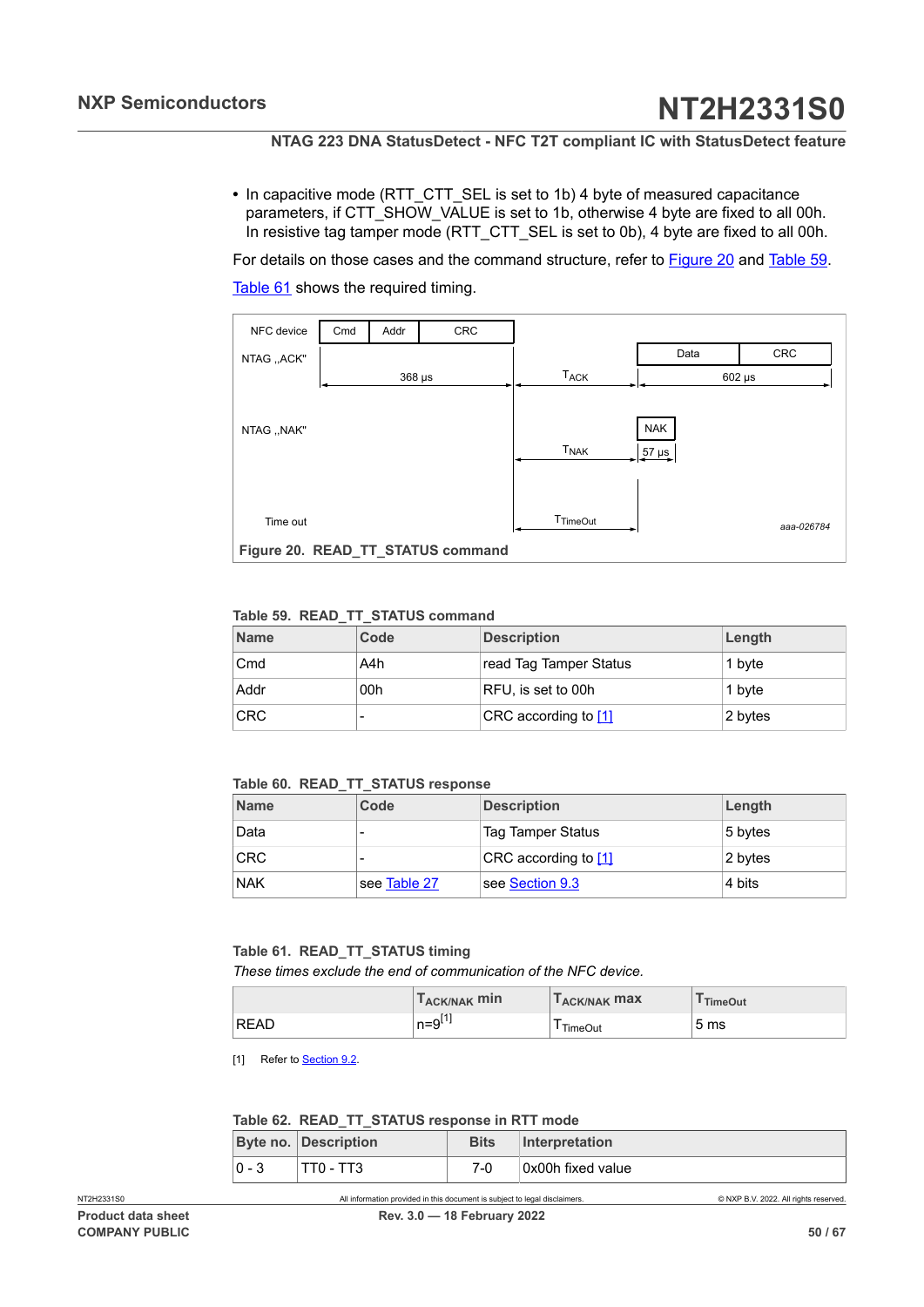|   | <b>Byte no. Description</b> | <b>Bits</b> | Interpretation                                                                                                                                                                                                                                                                                                                      |
|---|-----------------------------|-------------|-------------------------------------------------------------------------------------------------------------------------------------------------------------------------------------------------------------------------------------------------------------------------------------------------------------------------------------|
| 4 | <b>TTS</b> stored           | 7-4         | Stored Tag Tamper status, if SHOW STORED<br>TT STATUS is enabled<br>0x3h  Stored Tag Tamper Status was CLOSED<br>at one start-up<br>0xFh  Stored Tag Tamper Status was OPEN at<br>one start-up<br>If SHOW STORED TT STATUS is disabled, the<br>value is masked with 0x0h                                                            |
|   | <b>TTS</b> actual           | $3-0$       | Actual Tag Tamper status at last start-up, if<br>SHOW ACT TT STATUS is enabled<br>0x3h  Tag Tamper Status was CLOSED at last<br>start-up<br>0xFh  Tag Tamper Status was OPEN at last start-<br>up<br>0x9h  Tag Tamper Status was INVALID at last<br>start-up<br>If SHOW ACT TT STATUS is disabled, the value<br>is masked with 0x0h |

**Table 62. READ\_TT\_STATUS response in RTT mode***...continued*

**Remark:** The status of the tag tamper wire is only measured during the start-up phase of the NTAG 223 DNA SD.

|                | Byte no. Description | <b>Bits</b>   | Interpretation                                                         |
|----------------|----------------------|---------------|------------------------------------------------------------------------|
| $\Omega$       | TT <sub>0</sub>      | $7-3$         | Measurement current setting from value CTT<br><b>CURR TRIM</b>         |
|                |                      | $\mathcal{P}$ | Double measurement range setting form MEAS<br><b>DBL RANGE</b>         |
|                |                      | $1 - 0$       | Internal ballast capacitor settings from CTT CFILT                     |
| 1              | TT1                  | $7-2$         | DifferenceMeasurement [5-0]                                            |
|                |                      | $1 - 0$       | <b>RFU</b>                                                             |
| $\overline{2}$ | TT <sub>2</sub>      | 7-6           | CounterValue2_ext [1-0]                                                |
|                |                      | $5-0$         | DifferenceMeasurement [11-6]                                           |
| 3              | TT3                  | $7-0$         | CounterValue2 ext [9-2]                                                |
| 4              | <b>TTS</b> stored    | $7-4$         | Stored Tag Tamper status, if SHOW STORED<br>TT STATUS is enabled       |
|                |                      |               | 0x3h  Stored Tag Tamper Status was CLOSED<br>at one start-up           |
|                |                      |               | 0xFh  Stored Tag Tamper Status was OPEN at<br>one start-up             |
|                |                      |               | If SHOW STORED TT STATUS is disabled, the<br>value is masked with 0x0h |

<span id="page-50-0"></span>**Table 63. READ\_TT\_STATUS response in CTT mode**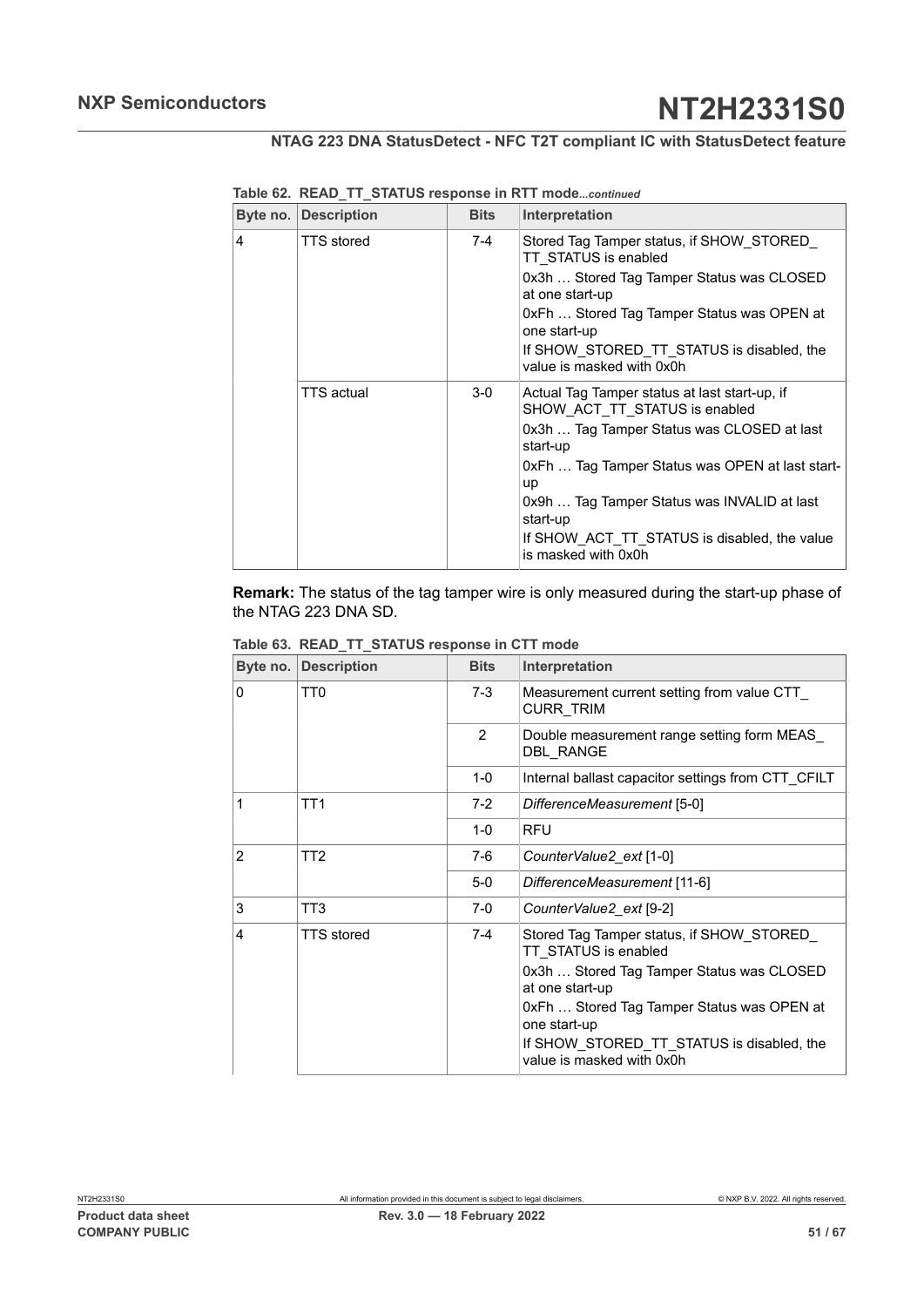| <b>Byte no. Description</b> | <b>Bits</b> | Interpretation                                                                                                                                                                                                                                                                                                                             |
|-----------------------------|-------------|--------------------------------------------------------------------------------------------------------------------------------------------------------------------------------------------------------------------------------------------------------------------------------------------------------------------------------------------|
| <b>TTS</b> actual           | $3-0$       | Actual Tag Tamper status at last start-up, if<br>SHOW ACT TT STATUS is enabled<br>0x3h  Tag Tamper Status was CLOSED at last<br>start-up<br>0xFh  Tag Tamper Status was OPEN at last start-<br><b>up</b><br>0x9h  Tag Tamper Status was INVALID at last<br>start-up<br>If SHOW ACT TT STATUS is disabled, the value<br>is masked with 0x0h |
|                             |             |                                                                                                                                                                                                                                                                                                                                            |

**Table 63. READ\_TT\_STATUS response in CTT mode***...continued*

**Remark:** CTT is only measured during the start-up phase of the NTAG 223 DNA SD.

If CTT\_SHOW\_VALUE is disabled, TT0 to TT3 are masked with 00h in ACTIVE state and provide the details of the last measurement in AUTHENTICATED state.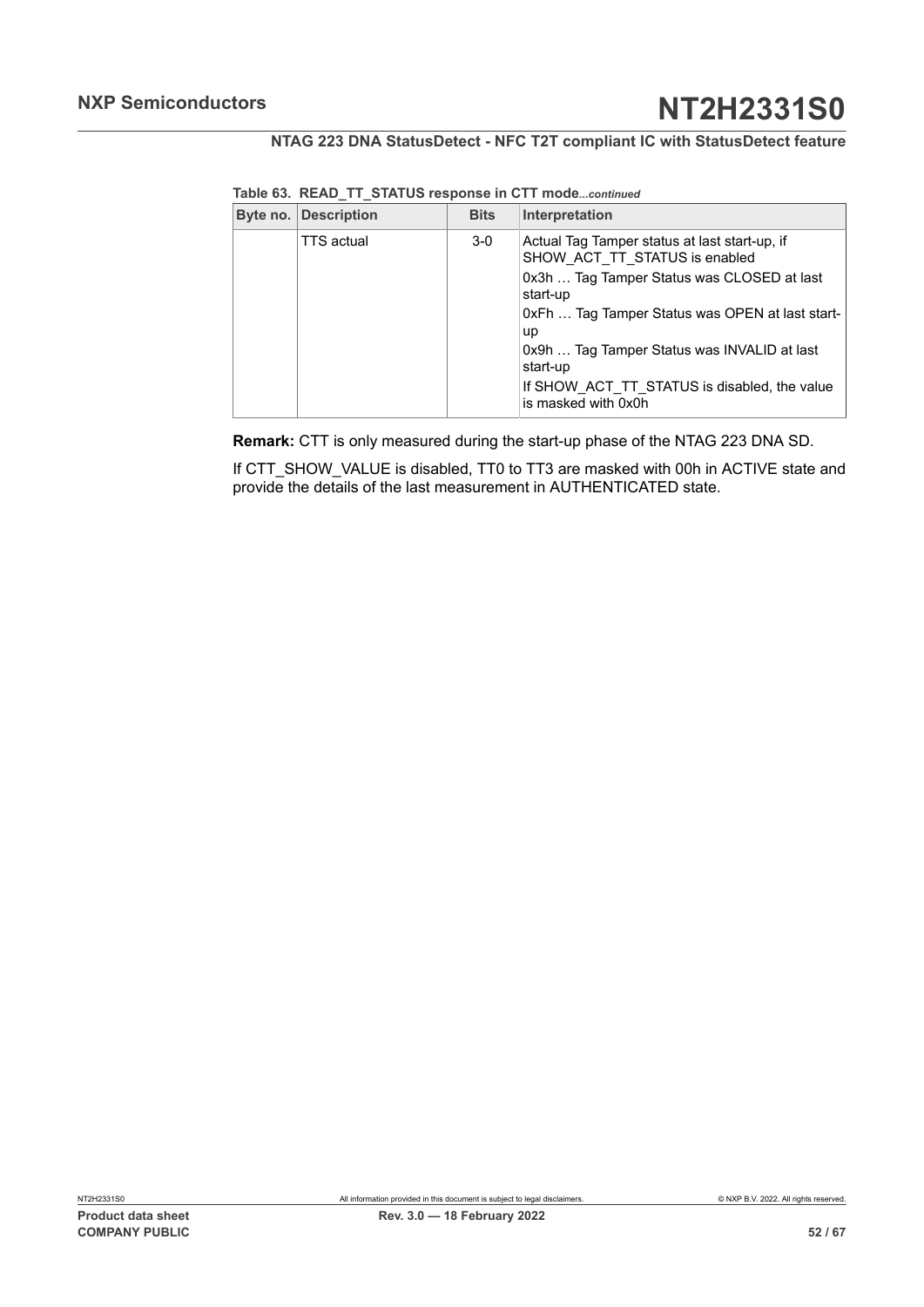**NTAG 223 DNA StatusDetect - NFC T2T compliant IC with StatusDetect feature**

## <span id="page-52-2"></span>**11 Limiting values**

<span id="page-52-0"></span>Stresses exceeding one or more of the limiting values can cause permanent damage to the device. Exposure to limiting values for extended periods can affect device reliability.

<span id="page-52-1"></span>**Table 64. Limiting values**

| In accordance with the Absolute Maximum Rating System (IEC 60134). |                                                        |       |                              |                |              |
|--------------------------------------------------------------------|--------------------------------------------------------|-------|------------------------------|----------------|--------------|
| Symbol                                                             | <b>Parameter</b>                                       |       | Min                          | <b>Max</b>     | <b>Unit</b>  |
| $P_{d,max}$                                                        | maximum power dissipation                              |       | $\overline{\phantom{0}}$     | 120            | mW           |
| LA-LB, max                                                         | maximum input current                                  |       | $\qquad \qquad \blacksquare$ | 40             | mA           |
| V <sub>ind</sub>                                                   | maximum voltage on DP in resistive tag<br>tamper mode  |       |                              | 0.5            | V            |
|                                                                    | maximum voltage on DP in capacitive tag<br>tamper mode |       |                              | 0.25           | V            |
| $T_{\text{stg}}$                                                   | storage temperature                                    |       | -55                          | 125            | °C           |
| $\mathsf{T}_{\mathsf{amb}}$                                        | ambient temperature                                    |       | $-25$                        | $+70$          | $^{\circ}$ C |
| V <sub>ESD</sub>                                                   | electrostatic discharge voltage on LA/LB,<br>DP/GND    | $[1]$ |                              | $\overline{2}$ | kV           |

[1] ANSI/ESDA/JEDEC JS-001; Human body model: C = 100 pF, R = 1.5 k $\Omega$ 

#### **CAUTION**



This device has limited built-in ElectroStatic Discharge (ESD) protection. The leads should be shorted together or the device placed in conductive foam during storage or handling to prevent electrostatic damage to the gates.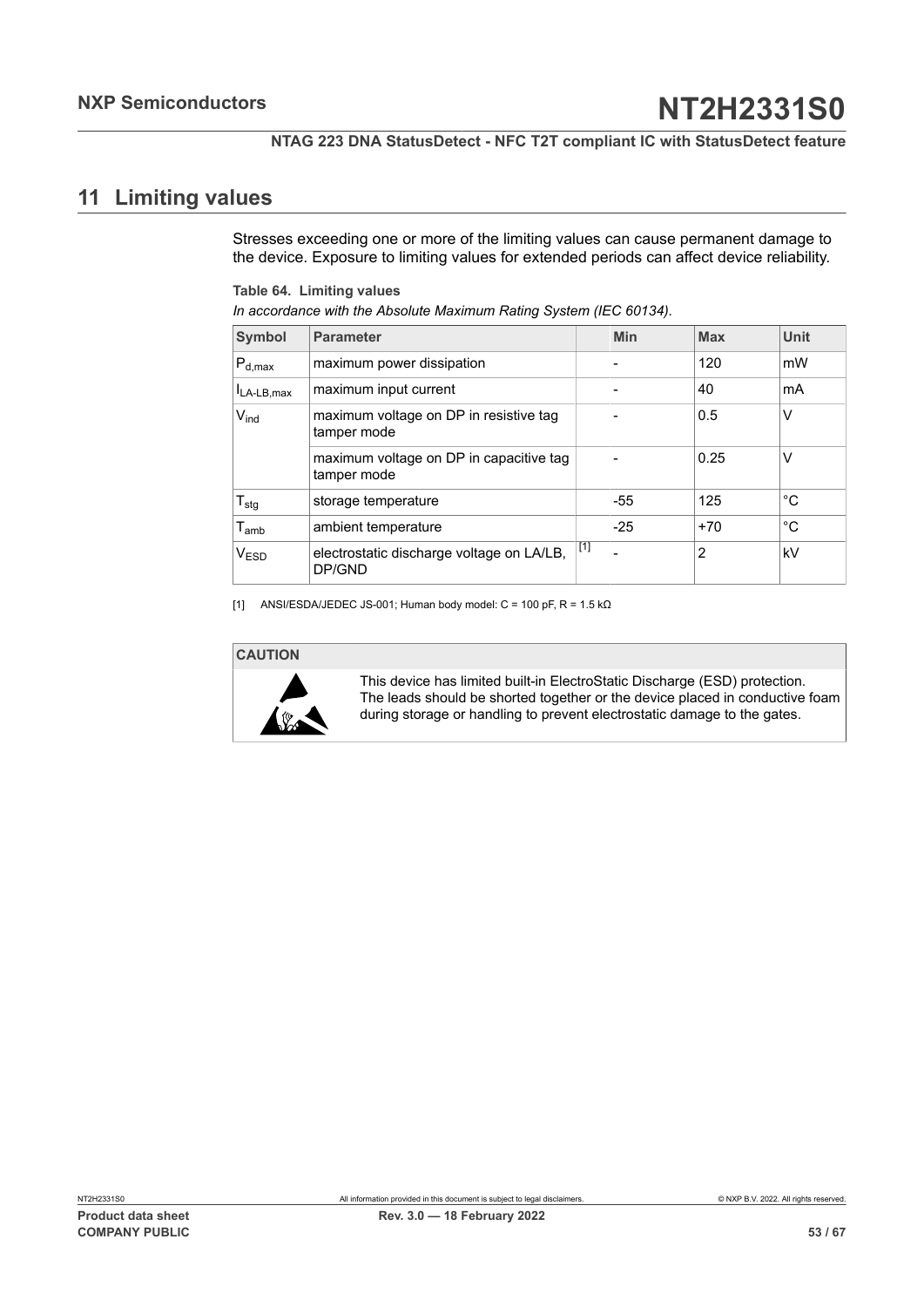## <span id="page-53-0"></span>**12 Characteristics**

<span id="page-53-3"></span><span id="page-53-2"></span><span id="page-53-1"></span>

| Symbol           | <b>Parameter</b>                           | <b>Conditions</b>                                                                                                                                | Min                      | <b>Typ</b>     | <b>Max</b>               | <b>Unit</b> |
|------------------|--------------------------------------------|--------------------------------------------------------------------------------------------------------------------------------------------------|--------------------------|----------------|--------------------------|-------------|
| $f_i$            | input frequency                            |                                                                                                                                                  | $\overline{a}$           | 13.56          | $\overline{a}$           | <b>MHz</b>  |
| $C_i$            | input capacitance <sup>[1]</sup>           | $T_{amb}$ = 22 °C                                                                                                                                | $\overline{a}$           | 50.0           | $\overline{a}$           | pF          |
| $R_{on}$         | resistance tag taper<br>closed             | DP - GND                                                                                                                                         | $\overline{a}$           |                | 50                       | Ω           |
| $R_{\text{off}}$ | resistance tag tamper<br>open              | DP - GND                                                                                                                                         | 1 M                      |                |                          | Ω           |
| $C_{ext}$        | capacitive sensing<br>range                | DP - GND                                                                                                                                         | 0                        |                | 11                       | pF          |
|                  | capacitive<br>sensing resolution           | DP - GND                                                                                                                                         |                          | 10             |                          | bit         |
|                  | capacitive sensitivity <sup>[2]</sup>      | ideal regression<br>sensitivity curve                                                                                                            |                          | 0.13           | $\overline{a}$           | pF          |
|                  | noise $^{\overline{[2]}}$                  | RMS noise at<br>$T_{amb}$ = 22 °C                                                                                                                | $\overline{\phantom{0}}$ | 0.086          | $\overline{\phantom{0}}$ | pF          |
|                  | integral non-linearity <sup>[2]</sup>      | error between<br>the measured<br>capacitance<br>and best fit line<br>on 25%-85%of<br>the sensing<br>capacitance<br>range at $T_{amb}$ =<br>22 °C | $\overline{a}$           | 0.15           | $\overline{a}$           | pF          |
|                  | effective number of bits<br>$(ENOB)^{[2]}$ |                                                                                                                                                  |                          | 6              | $\overline{a}$           | bit         |
|                  | <b>EEPROM characteristics</b>              |                                                                                                                                                  |                          |                |                          |             |
| $t_{\sf ret}$    | retention time                             | $T_{amb}$ = 22 °C                                                                                                                                | 10                       | $\overline{a}$ | $\overline{a}$           | year        |
| $N_{endu(W)}$    | write endurance                            | $T_{amb}$ = 22 °C                                                                                                                                | 100.000                  | $\overline{a}$ |                          | cycle       |

 $[1]$  f<sub>i</sub> = 13.56 MHz; 2 V RMS

[2] Parameter applies to *DifferenceMeasurement* with same *CTT\_CURR\_TRIM* value as after calibration (see [Section 8.6.3](#page-26-1))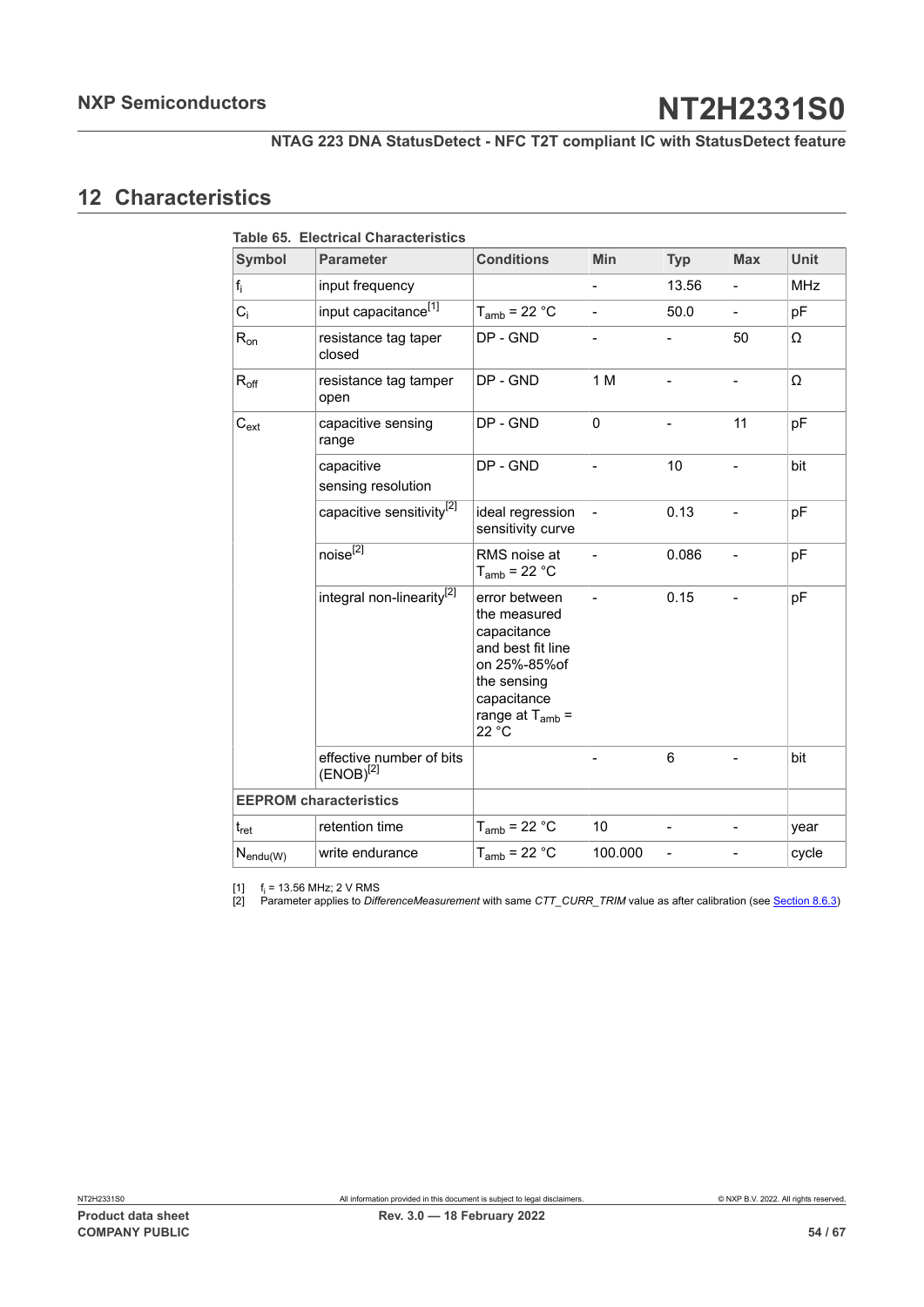## <span id="page-54-2"></span>**13 Wafer specification**

<span id="page-54-0"></span>For more details on the wafer delivery forms, see [\[7\]](#page-60-8).

<span id="page-54-1"></span>**Table 66. Wafer specifications NTAG 223 DNA TT**

| <b>Wafer</b>                          |                                           |
|---------------------------------------|-------------------------------------------|
| diameter                              | 200 mm typical (8 inches)                 |
| maximum diameter after foil expansion | 210 mm                                    |
| thickness                             |                                           |
| NT2H2331S0DUD                         | 120 µm ± 15 µm                            |
| flatness                              | not applicable                            |
| Potential Good Dies per Wafer (PGDW)  | 42521                                     |
| <b>Wafer backside</b>                 |                                           |
| material                              | Si                                        |
| treatment                             | ground and stress relieve                 |
| roughness                             | $R_a$ max = 0.5 µm                        |
|                                       | $R_t$ max = 5 µm                          |
| <b>Chip dimensions</b>                |                                           |
| step size <sup>[1]</sup>              | $x = 832 \mu m$                           |
|                                       | $y = 832 \mu m$                           |
| gap between chips[1]                  | typical = $20 \mu m$                      |
|                                       | minimum = $5 \mu m$                       |
| <b>Passivation</b>                    |                                           |
| type                                  | sandwich structure                        |
| material                              | PSG / nitride                             |
| thickness                             | 500 nm / 600 nm                           |
| Au bump (substrate connected to VSS)  |                                           |
| material                              | > 99.9 % pure Au                          |
| hardness                              | 35 to 80 HV 0.005                         |
| shear strength                        | > 70 MPa                                  |
| height                                | $18 \mu m$                                |
| height uniformity                     | within a die = $\pm 2 \mu m$              |
|                                       | within a wafer = $\pm 3 \mu m$            |
|                                       | wafer to wafer = $±4 \mu m$               |
| flatness                              | minimum = $\pm$ 1.5 µm                    |
| size                                  | LA, LB, GND, DP = 60 $\mu$ m × 60 $\mu$ m |
| size variation                        | $±5 \mu m$                                |
| under bump metallization              | sputtered TiW                             |

[1] The step size and the gap between chips may vary due to changing foil expansion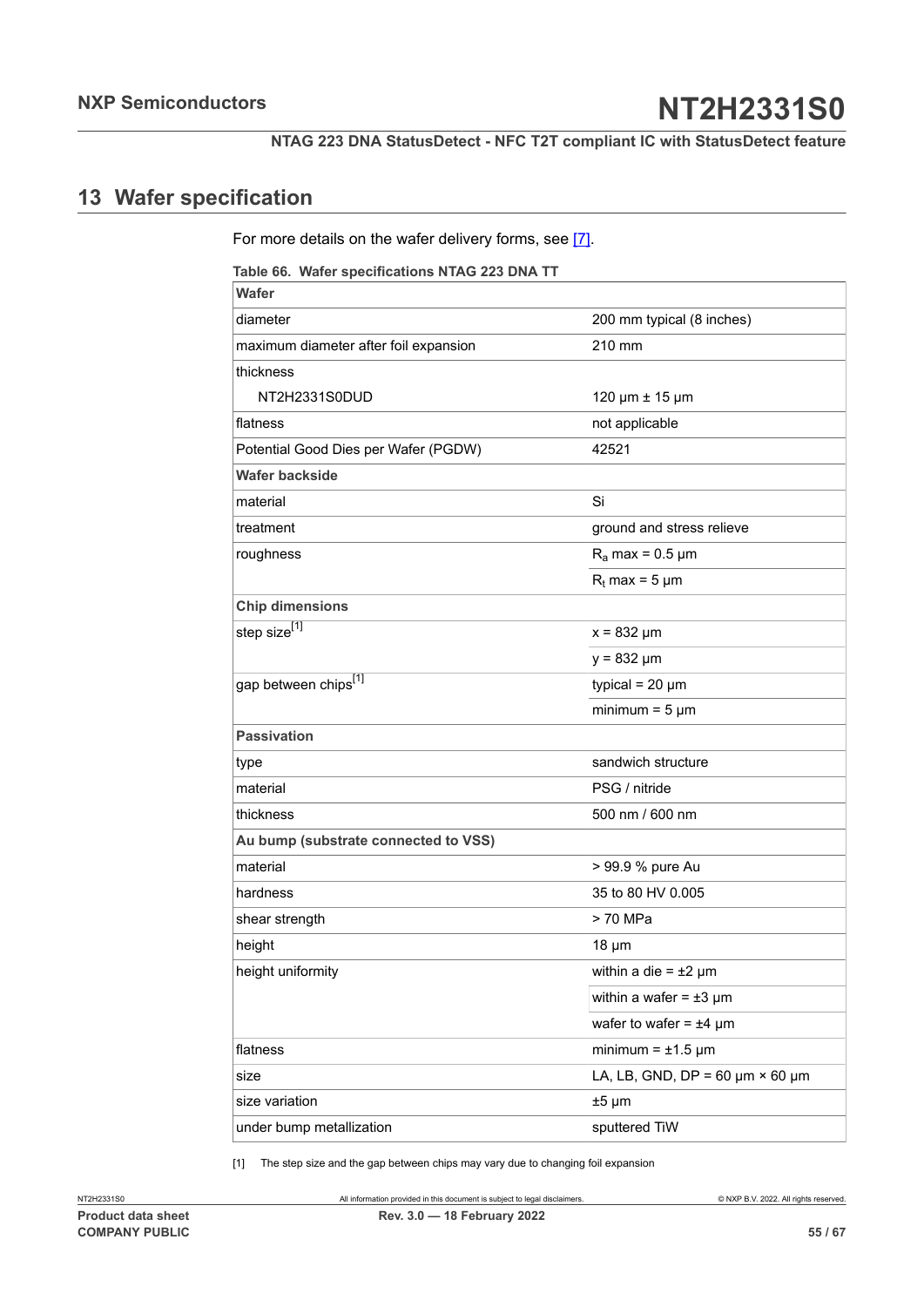## **13.1 Fail die identification**

<span id="page-55-0"></span>Electronic wafer mapping covers the electrical test results and additionally the results of mechanical/visual inspection. No ink dots are applied.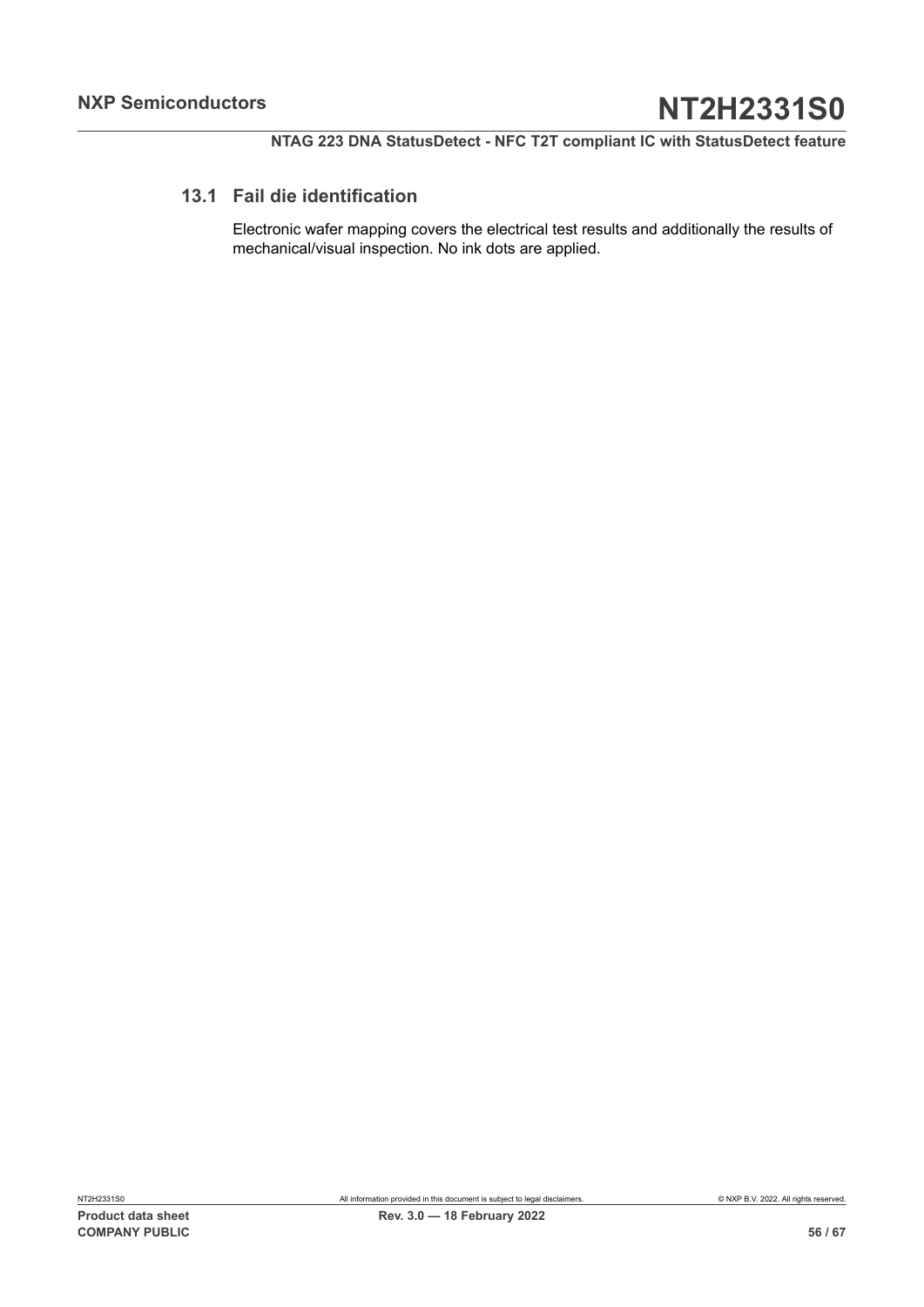## <span id="page-56-1"></span>**14 Delivery**

The customer purchasing a product of the NTAG 223 DNA SD family has to make sure that they receive the evaluated version. This section describes the measures that are needed to ensure delivery of the evaluated version.

The evaluated version of the NTAG 223 DNA SD can be ordered from NXP by referencing the respective commercial type name as listed in [Section 5.](#page-6-0)

NXP offers two ways of delivery of the product:

- 1. The customer collects the product themselves at the NXP site.
- 2. The product is sent by NXP to the customer and protected by special measures.

<span id="page-56-2"></span>These methods are described in the **[Section 14.2](#page-56-0)** and **Section 14.2** respectively.

#### **14.1 Delivery as a wafer**

When the product is delivered as wafer, there reside functional and non-functional ICs on the wafer. The non-functional ICs cannot be used but have to be handled securely, too. These ICs must be destroyed to such an extent that no analysis or misuse is possible after destruction. The non-functional ICs (scrap) shall be handled secure until the destruction.

Information about non-functional items is accessible via the eMAP-Portal [\(http://](http://wmt.nxp.com) [wmt.nxp.com\)](http://wmt.nxp.com). The Access sheet with the Login data is enclosed with the delivery to allow the download of the electronic wafer map file. In this case, the information about non-functional ICs is stored in a so-called wafer map file. The electronic wafer map file covers the electrical test results and additionally the results of mechanical/visual inspection.

#### **14.2 Delivery Method One: The customer collects the product themselves**

<span id="page-56-0"></span>The customer fetches the product from the following location:

NXP Semiconductors (Thailand)

303 Chaengwattana Rd.Laksi

**Bangkok** 

10210 Thailand

<span id="page-56-3"></span>This method guarantees that the customer gets authentic products.

### **14.3 Delivery Method Two: The Product is sent by NXP and protected by special measures**

To guarantee that the product is not manipulated during the delivery, NXP has defined three security measures:

- 1. The product is delivered in parcels sealed with special tapes. The customer can examine these tapes in order to make sure that they have not been manipulated.
- 2. The customer shall identify the product as described in **[Section 10.1](#page-37-2)**.
- 3. The customer should check the originality by verification of the Originality Signature [Section](#page-33-0) 8.11.1.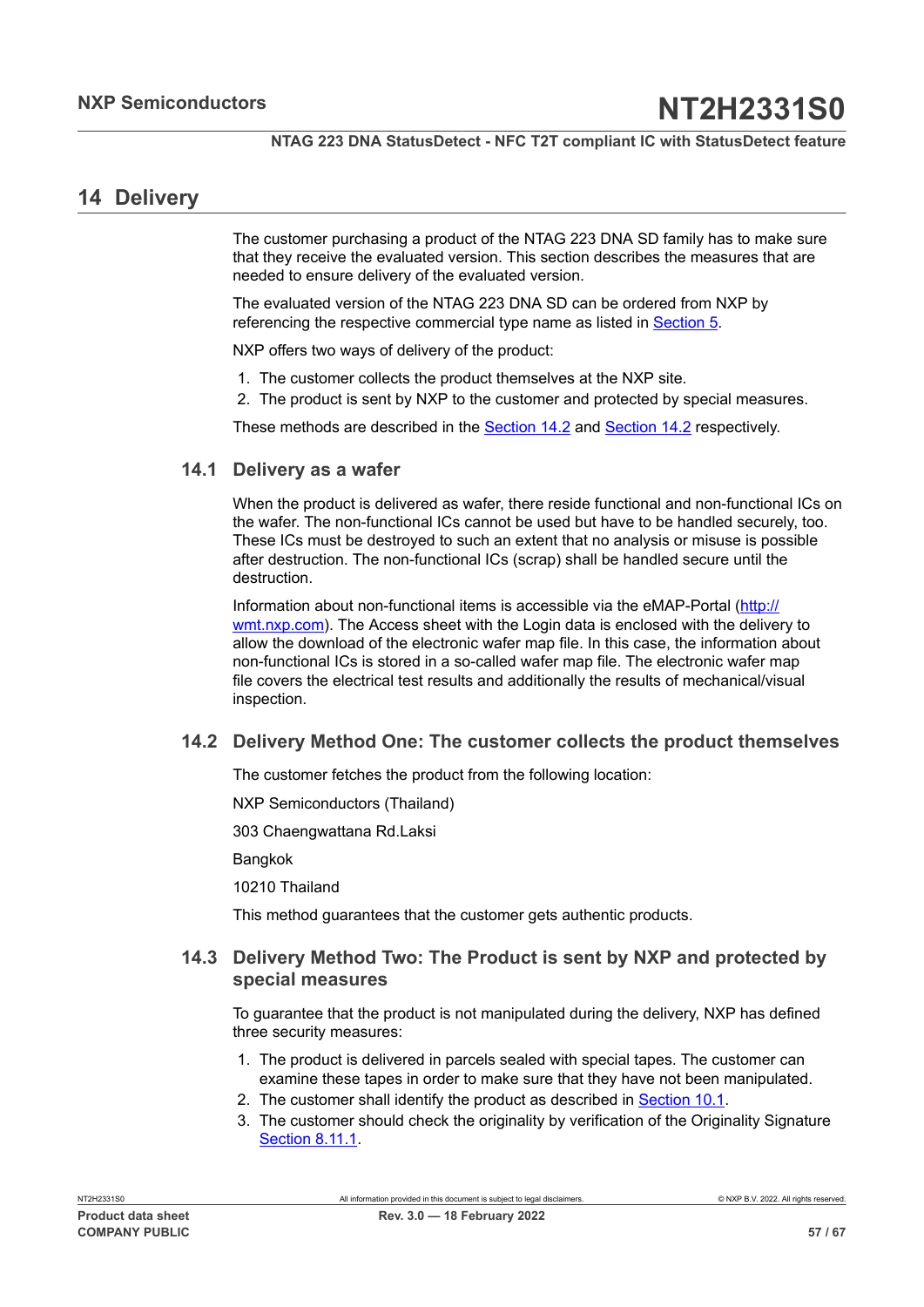These measures shall be applied to ensure that a genuine chip is in use. The product is delivered directly to the customer or via the Global Distribution Center:

NXP Semiconductors Netherlands B.V.

(Global Distribution Centre)

c/o CEVA Logistics (Malaysia) Sdn Bhd

Lot 9A Jalan Tiang U8/92, Bukit Jelutong Industrial Park, 40150 Shah Alam, Selangor Darul Ehsan, MALAYSIA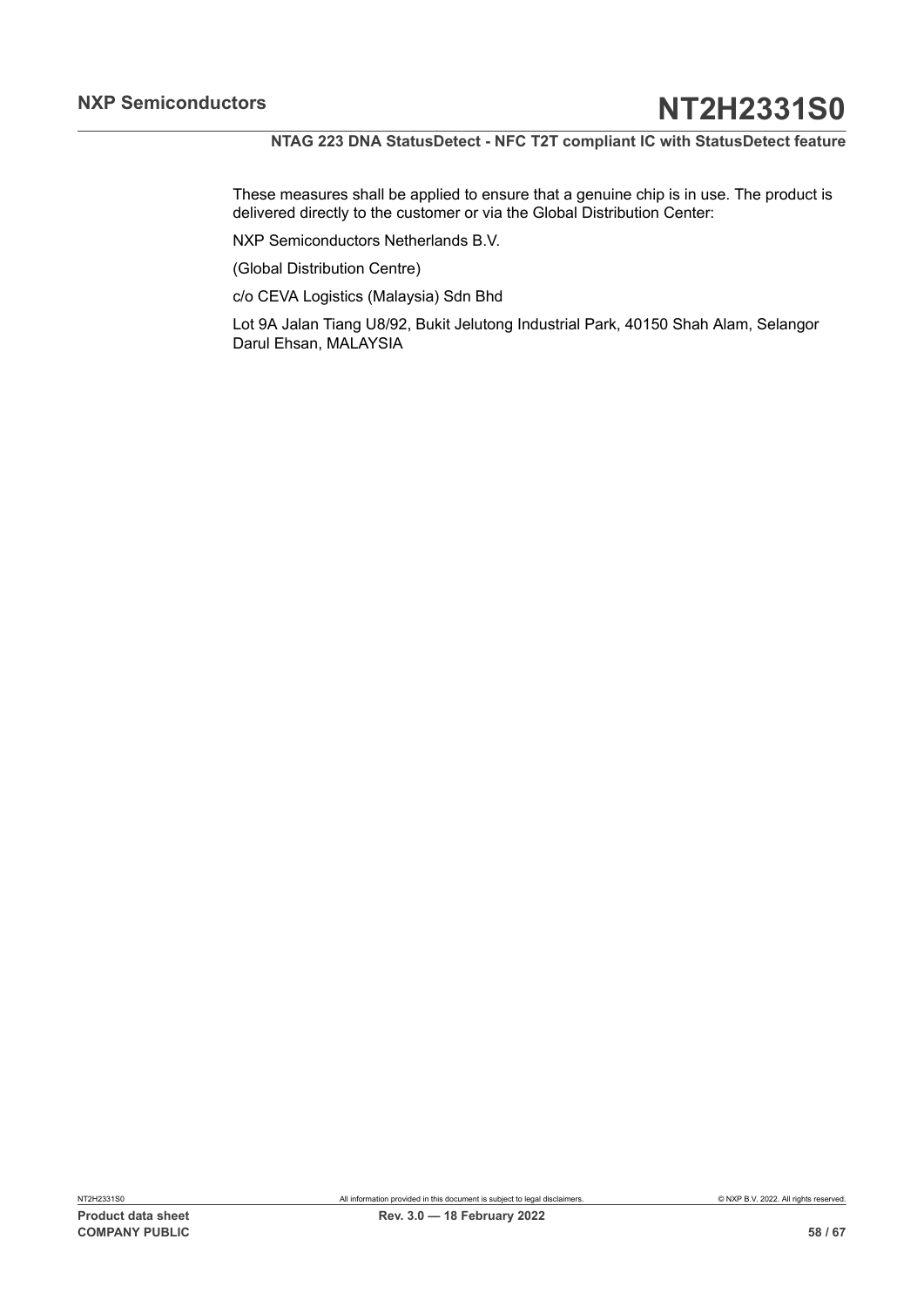## <span id="page-58-2"></span><span id="page-58-0"></span>**15 Bare die outline**

For more details on the wafer delivery forms, see [\[7\]](#page-60-8).

<span id="page-58-1"></span>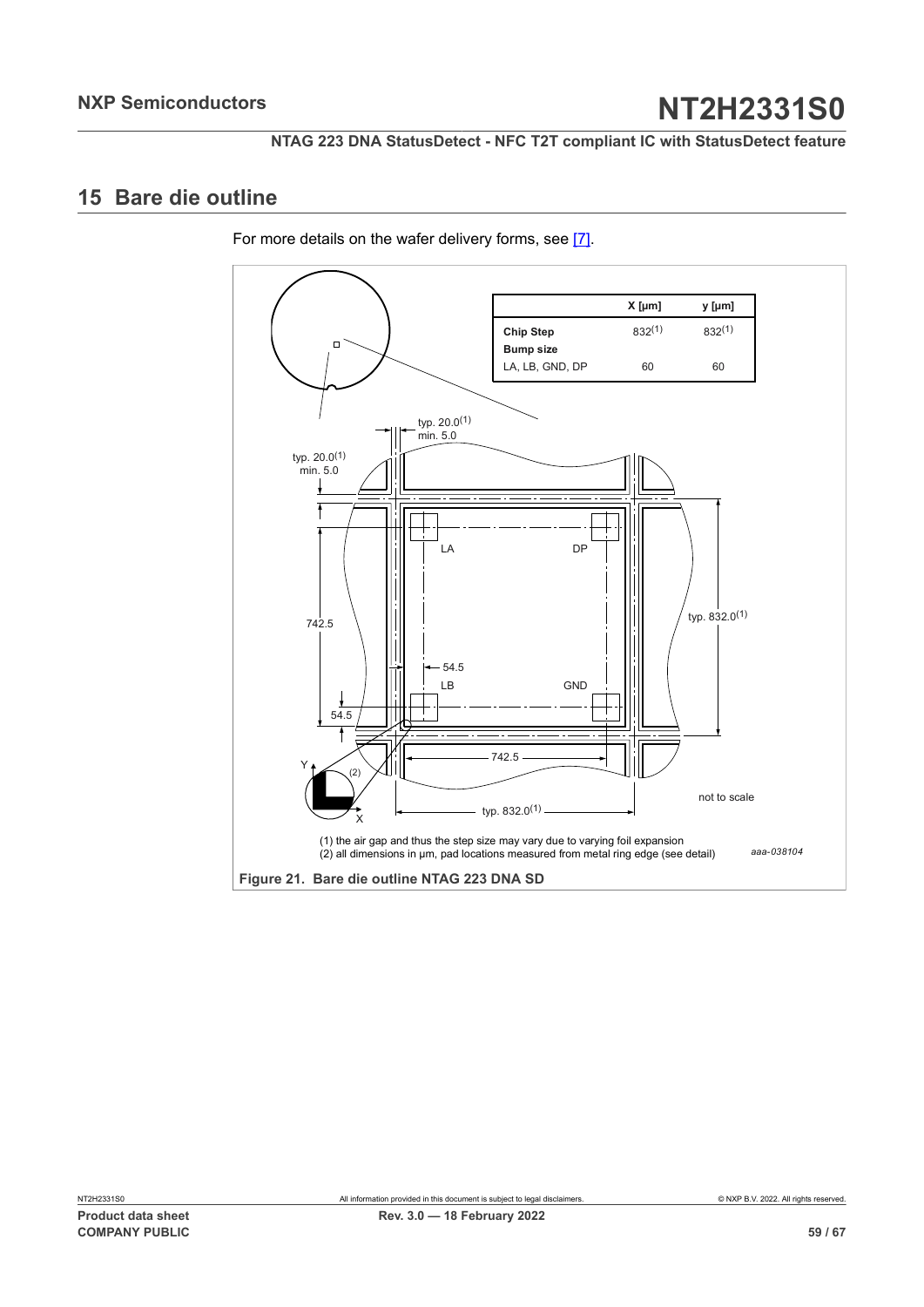## <span id="page-59-1"></span>**16 Abbreviations**

<span id="page-59-0"></span>

| Table 67. Abbreviations and symbols |                                                              |  |  |
|-------------------------------------|--------------------------------------------------------------|--|--|
| <b>Acronym</b>                      | <b>Description</b>                                           |  |  |
| <b>ACK</b>                          | Acknowledge                                                  |  |  |
| <b>ATQA</b>                         | Answer to request, Type A                                    |  |  |
| <b>CRC</b>                          | <b>Cyclic Redundancy Check</b>                               |  |  |
| CC                                  | Capability container                                         |  |  |
| <b>CT</b>                           | Cascade Tag (value 88h) as defined in ISO/IEC 14443-3 Type A |  |  |
| ECC                                 | Elliptic Curve Cryptography                                  |  |  |
| <b>EEPROM</b>                       | Electrically Erasable Programmable Read-Only Memory          |  |  |
| <b>FDT</b>                          | Frame Delay Time                                             |  |  |
| <b>FFC</b>                          | <b>Film Frame Carrier</b>                                    |  |  |
| IC                                  | <b>Integrated Circuit</b>                                    |  |  |
| <b>LSB</b>                          | Least Significant Bit                                        |  |  |
| <b>MSB</b>                          | Most Significant Bit                                         |  |  |
| <b>NAK</b>                          | Not Acknowledge                                              |  |  |
| NFC device                          | NFC Forum device                                             |  |  |
| NFC tag                             | NFC Forum tag                                                |  |  |
| <b>NV</b>                           | Non-Volatile memory                                          |  |  |
| <b>REQA</b>                         | Request command, Type A                                      |  |  |
| <b>RF</b>                           | Radio Frequency                                              |  |  |
| <b>RFUI</b>                         | Reserver for Future Use - Implemented                        |  |  |
| <b>RMS</b>                          | Root Mean Square                                             |  |  |
| <b>SAK</b>                          | Select acknowledge, type A                                   |  |  |
| SECS-II                             | SEMI Equipment Communications Standard part 2                |  |  |
| <b>TiW</b>                          | <b>Titanium Tungsten</b>                                     |  |  |
| <b>UID</b>                          | Unique IDentifier                                            |  |  |
| <b>WUPA</b>                         | Wake-up Protocol type A                                      |  |  |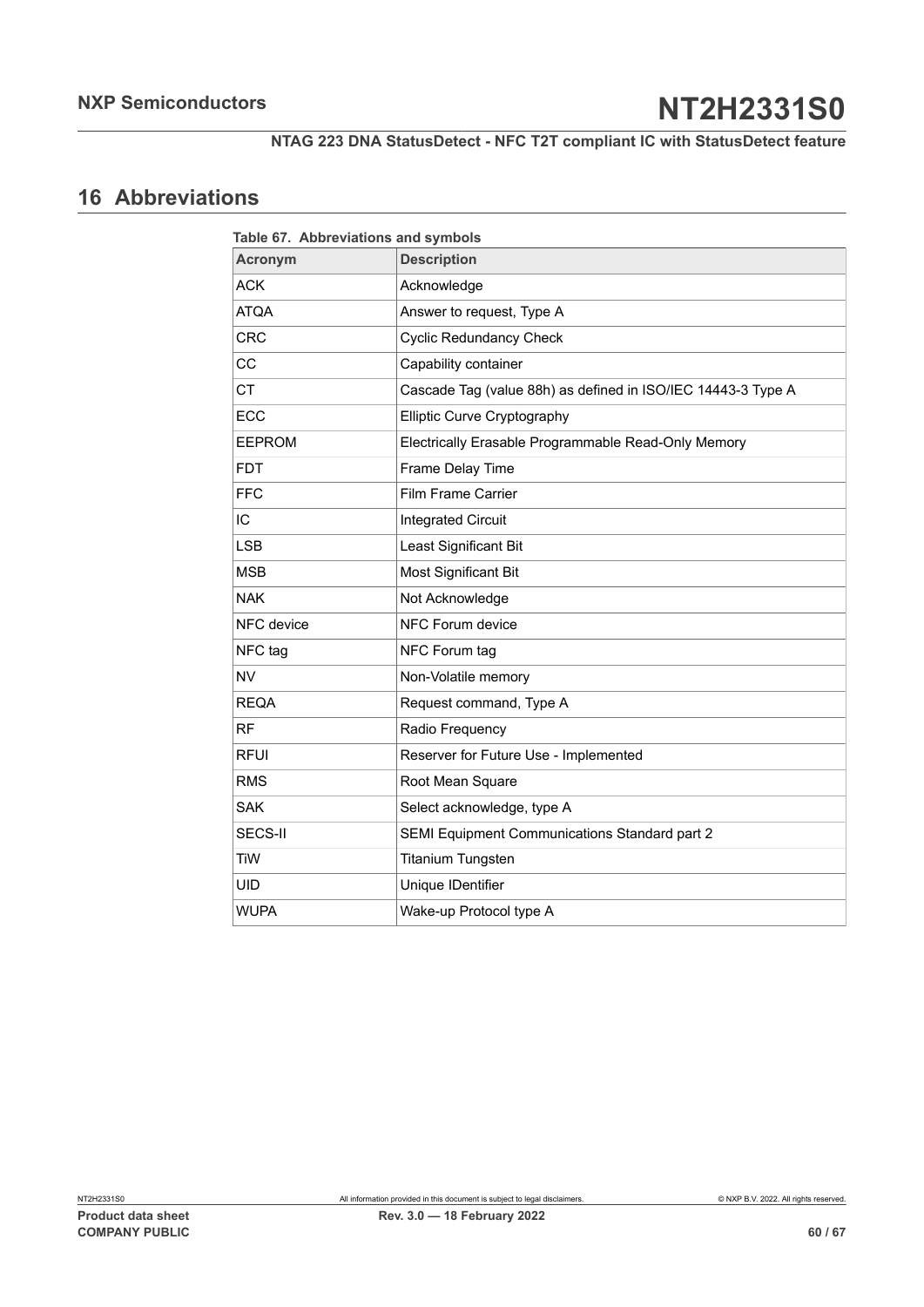## <span id="page-60-10"></span>**17 References**

- <span id="page-60-0"></span>[1] **ISO/IEC 14443**
	- International Organization for Standardization
- <span id="page-60-1"></span>[2] **NFC Forum Tag 2 Type Operation, Technical Specification** NFC Forum, 31.05.2011, Version 1.1
- <span id="page-60-3"></span>[3] **NFC Data Exchange Format (NDEF), Technical Specification** NFC Forum, 24.07.2006, Version 1.0
- <span id="page-60-2"></span>[4] **AN11276 NTAG Antenna Design Guide** Application note, Document number 2421\*\*[1](#page-60-9)
- <span id="page-60-7"></span>[5] **AN11350 NTAG Originality Signature Validation** Application note, Document number 2604\*\*<sup>1</sup>
- <span id="page-60-6"></span>[6] **Certicom Research. SEC 2** Recommended Elliptic Curve Domain Parameters, version 2.0, January 2010
- <span id="page-60-8"></span>[7] **General specification for 8" wafer on UV-tape; delivery types** Delivery Type Description, Document number 1005\*\*1
- <span id="page-60-4"></span>[8] **AN12999 NTAG 22x DNA StatusDetect - Capacitive sensing guidelines** Application note, Document number 7093\*\*1
- <span id="page-60-5"></span>[9] **NIST Special Publication 800-38B** National Institute of Standards and Technology (NIST). Recommendation for Block Cipher Modes of Operation: The CMAC Mode for Authentication. [http://csrc.nist.gov/publications/nistpubs/800-38B/SP\\_800-38B.pdf](http://csrc.nist.gov/publications/nistpubs/800-38B/SP_800-38B.pdf)

<span id="page-60-9"></span><sup>1</sup> \*\* ... document version number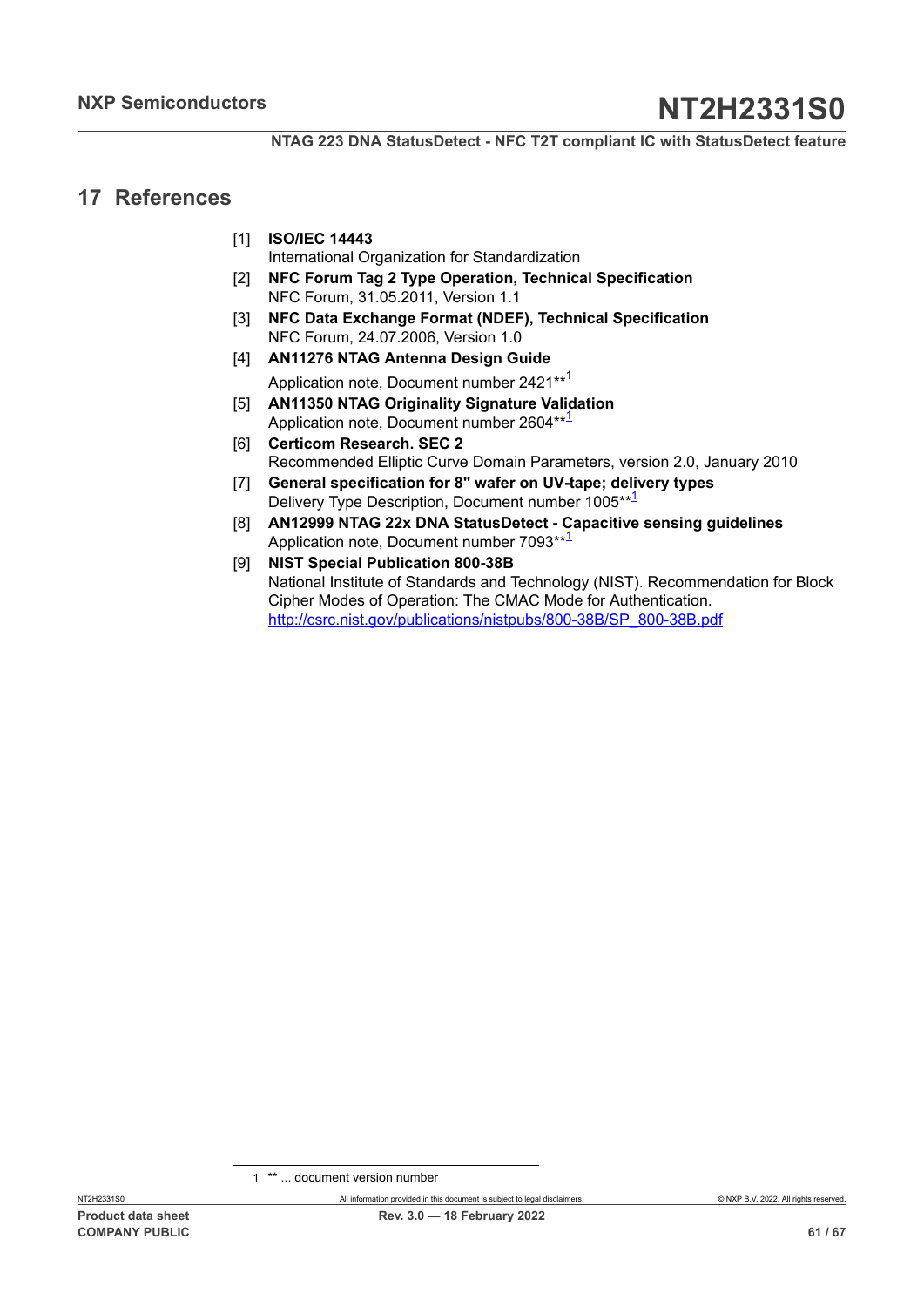## <span id="page-61-1"></span>**18 Revision history**

<span id="page-61-0"></span>

| Table 68. Revision history |                                                                                                                                                                                                                               |                                                                                                  |                   |  |  |  |
|----------------------------|-------------------------------------------------------------------------------------------------------------------------------------------------------------------------------------------------------------------------------|--------------------------------------------------------------------------------------------------|-------------------|--|--|--|
| Document ID                | Release date                                                                                                                                                                                                                  | Data sheet status                                                                                | <b>Supersedes</b> |  |  |  |
| NT2H2331S0 v.3.0           | 20220218                                                                                                                                                                                                                      | Product data sheet                                                                               | NT2H2331S0 v.2.0  |  |  |  |
| Modifications:             |                                                                                                                                                                                                                               | • Data sheet status changed to "Product data sheet", security status changed to "Company public" |                   |  |  |  |
| NT2H2331S0 v.2.0           | 20220205                                                                                                                                                                                                                      | NT2H2331S0 v.1.1<br>Preliminary data sheet                                                       |                   |  |  |  |
| Modifications:             | • Added value for "30h" in Table 23<br>Updated formula for better fit between the absolute value of the measured capacitor between<br>single and double measurement range in <b>Section 8.6.3</b><br><b>Editorial changes</b> |                                                                                                  |                   |  |  |  |
| NT2H2331S0 v.1.1           | 20211220                                                                                                                                                                                                                      | Objective data sheet                                                                             | NT2H2331S0 v.1.0  |  |  |  |
| Modifications:             | • Updated section "General description" (see Section 1)<br>• Updated section "Applications" (see <b>Section 3)</b><br>• PGDW updated in section "Wafer specification" (see Table 66)                                          |                                                                                                  |                   |  |  |  |
| NT2H2331S0 v.1.0           | 20211125                                                                                                                                                                                                                      | Objective data sheet                                                                             | NT2H2331S0 v.0.7  |  |  |  |
| Modifications:             | • General update                                                                                                                                                                                                              |                                                                                                  |                   |  |  |  |
| NT2H2331S0 v.0.7           | 28.10.2020                                                                                                                                                                                                                    | Objective data sheet                                                                             | NT2H2331S0 v.0.6  |  |  |  |
| Modifications:             | • General update                                                                                                                                                                                                              |                                                                                                  |                   |  |  |  |
| NT2H2331S0 v.0.6           | 28.09.2020                                                                                                                                                                                                                    | Objective data sheet                                                                             |                   |  |  |  |
| Modifications:             | $\cdot$ First draft                                                                                                                                                                                                           |                                                                                                  |                   |  |  |  |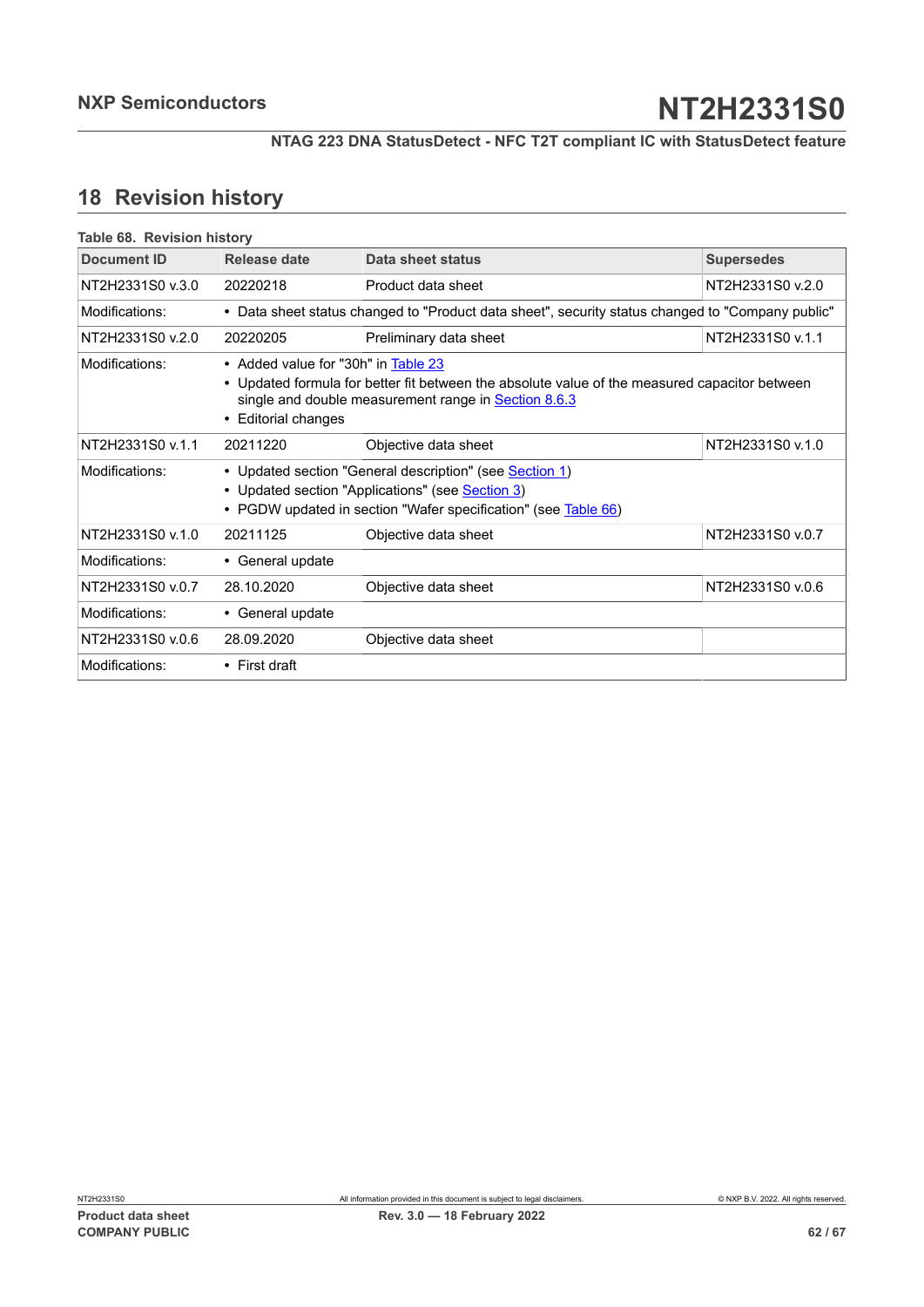## <span id="page-62-0"></span>**19 Legal information**

## **19.1 Data sheet status**

| Document status <sup>[1][2]</sup> | Product status <sup>[3]</sup> | <b>Definition</b>                                                                        |
|-----------------------------------|-------------------------------|------------------------------------------------------------------------------------------|
| Objective [short] data sheet      | Development                   | This document contains data from the objective specification for product<br>development. |
| Preliminary [short] data sheet    | Qualification                 | This document contains data from the preliminary specification.                          |
| Product [short] data sheet        | Production                    | This document contains the product specification.                                        |

[1] Please consult the most recently issued document before initiating or completing a design.<br>[2] The term 'short data sheet' is explained in section "Definitions".

[2] The term 'short data sheet' is explained in section "Definitions".<br>[2] The term 'short data sheet' is explained in section "Definitions".

[3] The product status of device(s) described in this document may have changed since this document was published and may differ in case of multiple devices. The latest product status information is available on the Internet at URL http://www.nxp.com.

## **19.2 Definitions**

**Draft** — A draft status on a document indicates that the content is still under internal review and subject to formal approval, which may result in modifications or additions. NXP Semiconductors does not give any representations or warranties as to the accuracy or completeness of information included in a draft version of a document and shall have no liability for the consequences of use of such information.

**Short data sheet** — A short data sheet is an extract from a full data sheet with the same product type number(s) and title. A short data sheet is intended for quick reference only and should not be relied upon to contain detailed and full information. For detailed and full information see the relevant full data sheet, which is available on request via the local NXP Semiconductors sales office. In case of any inconsistency or conflict with the short data sheet, the full data sheet shall prevail.

**Product specification** — The information and data provided in a Product data sheet shall define the specification of the product as agreed between NXP Semiconductors and its customer, unless NXP Semiconductors and customer have explicitly agreed otherwise in writing. In no event however, shall an agreement be valid in which the NXP Semiconductors product is deemed to offer functions and qualities beyond those described in the Product data sheet.

## **19.3 Disclaimers**

**Limited warranty and liability** — Information in this document is believed to be accurate and reliable. However, NXP Semiconductors does not give any representations or warranties, expressed or implied, as to the accuracy or completeness of such information and shall have no liability for the consequences of use of such information. NXP Semiconductors takes no responsibility for the content in this document if provided by an information source outside of NXP Semiconductors.

In no event shall NXP Semiconductors be liable for any indirect, incidental, punitive, special or consequential damages (including - without limitation lost profits, lost savings, business interruption, costs related to the removal or replacement of any products or rework charges) whether or not such damages are based on tort (including negligence), warranty, breach of contract or any other legal theory.

Notwithstanding any damages that customer might incur for any reason whatsoever, NXP Semiconductors' aggregate and cumulative liability towards customer for the products described herein shall be limited in accordance with the Terms and conditions of commercial sale of NXP Semiconductors.

**Right to make changes** — NXP Semiconductors reserves the right to make changes to information published in this document, including without limitation specifications and product descriptions, at any time and without notice. This document supersedes and replaces all information supplied prior to the publication hereof.

**Suitability for use** — NXP Semiconductors products are not designed, authorized or warranted to be suitable for use in life support, life-critical or safety-critical systems or equipment, nor in applications where failure or malfunction of an NXP Semiconductors product can reasonably be expected to result in personal injury, death or severe property or environmental damage. NXP Semiconductors and its suppliers accept no liability for inclusion and/or use of NXP Semiconductors products in such equipment or applications and therefore such inclusion and/or use is at the customer's own risk.

**Applications** — Applications that are described herein for any of these products are for illustrative purposes only. NXP Semiconductors makes no representation or warranty that such applications will be suitable for the specified use without further testing or modification.

Customers are responsible for the design and operation of their applications and products using NXP Semiconductors products, and NXP Semiconductors accepts no liability for any assistance with applications or customer product design. It is customer's sole responsibility to determine whether the NXP Semiconductors product is suitable and fit for the customer's applications and products planned, as well as for the planned application and use of customer's third party customer(s). Customers should provide appropriate design and operating safeguards to minimize the risks associated with their applications and products.

NXP Semiconductors does not accept any liability related to any default, damage, costs or problem which is based on any weakness or default in the customer's applications or products, or the application or use by customer's third party customer(s). Customer is responsible for doing all necessary testing for the customer's applications and products using NXP Semiconductors products in order to avoid a default of the applications and the products or of the application or use by customer's third party customer(s). NXP does not accept any liability in this respect.

**Limiting values** — Stress above one or more limiting values (as defined in the Absolute Maximum Ratings System of IEC 60134) will cause permanent damage to the device. Limiting values are stress ratings only and (proper) operation of the device at these or any other conditions above those given in the Recommended operating conditions section (if present) or the Characteristics sections of this document is not warranted. Constant or repeated exposure to limiting values will permanently and irreversibly affect the quality and reliability of the device.

**Terms and conditions of commercial sale** — NXP Semiconductors products are sold subject to the general terms and conditions of commercial sale, as published at http://www.nxp.com/profile/terms, unless otherwise agreed in a valid written individual agreement. In case an individual agreement is concluded only the terms and conditions of the respective agreement shall apply. NXP Semiconductors hereby expressly objects to applying the customer's general terms and conditions with regard to the purchase of NXP Semiconductors products by customer.

**No offer to sell or license** — Nothing in this document may be interpreted or construed as an offer to sell products that is open for acceptance or the grant, conveyance or implication of any license under any copyrights, patents or other industrial or intellectual property rights.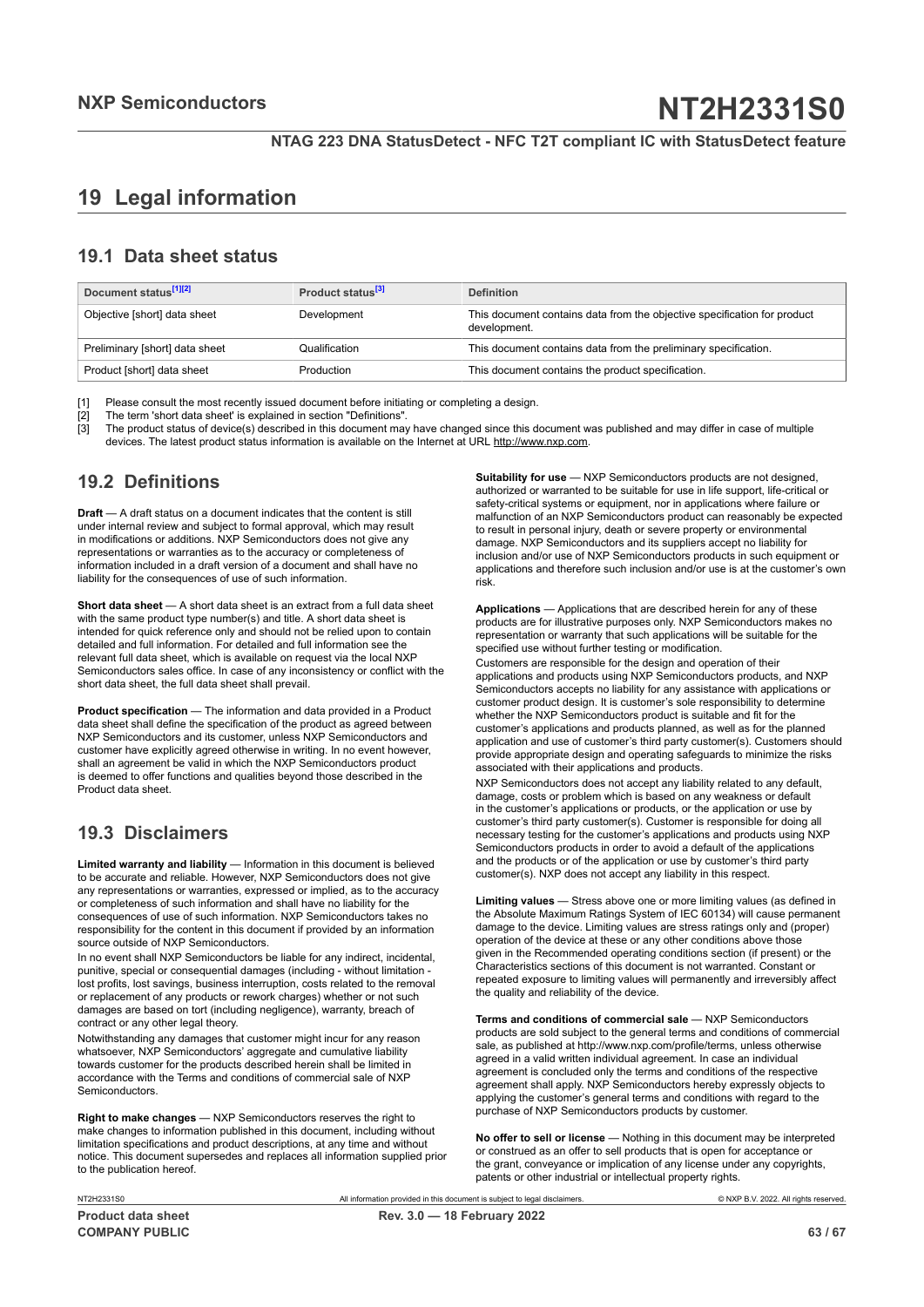#### **NTAG 223 DNA StatusDetect - NFC T2T compliant IC with StatusDetect feature**

**Bare die** — All die are tested on compliance with their related technical specifications as stated in this data sheet up to the point of wafer sawing and are handled in accordance with the NXP Semiconductors storage and transportation conditions. If there are data sheet limits not guaranteed, these will be separately indicated in the data sheet. There are no post-packing tests performed on individual die or wafers.

NXP Semiconductors has no control of third party procedures in the sawing, handling, packing or assembly of the die. Accordingly, NXP Semiconductors assumes no liability for device functionality or performance of the die or systems after third party sawing, handling, packing or assembly of the die. It is the responsibility of the customer to test and qualify their application in which the die is used.

All die sales are conditioned upon and subject to the customer entering into a written die sale agreement with NXP Semiconductors through its legal department.

**Quick reference data** — The Quick reference data is an extract of the product data given in the Limiting values and Characteristics sections of this document, and as such is not complete, exhaustive or legally binding.

**Export control** — This document as well as the item(s) described herein may be subject to export control regulations. Export might require a prior authorization from competent authorities.

**Suitability for use in non-automotive qualified products** — Unless this data sheet expressly states that this specific NXP Semiconductors product is automotive qualified, the product is not suitable for automotive use. It is neither qualified nor tested in accordance with automotive testing or application requirements. NXP Semiconductors accepts no liability for inclusion and/or use of non-automotive qualified products in automotive equipment or applications.

In the event that customer uses the product for design-in and use in automotive applications to automotive specifications and standards, customer (a) shall use the product without NXP Semiconductors' warranty of the product for such automotive applications, use and specifications, and (b) whenever customer uses the product for automotive applications beyond NXP Semiconductors' specifications such use shall be solely at customer's own risk, and (c) customer fully indemnifies NXP Semiconductors for any liability, damages or failed product claims resulting from customer design and use of the product for automotive applications beyond NXP Semiconductors' standard warranty and NXP Semiconductors' product specifications.

## **19.4 Licenses**

**Purchase of NXP ICs with NFC technology** — Purchase of an NXP Semiconductors IC that complies with one of the Near Field Communication (NFC) standards ISO/IEC 18092 and ISO/IEC 21481 does not convey an implied license under any patent right infringed by implementation of any of those standards. Purchase of NXP Semiconductors IC does not include a license to any NXP patent (or other IP right) covering combinations of those products with other products, whether hardware or software.

## **19.5 Trademarks**

Notice: All referenced brands, product names, service names, and trademarks are the property of their respective owners. **NXP** — wordmark and logo are trademarks of NXP B.V.

**NTAG** — is a trademark of NXP B.V.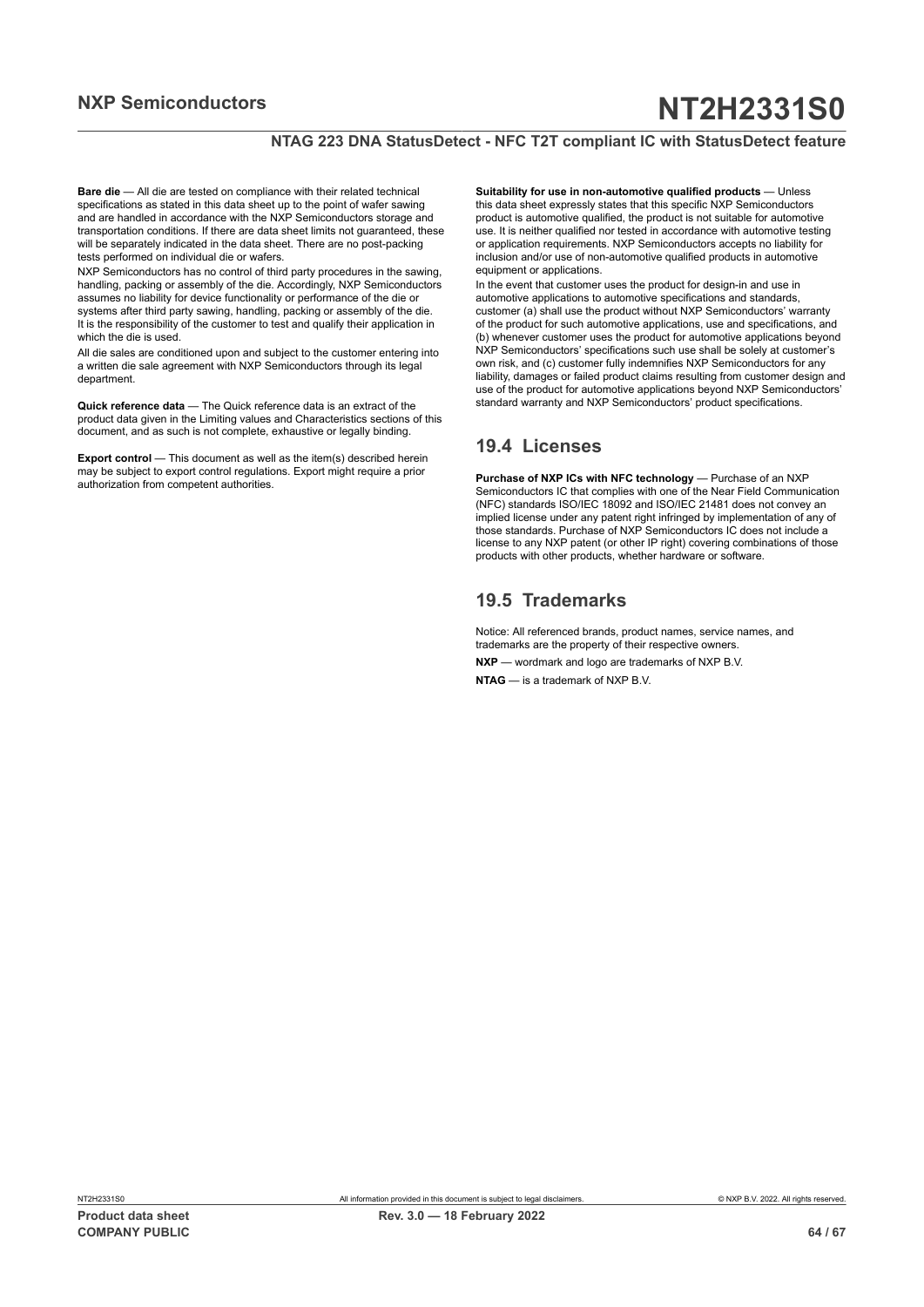**NTAG 223 DNA StatusDetect - NFC T2T compliant IC with StatusDetect feature**

## **Tables**

| Tab. 1.  |                                          |
|----------|------------------------------------------|
| Tab. 2.  |                                          |
| Tab. 3.  |                                          |
| Tab. 4.  | Memory organization NTAG 223 DNA SD 14   |
| Tab. 5.  |                                          |
| Tab. 6.  | Memory content at delivery NTAG 223      |
|          |                                          |
| Tab. 7.  |                                          |
| Tab. 8.  | CFG B0 configuration byte  19            |
| Tab. 9.  | TT (Tag Tamper) configuration byte  19   |
| Tab. 10. | User memory protection AUTH0             |
|          |                                          |
| Tab. 11. |                                          |
| Tab. 12. | AUTHLIM0 configuration byte  20          |
| Tab. 13. | AUTHLIM1 configuration byte  20          |
| Tab. 14. |                                          |
| Tab. 15. | TT CTT CFG configuration byte  20        |
| Tab. 16. | Configuration parameter descriptions 20  |
| Tab. 17. | Required memory placeholder space for    |
|          |                                          |
| Tab. 18. | Tag Tamper mirror bytes ASCII 29         |
| Tab. 19. | Tag Tamper status ASCII bytes 1 and byte |
|          |                                          |
| Tab. 20. | UID mirrored data example 30             |
| Tab. 21. | NFC counter mirrored data example  31    |
| Tab. 22. | TT information mirrored data example  31 |
| Tab. 23. |                                          |
| Tab. 24. | SUNCMAC KEY memory configuration 31      |
| Tab. 25. | SUNCMAC KEY memory configuration         |
|          | based on example configuration  32       |
| Tab. 26. |                                          |
| Tab. 27. |                                          |
| Tab. 28. | ATQA response of the NTAG 223 DNA TT 37  |
| Tab. 29. | SAK response of the NTAG 223 DNA TT 37   |
| Tab. 30. |                                          |
| Tab. 31. | GET VERSION response  38                 |
| Tab. 32. | GET VERSION data response for NTAG       |
|          |                                          |

| Tab. 33. |                                         |  |
|----------|-----------------------------------------|--|
| Tab. 34. |                                         |  |
| Tab. 35. |                                         |  |
| Tab. 36. |                                         |  |
| Tab. 37. |                                         |  |
| Tab. 38. |                                         |  |
| Tab. 39. |                                         |  |
| Tab. 40. |                                         |  |
| Tab. 41. |                                         |  |
| Tab. 42. |                                         |  |
| Tab. 43. |                                         |  |
| Tab. 44. |                                         |  |
| Tab. 45. |                                         |  |
| Tab. 46. | PWD AUTH command  45                    |  |
| Tab. 47. |                                         |  |
| Tab. 48. |                                         |  |
| Tab. 49. |                                         |  |
| Tab. 50. |                                         |  |
| Tab. 51. |                                         |  |
| Tab. 52. |                                         |  |
| Tab. 53. |                                         |  |
| Tab. 54. |                                         |  |
| Tab. 55. | Blocks for the WRITE_SIG command  48    |  |
| Tab. 56. |                                         |  |
| Tab. 57. |                                         |  |
| Tab. 58. |                                         |  |
| Tab. 59. | READ TT STATUS command 50               |  |
| Tab. 60. | READ TT STATUS response 50              |  |
| Tab. 61. | READ_TT_STATUS timing 50                |  |
| Tab. 62. | READ_TT_STATUS response in RTT          |  |
|          |                                         |  |
| Tab. 63. | READ_TT_STATUS response in CTT          |  |
|          |                                         |  |
| Tab. 64. |                                         |  |
| Tab. 65. |                                         |  |
| Tab. 66. | Wafer specifications NTAG 223 DNA TT 55 |  |
| Tab. 67. | Abbreviations and symbols  60           |  |
| Tab. 68. |                                         |  |
|          |                                         |  |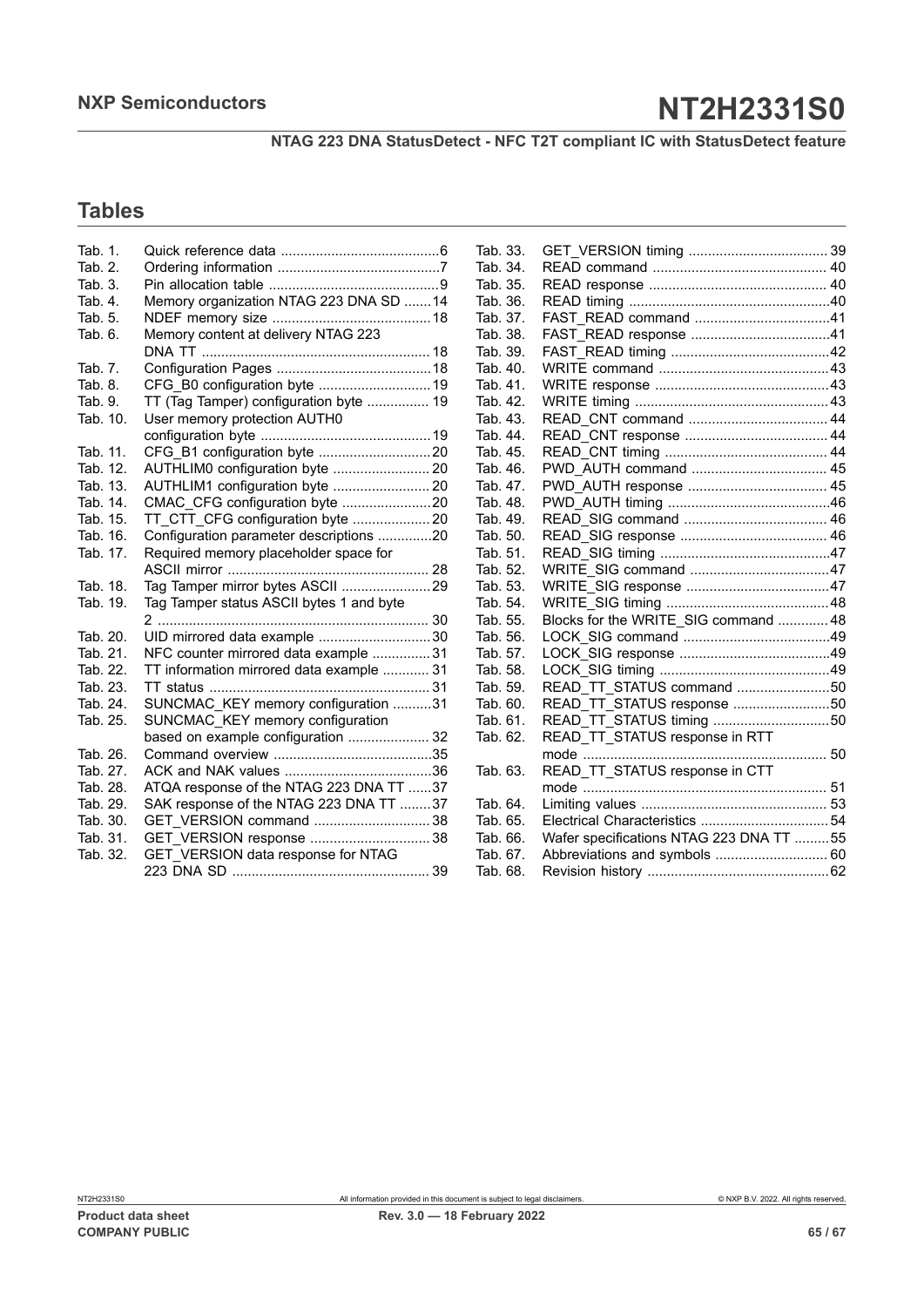**NTAG 223 DNA StatusDetect - NFC T2T compliant IC with StatusDetect feature**

## **Figures**

| Fig. 1. | Contactless NTAG 223 DNA SD system        |
|---------|-------------------------------------------|
|         |                                           |
| Fig. 2. | Contactless NTAG 223 DNA SD system        |
|         |                                           |
| Fig. 3. | Block diagram of NTAG 223 DNA SD with     |
|         |                                           |
| Fig. 4. | Block diagram of NTAG 223 DNA SD with     |
|         |                                           |
| Fig. 5. |                                           |
| Fig. 6. |                                           |
| Fig. 7. | Static lock bytes 0 and 1 (page addresses |
|         |                                           |
| Fig. 8. | NTAG 223 DNA SD Dynamic lock bytes 0,     |
|         | 1 and 2 (page addresses are decimal) 17   |

| Fig. 9.  |                                      |  |
|----------|--------------------------------------|--|
| Fig. 10. | Frame Delay Time (from NFC device to |  |
|          |                                      |  |
| Fig. 11. |                                      |  |
| Fig. 12. |                                      |  |
| Fig. 13. |                                      |  |
| Fig. 14. |                                      |  |
| Fig. 15. |                                      |  |
| Fig. 16. |                                      |  |
| Fig. 17. |                                      |  |
| Fig. 18. |                                      |  |
| Fig. 19. |                                      |  |
| Fig. 20. | READ_TT_STATUS command 50            |  |
| Fig. 21. | Bare die outline NTAG 223 DNA SD 59  |  |
|          |                                      |  |